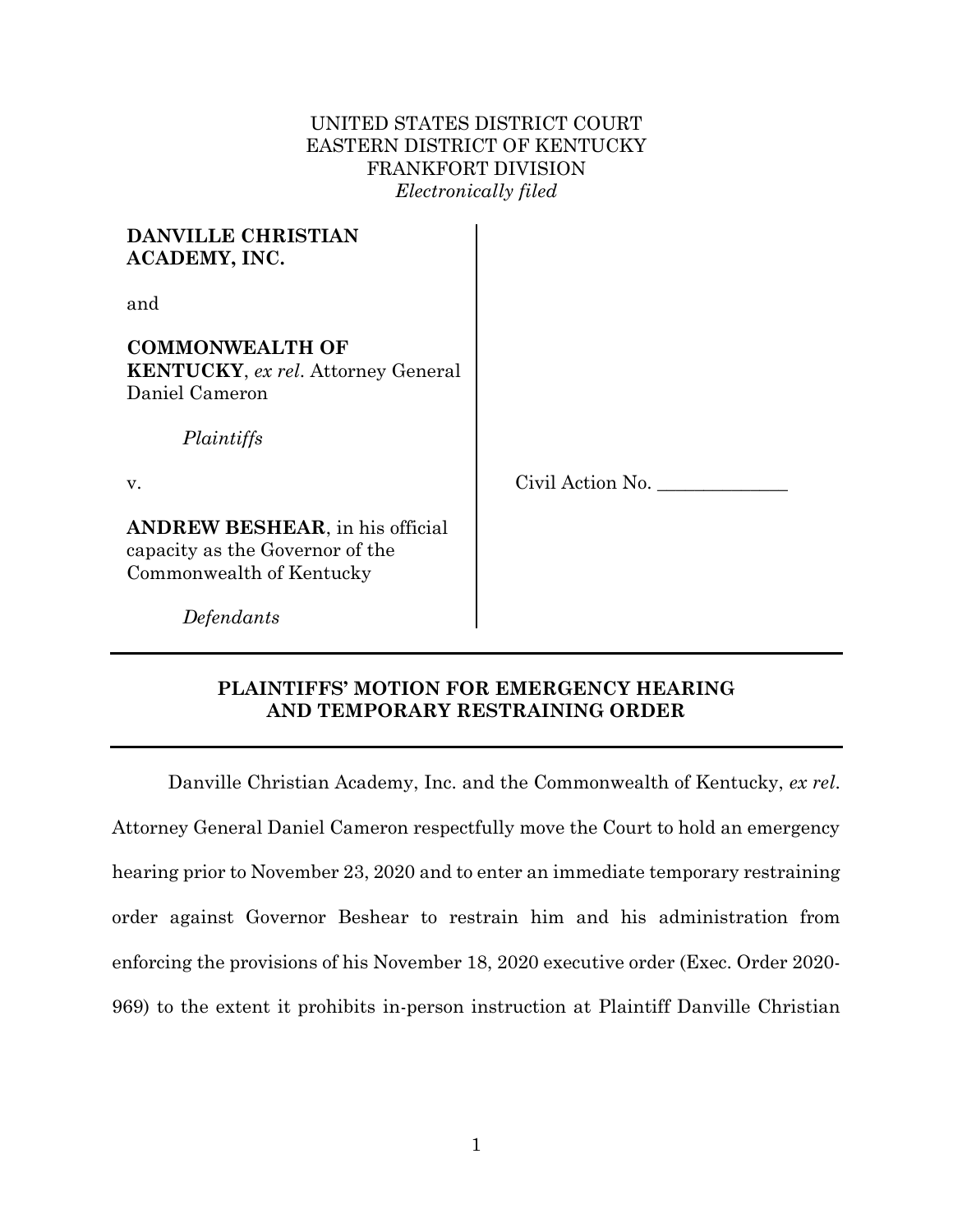Academy and other religious institutions that adhere to generally applicable social distancing and hygiene guidelines. 1

#### **BACKGROUND**

#### **1. The Governor's executive orders.**

 $\overline{a}$ 

This case concerns an executive order that Governor Beshear issued on November 18, 2020. The order prohibits all religious schools, kindergarten through grade 12, from offering in-person instruction starting on Monday, November 23, 2020. The order states: "All public and private elementary, middle, and high schools (kindergarten through grade 12) shall cease in-person instruction and transition to remote or virtual instruction beginning November 23, 2020." [Ex. 1 to Verif. Compl. at 2]. If this language left any doubt, the order reiterates that it "shall apply to *all* institutions of public and private elementary and secondary education." [*Id.* (emphasis added)]. Thus, come Monday morning, every religious elementary, middle, and high school in the Commonwealth of Kentucky must stop providing in-person instruction.

Also on November 18, 2020, Governor Beshear issued another executive order that takes effect at 5:00 p.m. today. This executive order allows many businesses to stay open subject to restrictions. Under this order, gyms, fitness centers, swimming and bathing facilities, bowling alleys, and other indoor recreation facilities can remain open as long as they abide by a 33 percent capacity limitation and "ensure that individuals not from the same household maintain six (6) feet of space between

<sup>&</sup>lt;sup>1</sup> The Plaintiffs incorporate by reference their Verified Complaint under Rule 10(c).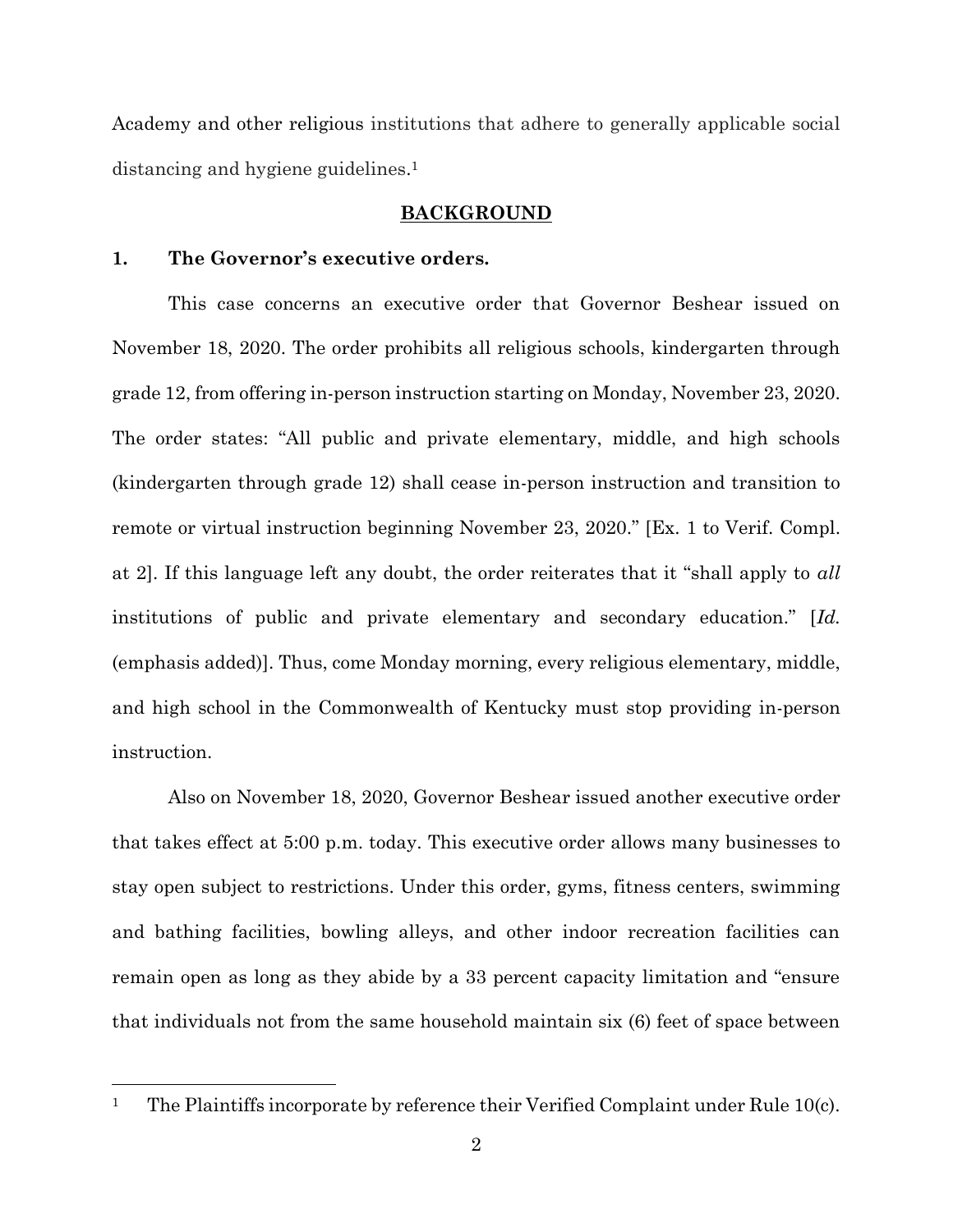each other." [Ex. 2 to Verif. Compl. at 2]. Indoor venues, event spaces, and theaters can remain open too, if they "are limited to 25 people per room." [*Id.*]. Thus, for example, size-restricted weddings can continue. A similar rule prevails for "[a]ll professional services and other office-based businesses." [*Id.* at 3]. They can remain open if "no more than 33% percent of employees are physically present in the office [on] any given day." [*Id.*]. This executive order also makes clear that it does not prohibit churches from worshipping in-person. The order states that it "does not apply to in-person services at places of worship, which must continue to implement and follow the Guidelines for Places of Worship . . . ." [*Id.* at 2–3].

These two executive orders, taken together, demonstrate that Governor Beshear's across-the-board ban of in-person instruction at religious schools stands in stark contrast to his allowance of other activities. Upon receiving the Governor's executive orders, the Attorney General's Office followed up with the Governor's Office to confirm that Governor Beshear in fact prohibited religious schools from opening their doors while also allowing various other activities to continue. The Governor's General Counsel confirmed this interpretation of the Governor's orders. She wrote:

The order concerning schools applies to all public and private schools engaged in primary or secondary education (K-12), regardless of whether they are religiously affiliated. The order does not apply to other forms of instruction or places of worship. Accordingly, a place of worship that provides religious instruction as part of its services—for example, Sunday school or [B]ible study—may do so.

[Ex. 3 to Verif. Compl.].

Shortly after Governor Beshear ordered religious schools to close their doors, Kentucky's top education official warned certified school personnel who violate the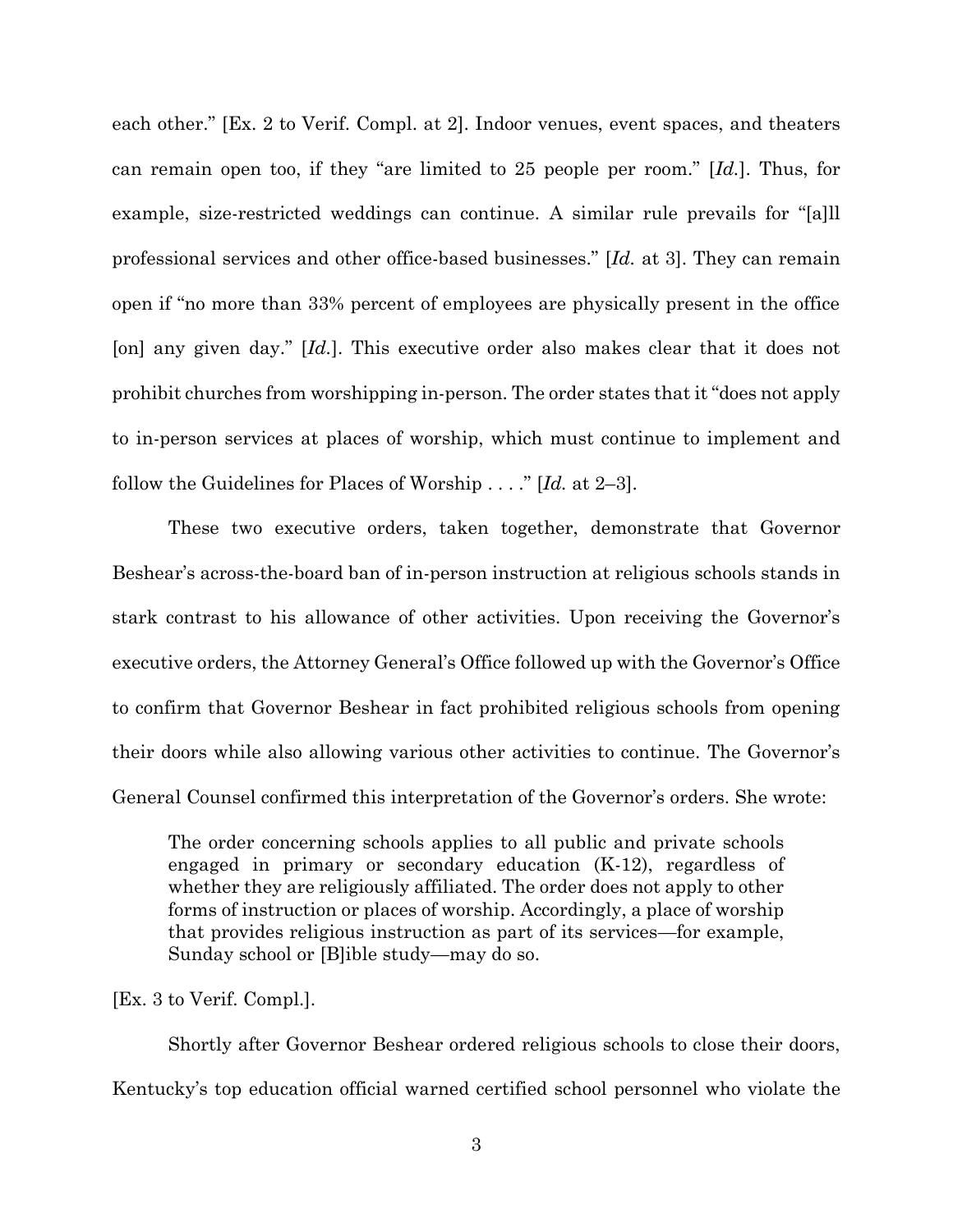Governor's executive order of potential licensure consequences. Specifically, Kentucky's Commissioner of Education wrote that "[c]ertified school employees are bound by the Professional Code of Ethics and may be subject to disciplinary action by the Education Professional Standards Board (EPSB) for violation of the Professional Code of Ethics." [Ex. 4 to Verif. Compl.]. The EPSB is responsible for "issuing, renewing, suspending, and revoking Kentucky certificates for professional school personnel."<sup>2</sup>

### **2. This lawsuit.**

 $\overline{a}$ 

In response to these actions, the Plaintiffs filed this lawsuit. The Plaintiffs are Danville Christian Academy, Inc. ("Danville Christian") and the Commonwealth of Kentucky, by and through Attorney General Daniel Cameron.

Danville Christian is a Christian school that has served Danville and the surrounding community since 1996. [Verif. Compl. ¶ 57]. Danville Christian's vision is "to mold Christ-like scholars, leaders, and servants who will advance the Kingdom of God." [*Id.* ¶ 59]. Danville Christian endeavors to "provide students with a Christcentered environment along with academic excellence so they may grow spiritually, academically, and socially." [*Id.* ¶ 60]. Danville Christian has a sincerely held religious belief that it is called by God to have in-person instruction for its students, and it believes that "its students should be educated with a Christian worldview in a communal in-person environment." [*Id.* ¶ 68].

<sup>2</sup> http://www.epsb.ky.gov/ (last visited Nov. 20, 2020).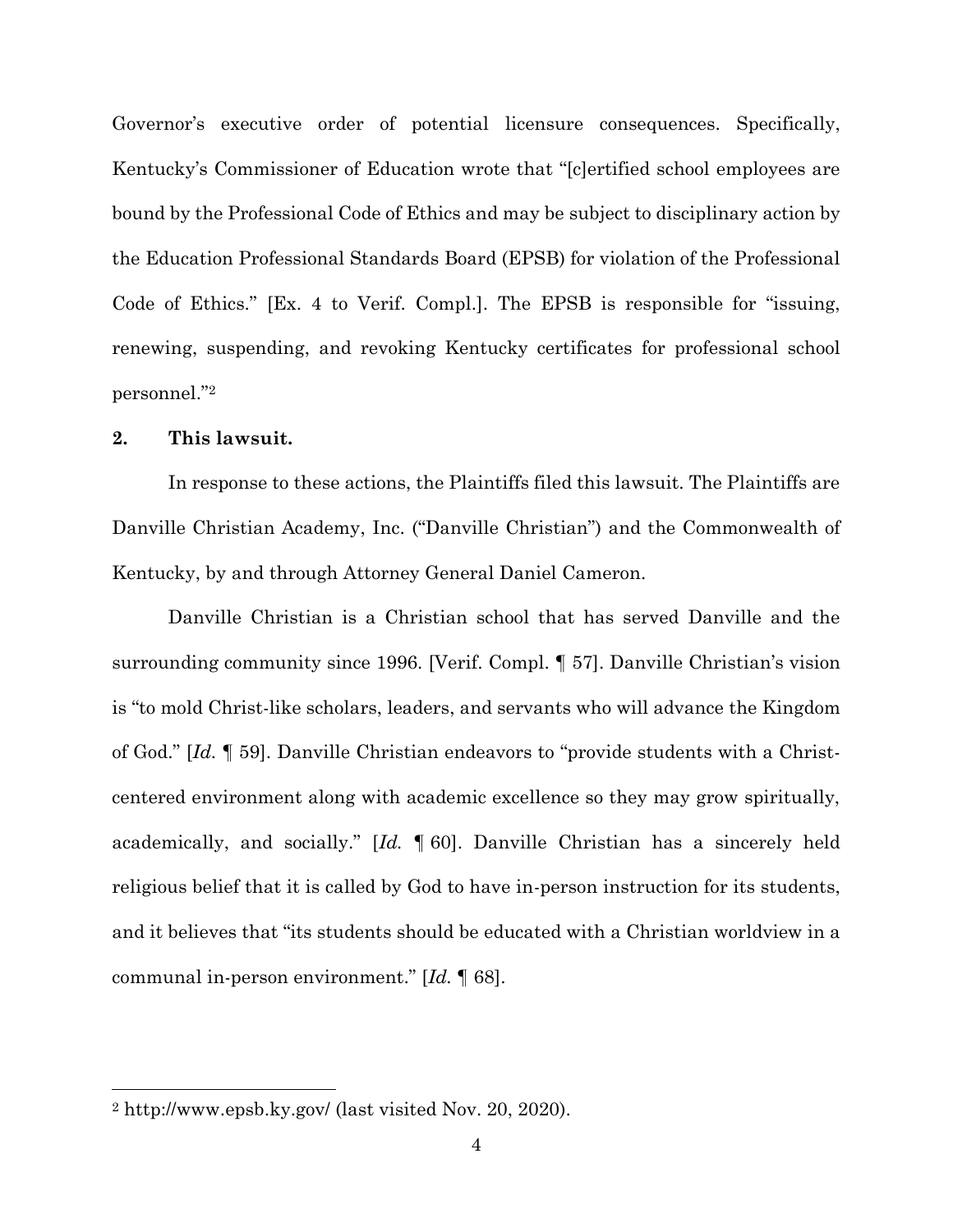Danville Christian has 234 students that range from preschool through grade 12. [*Id.* ¶¶ 75–76]. Class sizes at Danville Christian range from four students to 20 students, with most classes being between 12 and 17 students. [*Id.* ¶ 76].

Danville Christian has gone to great lengths to safely provide in-person instruction to its families this school year. DCA's COVID-19 policies are lengthy and comprehensive, [*see* Ex. 5 to Verif. Compl.], and include:

- Two temperature checks upon entering the school.
- Except for pre-school students, requiring masks to be worn when entering, exiting, and moving about the school.
- Student work areas in each classroom are socially distanced. Where that is not possible, plexiglass dividers are installed.
- Students can remove masks only if seated and socially distanced, and then only if parental permission has been provided.
- Teachers must wear masks or faceshields while instructing students and maintain social distancing.
- Before leaving a classroom, all students must wipe down their desk with a disinfectant spray.
- Lunch is held in the gymnasium, which has assigned-seat cubicles that are divided by plexiglass.
- An additional staff person has been hired to provide extra cleaning throughout the school day.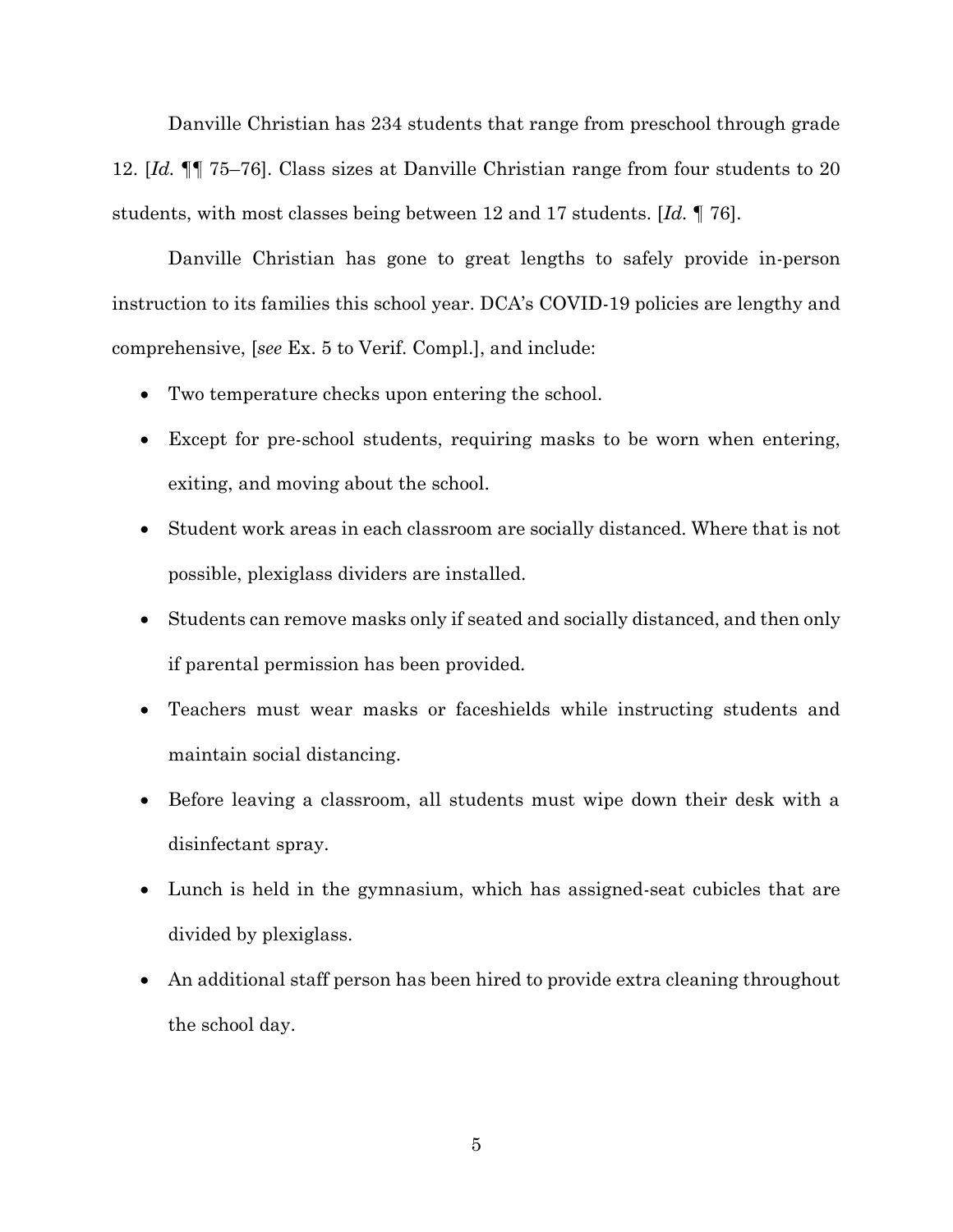[Verif. Compl. at ¶ 81]. Danville Christian has spent between \$20,000.00 and \$30,000.00 to operationalize this safety plan. [*Id.* at ¶ 82]. It has been approved by the director of the Boyle County Health Department, who has repeatedly stated that Danville Christian is "doing it right." [*Id.* at ¶ 78].

Danville Christian takes safety so seriously that, after a teacher and three students tested positive for COVID-19 earlier this month, Danville Christian ceased all in-person instruction for ten days so that it could monitor student health. [*Id.* at ¶ 84]. Danville Christian began bringing its students back two days ago, and all students are scheduled to return this coming Monday. [*Id.*].

Unless this Court grants an immediate temporary restraining order, Danville Christian and every other religious school in the Commonwealth will be forced to close their doors to all of their students in kindergarten through grade 12. This will cause immediate irreparable harm. [*E.g.*, *id.* ¶ 86 ("The governor's recent order for schools to cease in-person instruction beginning November 23 will prevent DCA from carrying out its religious purpose and mission, implementing its Kingdom Education philosophy, and fulfilling its religious vision.")]. Danville Christian and the Commonwealth seek an emergency hearing and a temporary restraining order to preserve the status quo—namely, to allow in-person learning to continue in religious schools if appropriate social-distancing and hygiene guidelines, such as those followed by Danville Christian, are followed.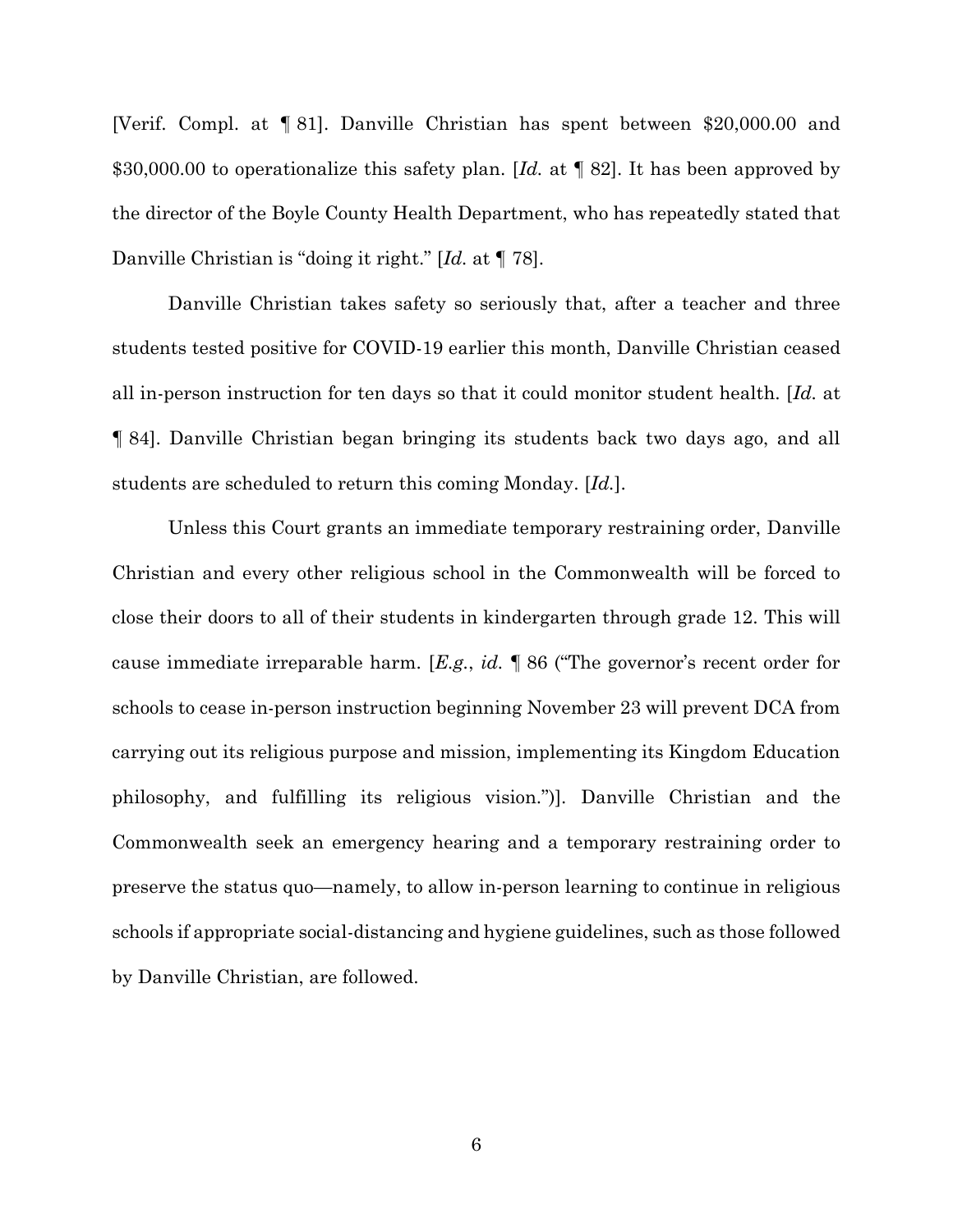#### **ARGUMENT**

This Court is well-versed in the standard that governs whether to grant a temporary restraining order. The Court must consider:

1) whether the movant has shown a strong likelihood of success on the merits; 2) whether the movant will suffer irreparable harm if the injunction is not issued; 3) whether the issuance of the injunction would cause substantial harm to others; and 4) whether the public interest would be served by issuing the injunction.

*Tabernacle Baptist Church, Inc. of Nicholasville v. Beshear*, 459 F. Supp. 3d 847, 853 (E.D. Ky. 2020). "These factors are not prerequisites, but are factors to be balanced against each other." *Overstreet v. Lexington-Fayette Urban Cty. Gov't*, 305 F.3d 566, 573 (6th Cir. 2002). However, where, as here, a violation of the Constitution is alleged, the first factor—the likelihood of success on the merits—largely dominates the analysis. *See City of Pontiac Retired Emps. Ass'n v. Schimmel*, 751 F.3d 427, 430 (6th Cir. 2014) (en banc) (per curiam). Even so, for the reasons that follow, all four factors decidedly favor granting a temporary restraining order to preserve the status quo.

In addition, the Court can grant a temporary restraining order without notice to the other side if (i) "specific facts in an affidavit or verified complaint clearly show that immediate and irreparable injury, loss, or damage will result to the movant before the adverse party can be heard in opposition," and (ii) "the movant's attorney certifies in writing any efforts made to give notice and the reasons why it should not be required." Fed. R. Civ. P. 65(b)(1). As discussed above and below, the Plaintiffs' verified complaint clearly establishes immediate and irreparable injury—religious schools in Kentucky will have to close their doors on Monday morning absent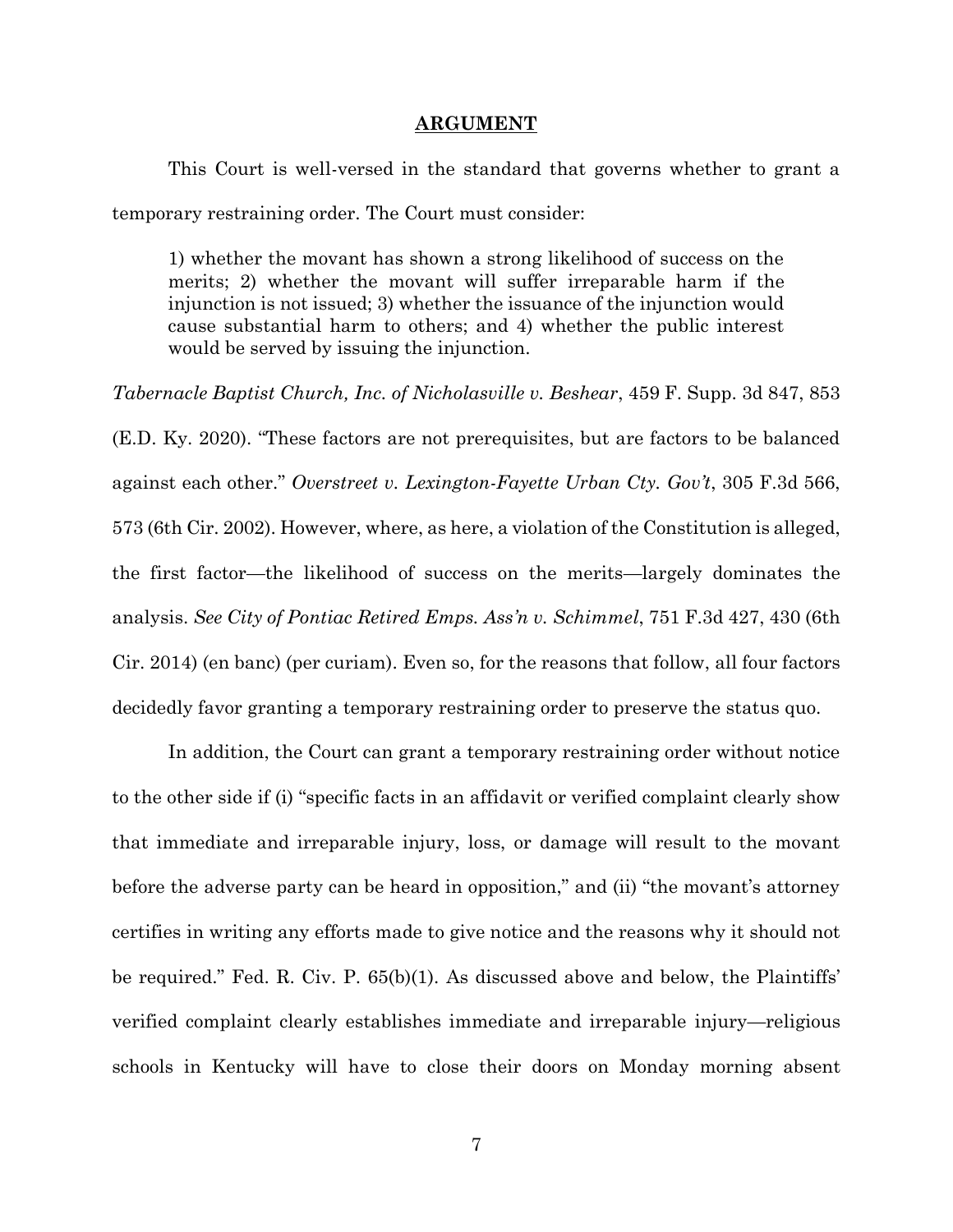emergency injunctive relief from this Court. This will cause profound and irreparable harms. Moreover, undersigned counsel certify that, prior to filing, this motion and the Plaintiffs' verified complaint were emailed to Amy Cubbage, Governor Beshear's General Counsel. Undersigned counsel further certify that, upon filing the Plaintiffs' verified complaint and this motion, the Plaintiffs will accomplish same-day conventional service of both filings on Governor Beshear.

# **I. The Plaintiffs have demonstrated a strong likelihood of success on the merits.**

The Plaintiffs have established a strong likelihood of success on the merits because the Governor's executive order violates the Free Exercise Clause and Kentucky's equivalent constitutional guarantee; the First Amendment's guarantee of autonomy for religious organizations; the Establishment Clause; and Kentucky's Religious Freedom and Restoration Act.

### **A. The Governor's executive order violates the Free Exercise Clause and Kentucky's equivalent constitutional guarantee.**

The First Amendment prohibits the government from burdening one's "free exercise" of religion. *See Cantwell v Connecticut*, 310 U.S. 296, 303 (1940). In doing so, it "protect[s] religious observers against unequal treatment." *Trinity Lutheran Church of Columbia, Inc. v. Comer*, --- U.S. --- , 137 S. Ct. 2012, 2019 (2017) (citation omitted). That means the government generally cannot discriminate against religious conduct. *See Church of Lukumi Babalu Aye, Inc. v. City of Hialeah*, 508 U.S. 520, 533 (1993). When it does, strict scrutiny applies. *Id.* And a law that discriminates against religion "will survive strict scrutiny only in rare cases." *Id.* at 546. Just like when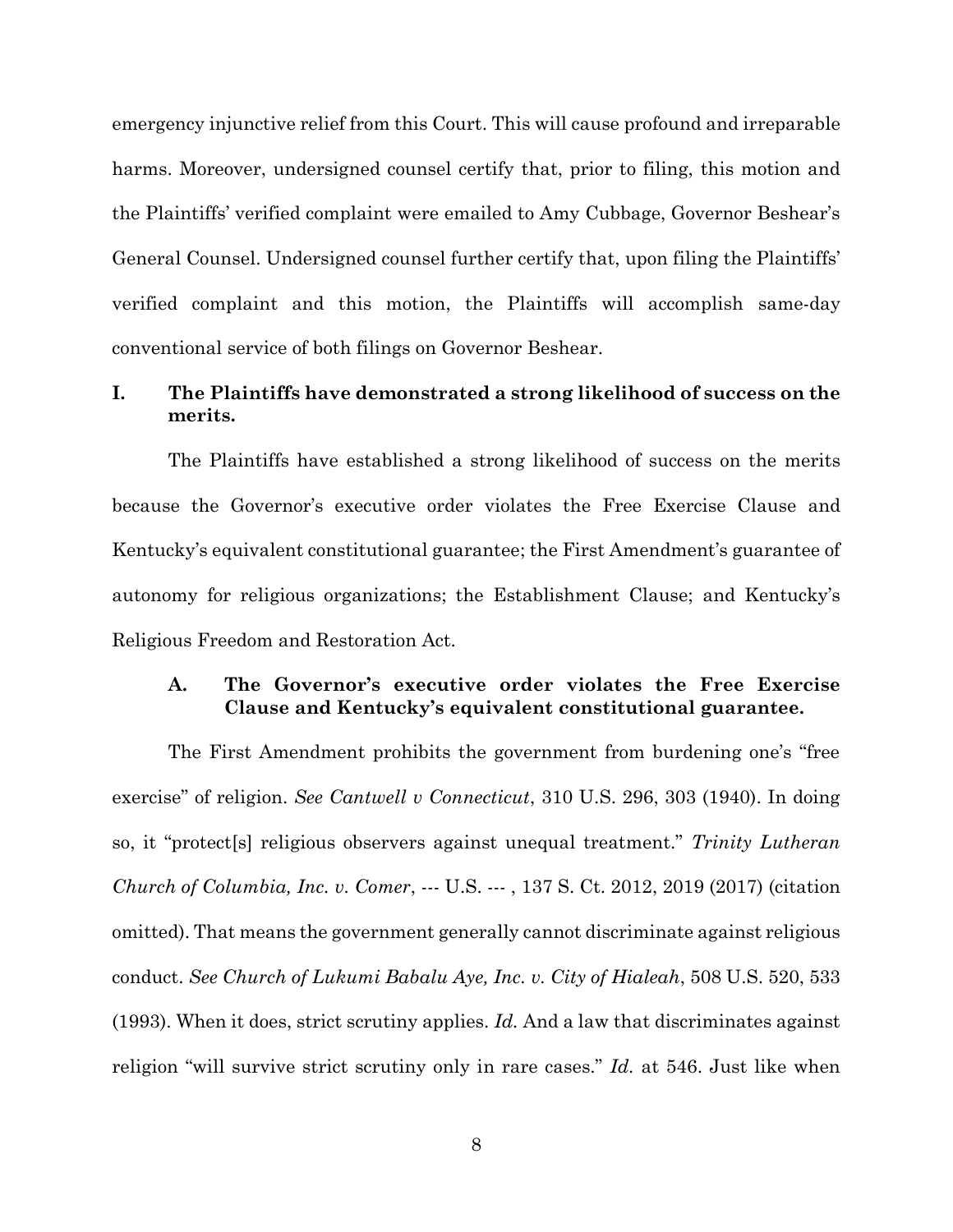Governor Beshear used his pen to close down houses of worship earlier this year, this is not one of those cases.

#### **1. The school-closure order burdens religious exercise.**

"Religious education is vital to many faiths in the United States." *Our Lady of Guadalupe Sch. v. Morrissey-Berru*, --- U.S. --- , 140 S. Ct. 2049, 2064 (2020). Whether it's Christianity, Judaism, Islam, or one of the many more religions that have flourished under the "audacious guarantee[]" of the First Amendment, *On Fire Christian Ctr., Inc. v. Fischer*, 453 F. Supp. 3d 901, 906 (W.D. Ky. 2020), the Supreme Court has recognized the "close connection that religious institutions draw between their central purpose and educating the young in the faith," *Our Lady of Guadalupe*, 140 S. Ct. at 2066. Because of this, operating a "private religious school" is not a distinct venture that courts can analytically separate from worship or other aspects of religious exercise. *See id.* at 2064. The First Amendment protects religious schooling just as it does weekend worship services—because for many believers, those are simply two different facets of fulfilling the obligations of their faith. *Id.*

Governor Beshear's executive order burdens the free exercise of religion—"and plainly so." *See Maryville Baptist Church, Inc. v. Beshear*, 957 F.3d 610, 613 (6th Cir. 2020) (per curiam). Parochial schools across the Commonwealth share deep, sincere religious beliefs about the importance of religious education. That is, "[r]eligion motivates the [schooling]." *See id.*; [Verif. Compl. ¶¶ 57–74]. But Governor Beshear's school-closure order prohibits religious organizations from educating their children according to the tenets of their faith. *See Maryville Baptist Church*, 957 F.3d at 615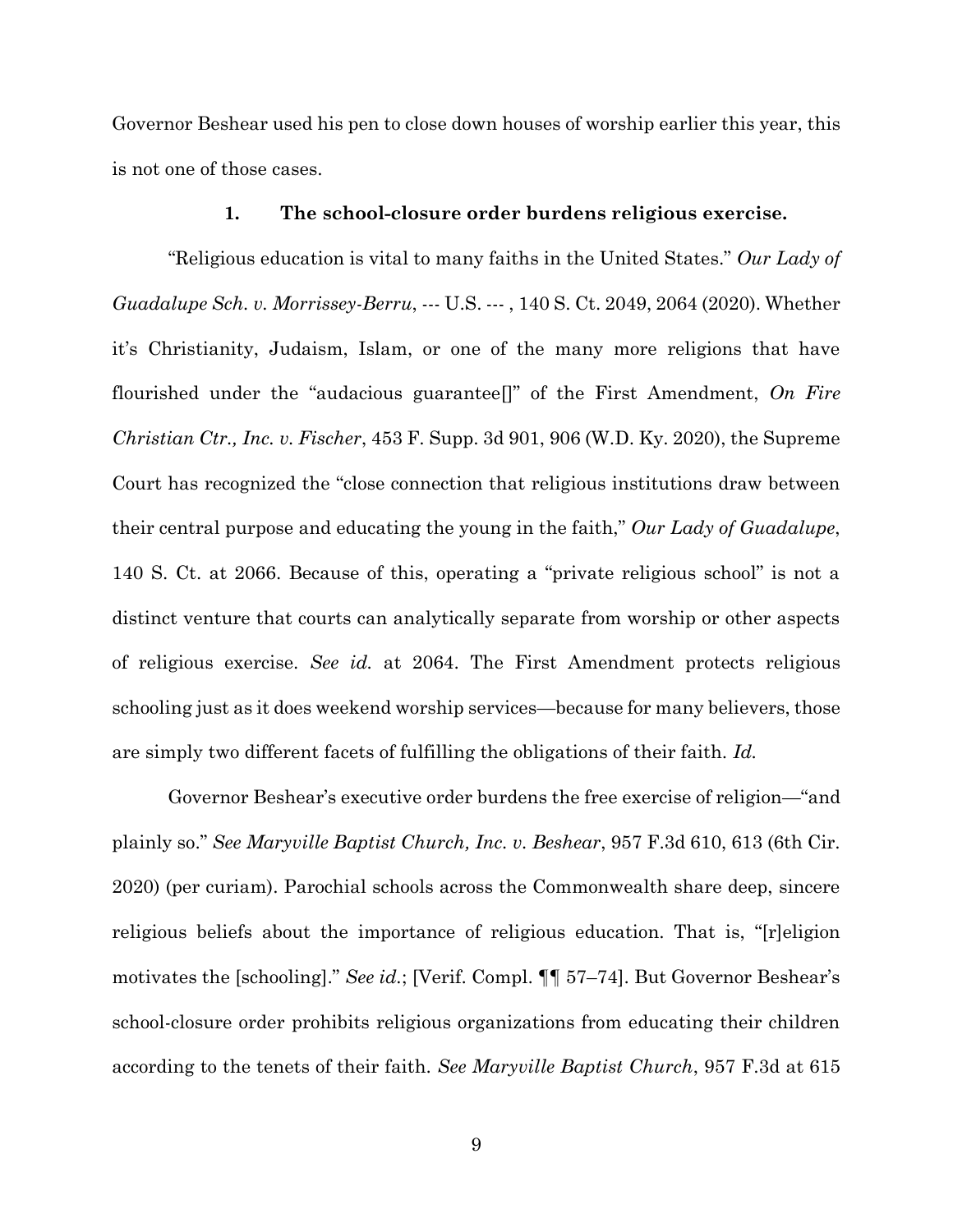("But who is to say . . . that every member of the congregation must see [online tools] as an adequate substitute for what it means when 'two or three gather in my Name.'" (citing Matthew 18:20)). Though the Governor might believe that religious instruction only occurs at a "[B]ible study" or "Sunday School," [Ex. 3 to Verif. Compl.], it is not for him or this Court to decide "how individuals comply with their own faith as they see it," *see Maryville Baptist Church*, 957 F.3d at 615. Providing private religious education is a core part of the religious freedom protected by the First Amendment, and the Governor's shutdown order plainly burdens such freedom.

A key component of Danville Christian's mission, purpose, and educational philosophy is its belief that its students should be educated with a Christian worldview in a communal, in-person environment. [Verif. Compl. ¶ 68]. Danville Christian cannot fulfill its religious purpose and mission or implement its religious educational philosophy—and its religious beliefs will be substantially burdened—if it is prohibited from offering in-person instruction to its students. [*Id.* ¶ 69]. All of Danville Christian's elementary, middle school, and high school students receive daily Bible classes. Danville Christian high school students are required to earn four credits of Bible courses in order to graduate. Danville Christian uses Biblically-based curriculum for many of its courses, and all Danville Christian teachers are required to incorporate Biblical worldview and instruction into all classes and subject matters taught. [*Id.* at ¶ 70]. All Danville Christian students attend one of two socially distanced chapel services every week in the gymnasium. Chapel services include religious instruction and preaching, corporate prayer, musical worship, and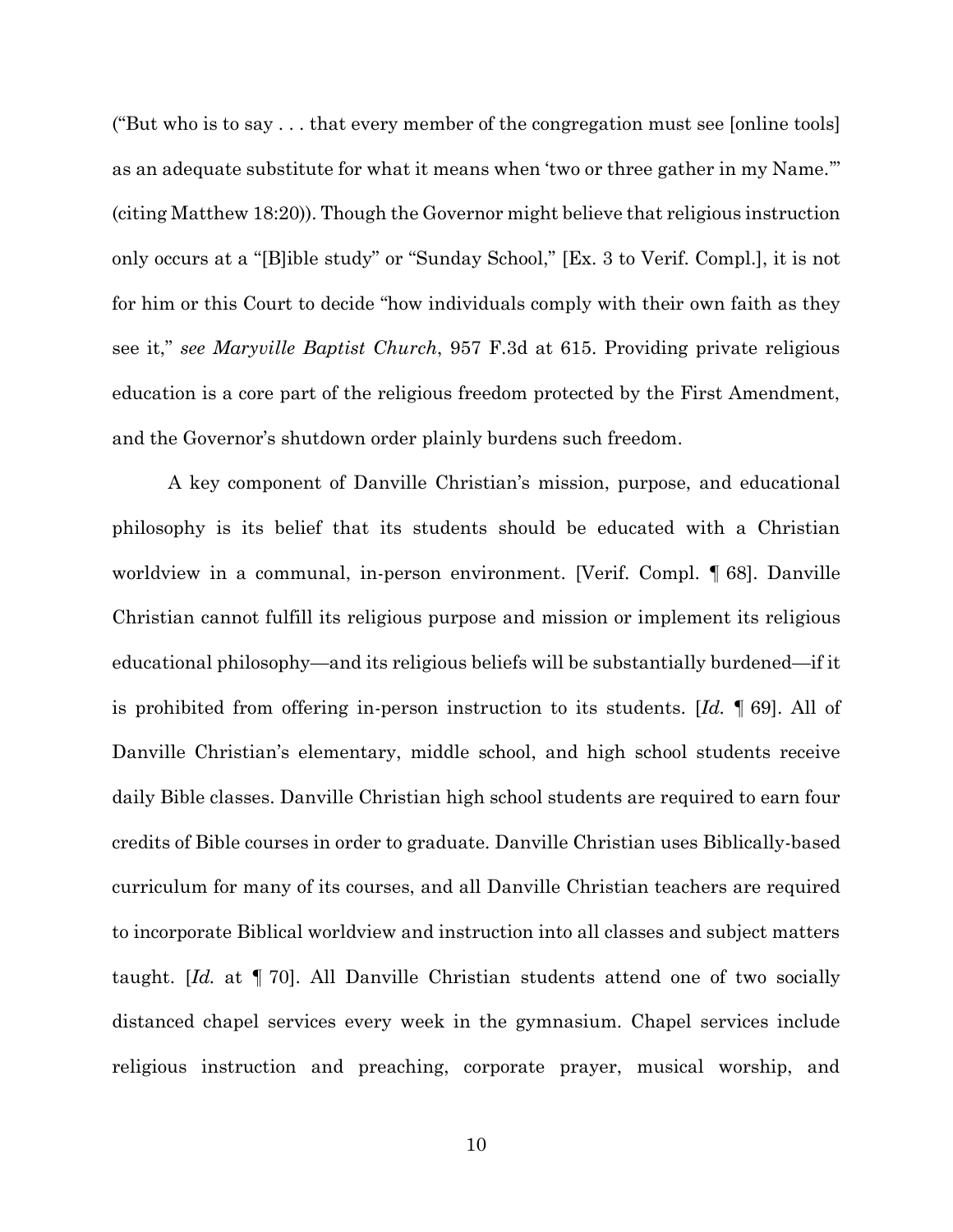communal recognition and encouragement of individual students. [*Id.* at ¶ 71]. Danville Christian holds corporate prayer at the beginning of each school day as a school, followed by corporate prayer in each individual classroom. Danville Christian also holds corporate prayer before school events. [*Id.* at ¶ 72]. Danville Christian's student activities include outreach and mercy ministries such as Operation Christmas Child and the Day of Giving, which provide evangelism and material goods to people in need. [*Id.* at ¶ 73].

Without in-person instruction, Danville Christian will be unable to provide the Christ-centered, creative, loving, academic environment required for its students to grow and develop in accordance with Danville Christian's religious purpose, mission, and vision. [*Id.* at ¶ 87]. It will be unable to have the weekly in-person chapel services and corporate prayer that are a key component to implementing its Kingdom Education philosophy. [*Id.*]. It will be unable to provide the in-person group experiences central to developing Christ-like scholars, leaders, and servants who will advance the Kingdom of God. [*Id.*]. It will be unable to provide the in-person interaction with Danville Christian's carefully selected Christian instructors and staff needed to inspire its students to know and love God and to empower its students to live a life characterized by love, trust, and obedience to Christ. [*Id.*]. It will be unable to assemble together in-person with staff and students as it believes God through the Bible commands it to do. [*Id.*]. Simply put, in-person attendance is an integral part of Danville Christian's sincerely held beliefs about its religious mission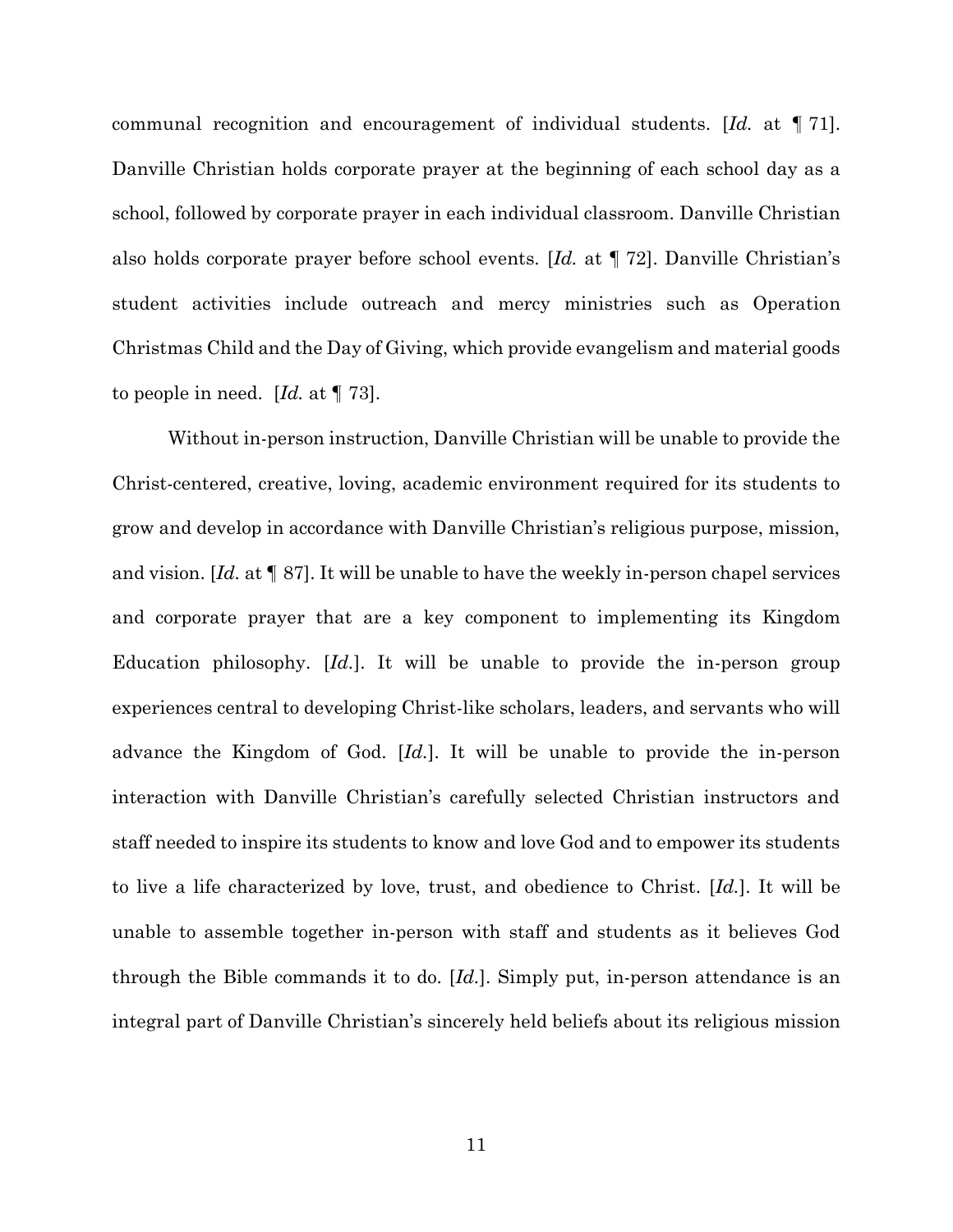and exercise, and the inability to meet in person for schooling prevents Danville Christian from fulfilling these religious practices.

### **2. The school closure order is not neutral or generally applicable.**

"Faith-based discrimination can come in many forms." *Roberts v. Neace*, 958 F.3d 409, 413 (6th Cir. 2020) (per curiam). Some laws are motivated by animus toward religion, while others "single out religious activity alone for regulation." *Id.* But not all discrimination is so overt. One particularly invidious kind of discrimination is a generally applicable law that is "riddled with exemptions." *Ward v. Polite*, 667 F.3d 727, 738 (6th Cir. 2012). "At some point, an exception-ridden policy takes on the appearance and reality of a system of individualized exemptions, the antithesis of a neutral and generally applicable policy and just the kind of state action that must run the gauntlet of strict scrutiny." *Roberts*, 958 F.3d at 413–14 (quoting *Ward*, 667 F.3d at 740).

Much of this discussion is all too familiar to this Court. Months ago, Governor Beshear issued a series of executive orders that prohibited all forms of in-person religious worship throughout the state. *See Maryville Baptist Church*, 957 F.3d at 612–13. But the Governor allowed many kinds of secular activities to continue even though they "pose[d] comparable public health risks to worship services." *Id.* at 614. That was enough to overcome *Employment Division v. Smith*, 494 U.S. 872 (1990), and require the Governor to "run the gauntlet of strict scrutiny." *See Roberts*, 958 F.3d at 413–14; *Maryville Baptist Church*, 957 F.3d at 614. If the Governor's goal was to limit the spread of COVID-19, the Sixth Circuit explained, he must do so in a way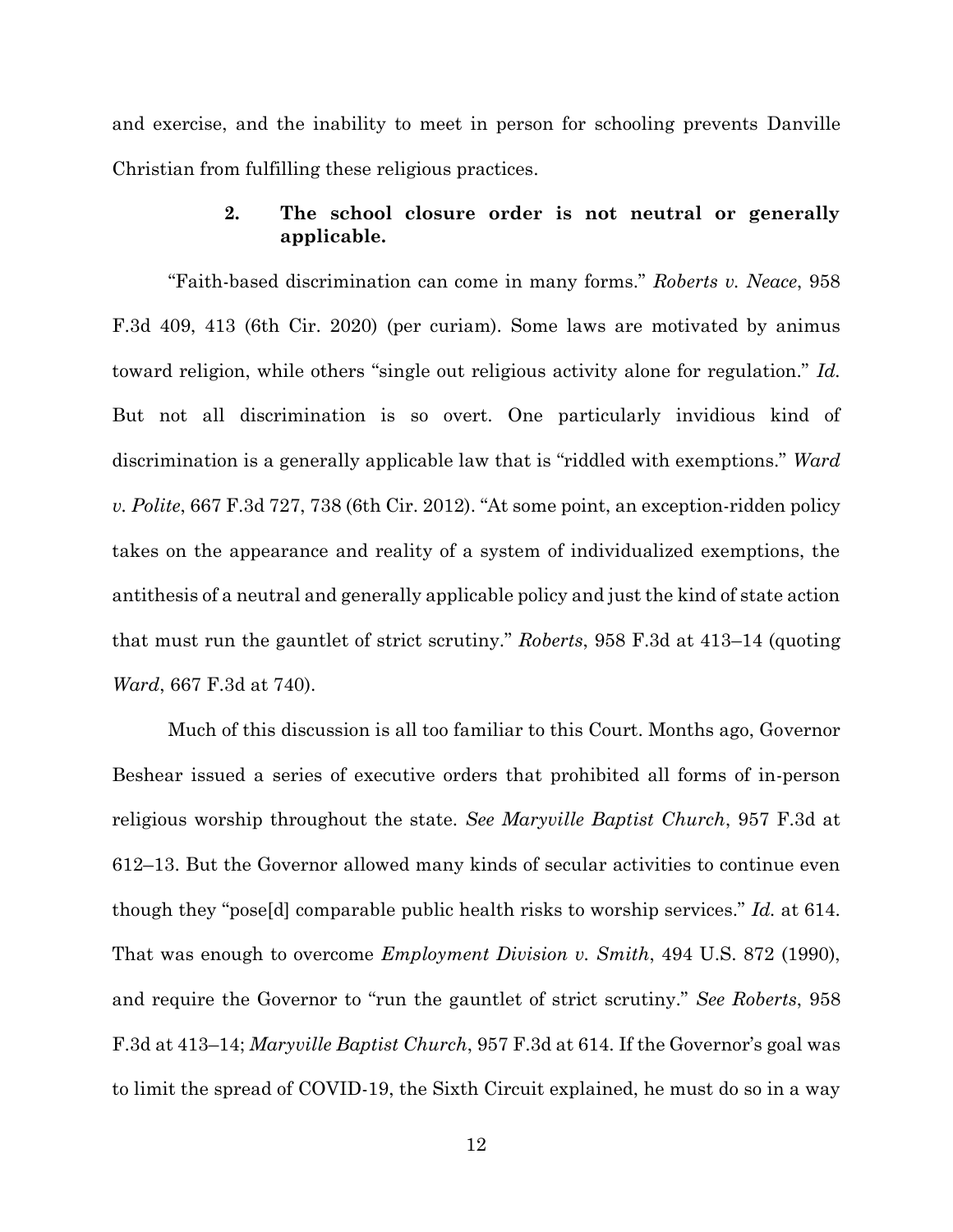that treats the risks created by religious activity the same as the risks created by other secular activities. *Id.*; *see also Tabernacle Baptist Church,* 459 F. Supp. 3d at 855 ("There is ample scientific evidence that COVID-19 is exceptionally contagious. But evidence that the risk of contagion is heightened in a religious setting any more than a secular one is lacking.").

The prior cases enjoining Governor Beshear's bans on religious worship made one thing perfectly clear: the *reason* that people gathered in groups is immaterial to the analysis under *Smith*. *See Maryville Baptist Church*, 957 F.3d at 615. That's because "the virus does not care why [people] are" gathered together. *Id.* COVID-19 is just as contagious when sitting in a laundromat or office as it is when sitting in a pew, or Sunday School, or a classroom. *Id.* So if the Governor wants to regulate religious activity in a way that is neutral and generally applicable, he must regulate the *risks* of gathering in groups, rather than regulating the *reason* that such gatherings take place. *Maryville Baptist Church* settled this issue:

So long as [the virus does not care why they are there], why do the orders permit people who practice social distancing and good hygiene in one place but not another? If the problem is numbers, and risks that grow with greater numbers, then there is a straightforward remedy: limit the number of people who can attend a service at one time.

*Id.*<sup>3</sup>

 $\overline{\phantom{a}}$ 

<sup>3</sup> The Governor may argue that a one-justice concurrence in *South Bay United Pentecostal Church v. Newsom*, 140 S. Ct. 1613 (Mem.) (2020), which arose in a different procedural context, somehow changes this conclusion. This Court has already rejected that argument. *Ramsek v. Beshear*, No. 3:20-cv-36, 2020 WL 3446249, at \*4–\*6 (E.D. Ky. June 24, 2020), *appeal filed* No. 20-5749 (6th Cir.). And the Sixth Circuit recently reiterated that its decisions in *Maryville Baptist* and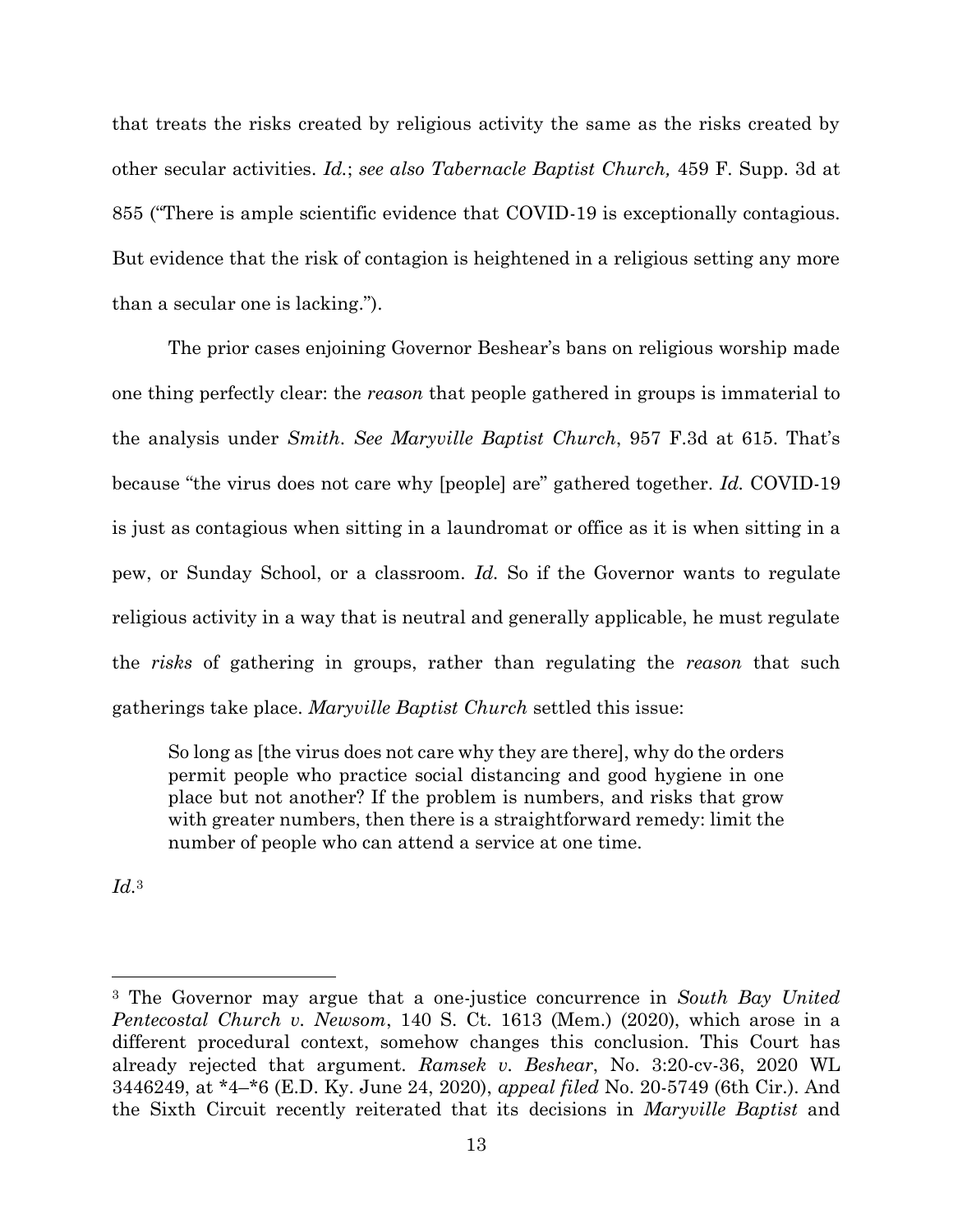Like his prior orders banning religious worship, Governor Beshear's order shutting down religious schools does not satisfy this basic test. The terms of the order are clear: *all* in-person religious schooling must end, regardless of whether the religious school is taking safety precautions, practicing social distancing, implementing appropriate hygiene standards, or otherwise following all of the requirements imposed on the secular activities that have not been shut down despite "pos[ing] comparable public health risks." *See Maryville Baptist Church*, 957 F.3d at 614.

And the list of permissible secular activities is long. On the same day that Governor Beshear closed religious schools, he issued an order allowing "office-based businesses" to operate in person so long as they limit capacity to 33 percent of their employees. [*See* Ex. 2 to Verif. Compl., at 3]. His other preexisting regulations for offices require that employees wear masks while interacting with co-workers or in common areas, and he urges businesses to limit in-person contact with customers "to the greatest extent practicable." [*See* Ex. 6 to Verif. Compl. at 1]. He has not imposed time limitations that prohibit employees from working together in the same workspace for more than four, six, eight, or even ten hours at a time. He simply asks "office-based businesses" to abide by simple social-distancing rules and a capacity limit.

 $\overline{\phantom{a}}$ 

*Roberts* remain binding. *See Maryville Baptist Church, Inc. v. Beshear*, 977 F.3d 561, 563 (6th Cir. 2020) (per curiam).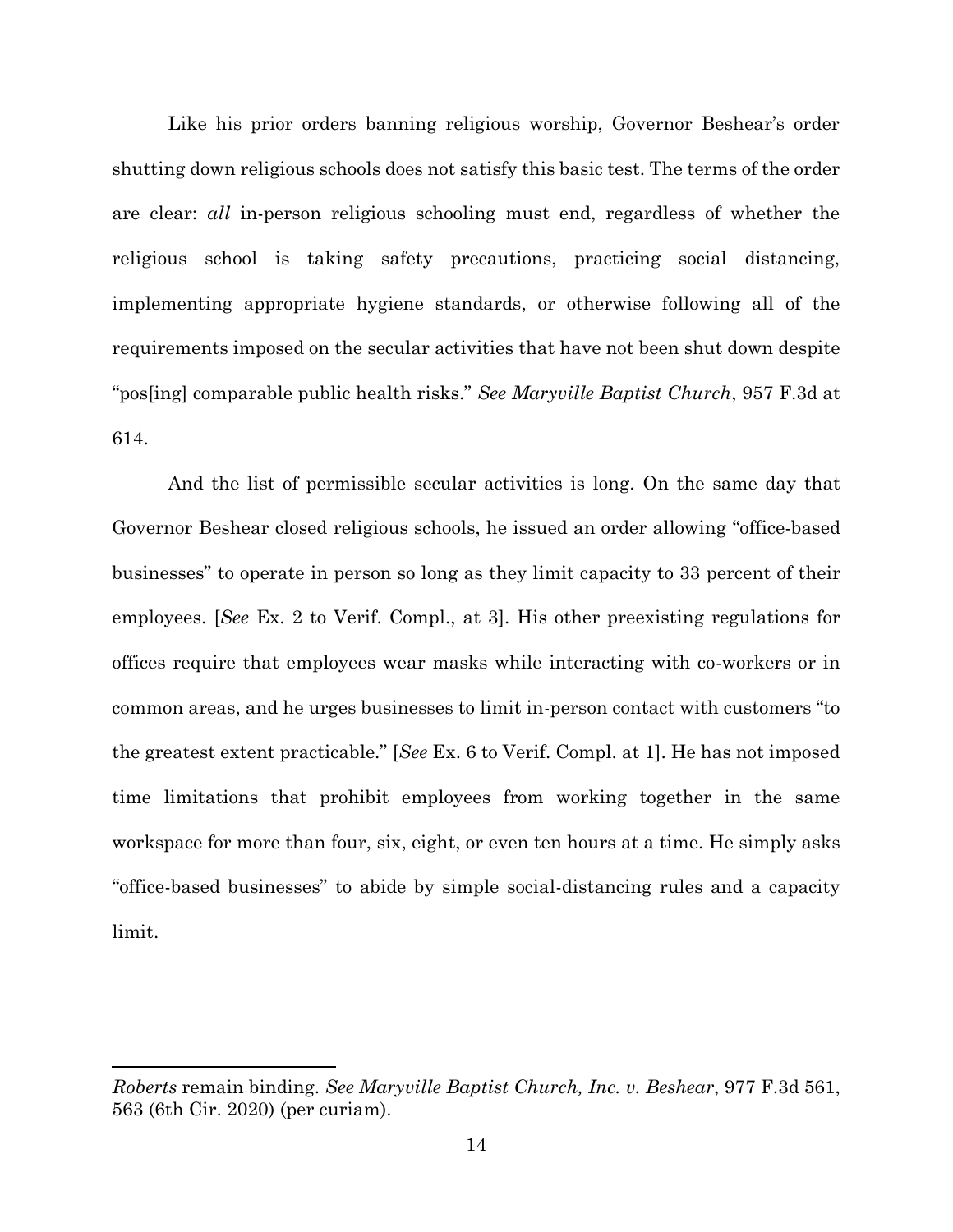What's more, Governor Beshear has also issued an order allowing venues and event spaces to continue operating with up to "25 people per room"—this is more people than in any classroom at Danville Christian and the same size as many classrooms in many other religious schools. [*See* Ex. 2 to Verif. Compl. at 2; Verif. Compl. at ¶ 76 (stating that no class at Danville Christian has more than 20 students)]. Again, Governor Beshear's order does not impose a time limit on how long people can gather in a venue or event space. So long as this basic capacity limitation is adhered to, and people follow generally applicable social-distancing and hygiene requirements, they are free to gather in public spaces of no more than 25 people per room.

Gyms also are free to continue operating so long as they limit capacity to 33 percent of their occupancy limits. *See id.* That means Kentuckians are allowed to run on treadmills, six feet apart, for unlimited durations, but they cannot sit in a classroom with the same amount of space between them. The Governor is likely to point out that he has banned "group activities" in gyms, which is more like a classroom. But as the Sixth Circuit has clearly explained, the virus does not care *why* people are gathered in an indoor space. It certainly does not know if the person six feet from you on the treadmill is there on his or her own accord or participating in a group exercise class. What matters is how close you are, or how many people are in the room. But those considerations have nothing to do with why a person is there. COVID-19 does not grow more contagious because people exercising in the same room are doing so as a group instead of individually. *See Maryville Baptist Church*, 957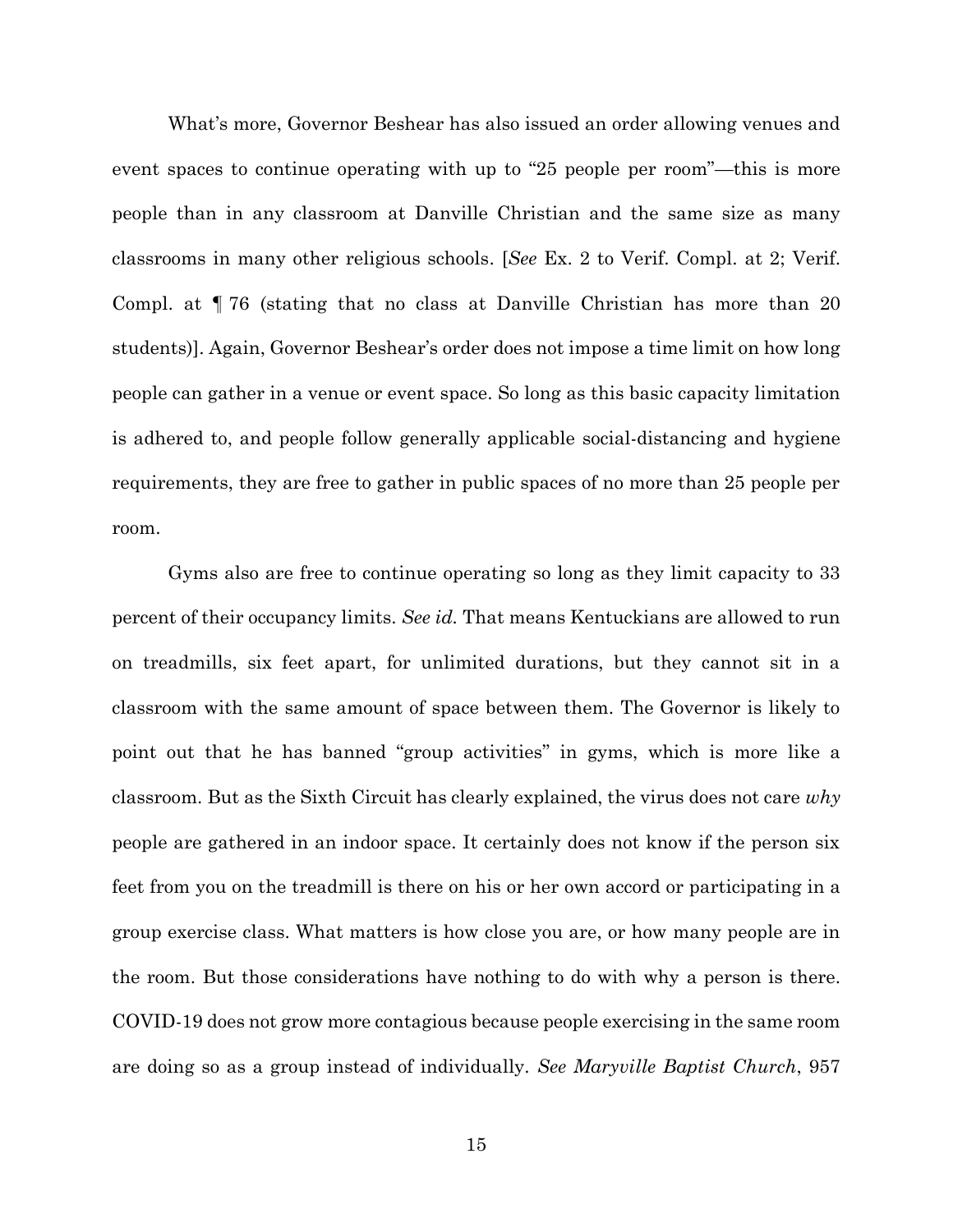F.3d at 615 ("We doubt that the reason a group of people go to one place has anything to do with it.").

Starting on November 23 in Kentucky, one is free to crowd into retail stores, go bowling with friends, attend horse shows, go to the movies, attend concerts, tour a distillery, or get a manicure or massage or tattoo.<sup>4</sup> Although there are limits and restrictions that govern how those in-person activities must operate, the Governor has not prohibited them. Yet, starting on November 23, no one in Kentucky is permitted to attend in-person school, even when religious education is a deep and sincere facet of one's faith, and even when those operating religious schools are abiding by strict social distancing and hygiene standards. It takes only one trip to a retail store or shopping mall in Kentucky during this holiday season to find oneself utterly perplexed at this state of affairs, witnessing the crowds of people who are free to spend hours in a store but prohibited from spending hours in a religious classroom. The former, of course, does not "benefit from constitutional protection," but the latter does. *See Tabernacle Baptist Church*, 459 F. Supp. 3d at 855.

All of this adds up to a simple case—one that is nothing more than re-tread of the cases enjoining Governor Beshear's ban on religious worship. If it is safe for an individual to show up at an office for eight hours a day, five days a week, so long as the office abides by generally applicable capacity limits, why is it unsafe to show up for religious schooling under the same safety standards? If it is safe to gather at an

 $\overline{\phantom{a}}$ 

<sup>4</sup> *See* Healthy at Work, Reopening Kentucky, online at https://govstatus.egov.com/kyhealthy-at-work (last visited Nov. 11, 2020).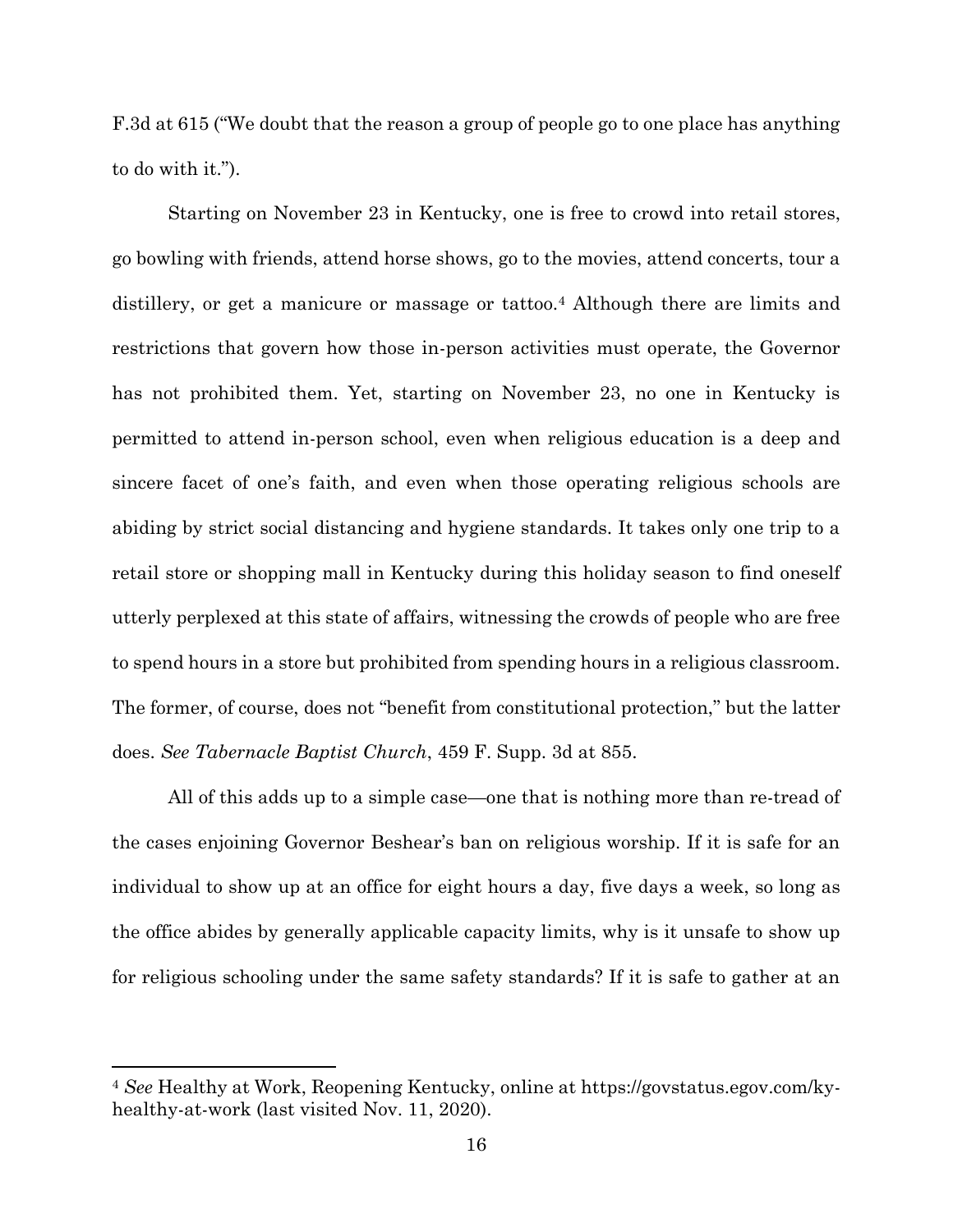indoor venue so long as no more than 25 people attend, why is it unsafe if that gathering takes place in a classroom? And if it is safe for individuals to stand six feet apart on a treadmill, why is it unsafe to sit six feet apart at a school desk? The Governor "has no good answers."<sup>5</sup> *See Maryville Baptist Church*, 957 F.3d at 615.

Governor Beshear likely will argue that his order shutting down parochial schools is neutral and generally applicable because it applies to all schools—not just those that are religious. The problem with this argument is that it relies on exactly the same premise that the Sixth Circuit already rejected—namely, that courts should consider *why* people are gathering together when comparing COVID-19 related restrictions. As the Sixth Circuit explained, the question is not whether the Governor has also restricted secular activities that have a similar purpose. That is, the Governor's restrictions are not generally applicable simply because he is imposing the same regulation on people who gather together *for the purpose of education*. Rather, *Smith* requires the Governor to regulate religious activity in the same way as secular activities that "pose comparable public health risks"—regardless of

 $\overline{\phantom{a}}$ 

<sup>&</sup>lt;sup>5</sup> In one of Governor Beshear's daily press conferences in August 2020, a reporter asked him about a legal opinion that Attorney General Cameron issued advising a state legislator that it would be unconstitutional to close religious education institutions. Governor Beshear responded: "Nobody's trying to close any school that's complying with guidelines and preventing outbreaks." *See* Gov. Andy Beshear – Media Briefing 08.19.2020, at 30:20, *available at* youtube.com/watch?v=QSMC2iumJL8 (last visited Nov. 20, 2020). The Plaintiffs are simply asking to continue with such a common-sense proposition. If a religious school can comply with the applicable health guidelines, there is no plausible reason to close that school down while allowing daycares, libraries, movie theaters, and offices to continue operating.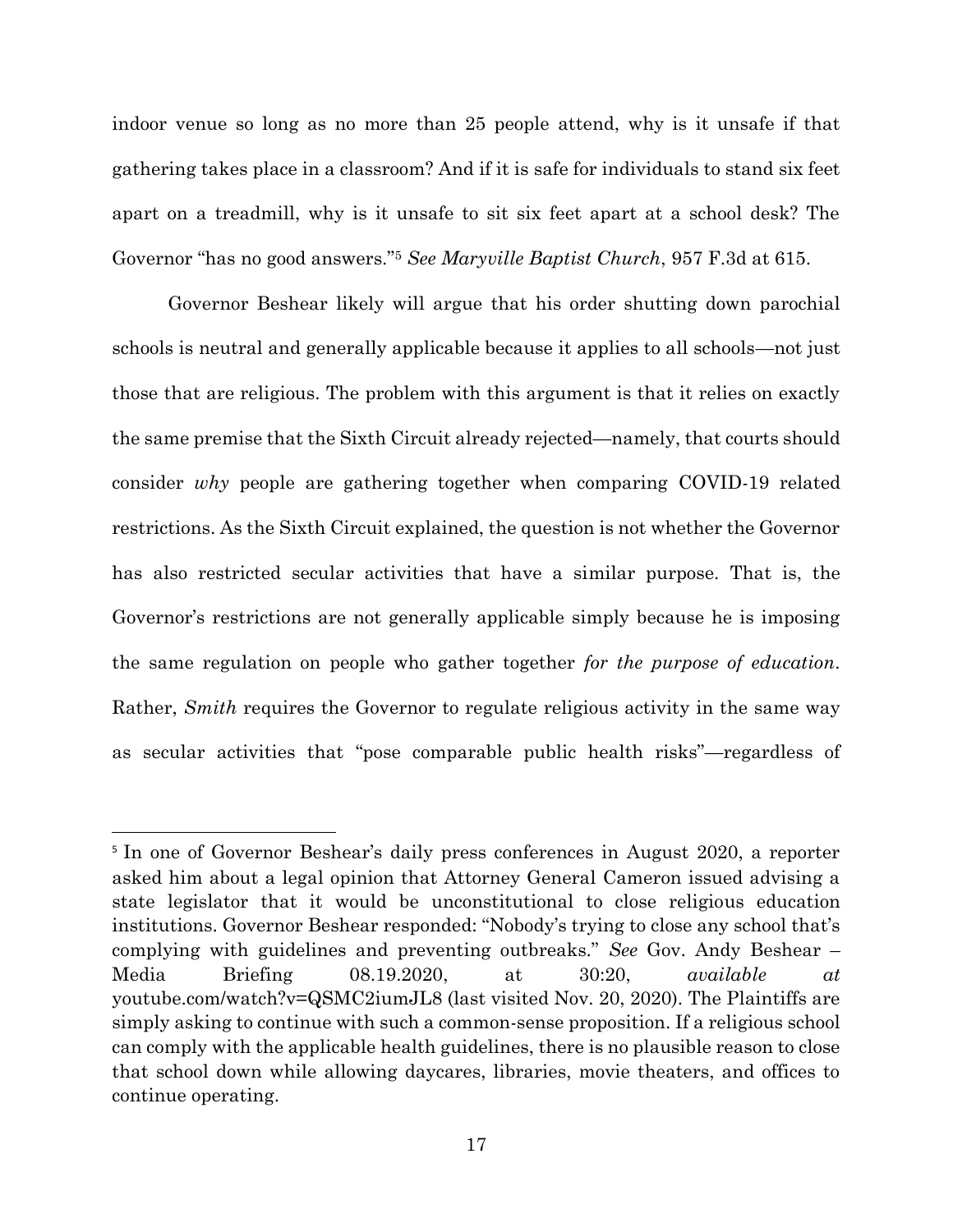whether those secular activities share the same purpose as the religious conduct. *See Maryville Baptist Church*, 957 F.3d at 614. Here, the Governor clearly has not done so.

Even if the Governor is right that comparing private schools with public schools is appropriate because both activities share a similar purpose (a proposition that the Sixth Circuit rejected), the Governor nevertheless falls short in light of his decision to allow daycares and universities to continue operating. [Ex. 1 to Verif. Compl. at 2 (applying only to "kindergarten through grade 12")]. If a classroom of preschoolers can safely operate by adhering to social-distancing guidelines and hygiene standards, why can a religious school not do the same for its kindergarteners? Indeed, in some or many instances, institutions operate *both* religious daycares and religious elementary, middle, and high schools. Such is the case at Danville Christian. [Verif. Compl. at ¶ 75]. Why should one be allowed and the other be banned? And surely a university, housing its students in dormitories and shared living spaces, is not *less risky* than a parochial school. Yet the Governor allows the former and prohibits the latter. This turns the First Amendment on its head.

### **3. The school closure order does not survive strict scrutiny.**

Because the Governor's school shutdown order is not a neutral and generally applicable restriction on gatherings, he must satisfy strict scrutiny. That means the Governor must demonstrate that the executive order is the "least restrictive means" of accomplishing his ends. *Roberts*, 958 F.3d at 415. For all the reasons that the Sixth

18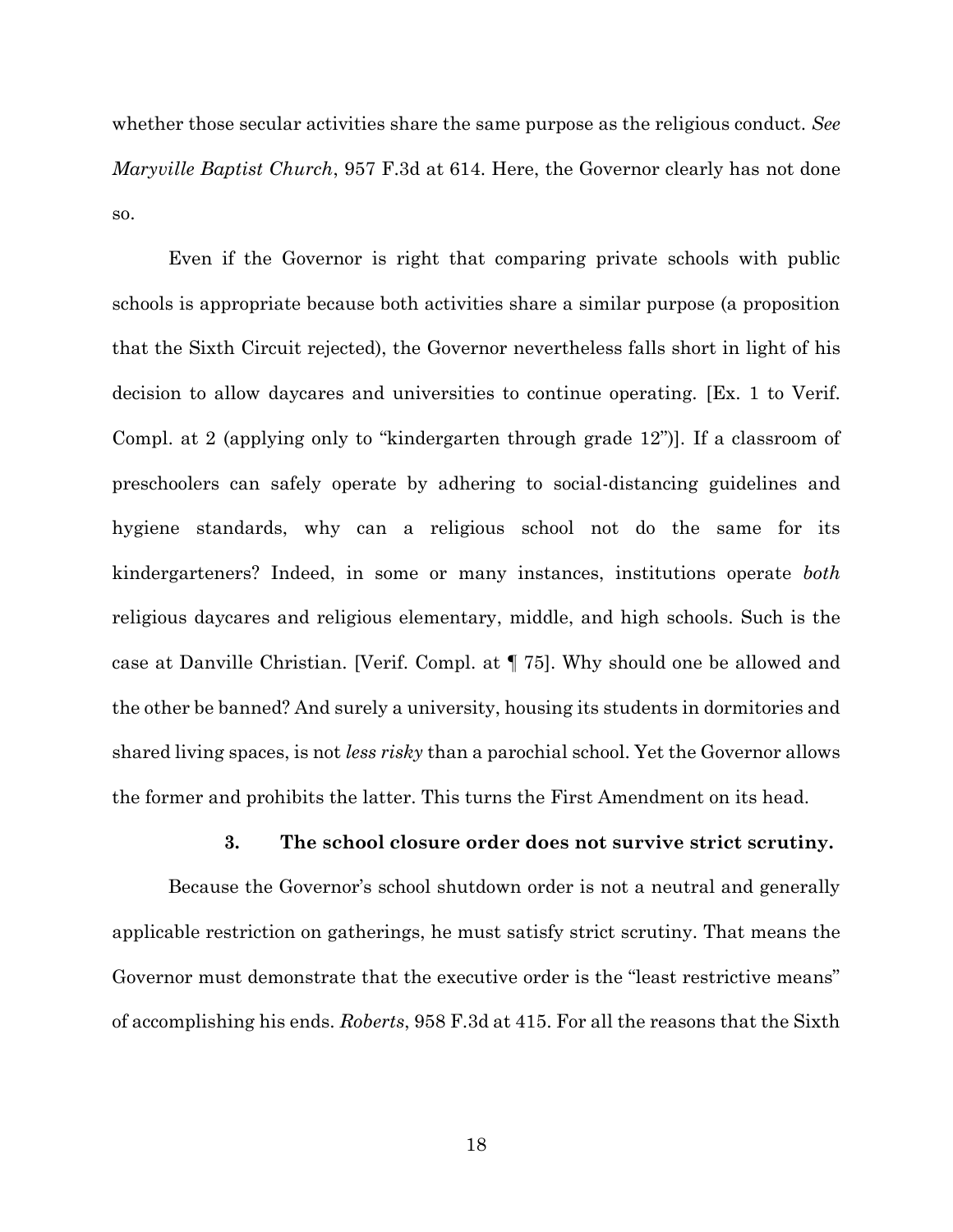Circuit has articulated before with respect to the Governor's ban on religious worship, his ban on religious schooling similarly fails strict scrutiny.

The Governor could, for example, impose limits on the number of students who can sit in any area based on the square footage. He could require every individual in a school to adhere to social-distancing requirements and other hygiene standards that apply to other in-person activities. These kinds of restrictions would be tailored to the actual risks of COVID-19 spreading, rather than being tailored toward the reason that people are congregating—something that COVID-19 does not care about. Or as this Court put it:

There is ample scientific evidence that COVID-19 is exceptionally contagious. But evidence that the risk of contagion is heightened in a religious setting any more than a secular one is lacking. If social distancing is good enough for Home Depot and Kroger, it is good enough for in-person religious [schooling] which, unlike the foregoing, benefit from constitutional protection.

*See Tabernacle Baptist Church*, 459 F. Supp. 3d at 855. There are plenty of lessrestrictive ways to limit the spread of COVID-19 that do not prevent religious schools from operating while similarly risky secular activities continue. The Governor's shutdown order cannot satisfy strict scrutiny.

Likewise, the Plaintiffs are likely to succeed on their claim brought under Sections 1 and 5 of the Kentucky Constitution. Section 1 of the Kentucky Constitution provides Kentuckians with the "inherent and inalienable . . . right of worshipping Almighty God according to the dictates of their consciences." Section 5 guarantees Kentuckians the right of religious freedom and states that "the civil rights, privileges or capacities of no person shall be taken away, or in anywise diminished or enlarged,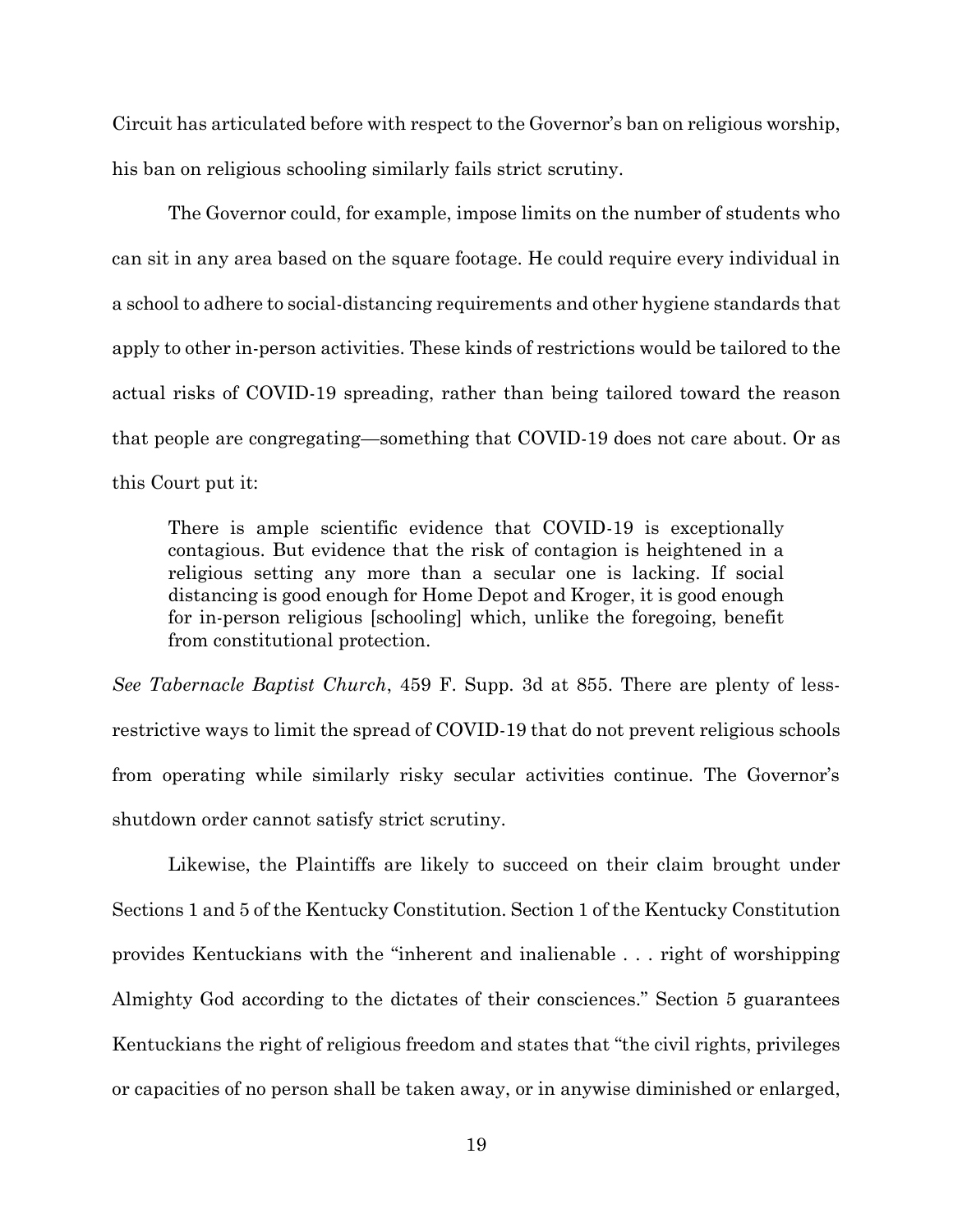on account of his belief or disbelief of any religious tenet, dogma, or teaching. No human authority shall, in any case whatever, control or interfere with the rights of conscience."

Despite the broad language of these constitutional protections, the Supreme Court of Kentucky has held that they offer Kentuckians the same religious freedom protections as the United States Constitution. *Gingerich v. Commonwealth*, 382 S.W.3d 835, 839 (Ky. 2012). For all of the reasons stated above, the Governor's November 18 order also violates Sections 1 and 5 of the Kentucky Constitution.

### **B. The Governor's executive order violates religious entities' First Amendment right to religious autonomy.**

Governor Beshear's executive order impermissibly infringes on the autonomy of religious institutions and churches in violation of the First Amendment. The Governor, consistent with the First Amendment, cannot tell religious institutions and churches that they *can* hold in-person worship services but *cannot* hold in-person schooling. That is to say, Governor Beshear cannot decide for religious institutions which expressions of religious faith they can and cannot hold. Yet that is exactly what the Governor's executive order does.

As summarized above, Governor Beshear's November 18 executive order bans in-person schooling at all religious schools starting on Monday, November 23, 2020. [Ex. 1 to Verif. Compl. at 2]. The order is susceptible of no other interpretation. In another executive order issued by Governor Beshear on November 18, he ordered that his new limits on gatherings "do[] not apply to in-person services at places of worship, which must continue to implement and follow the Guidelines for Places of Worship."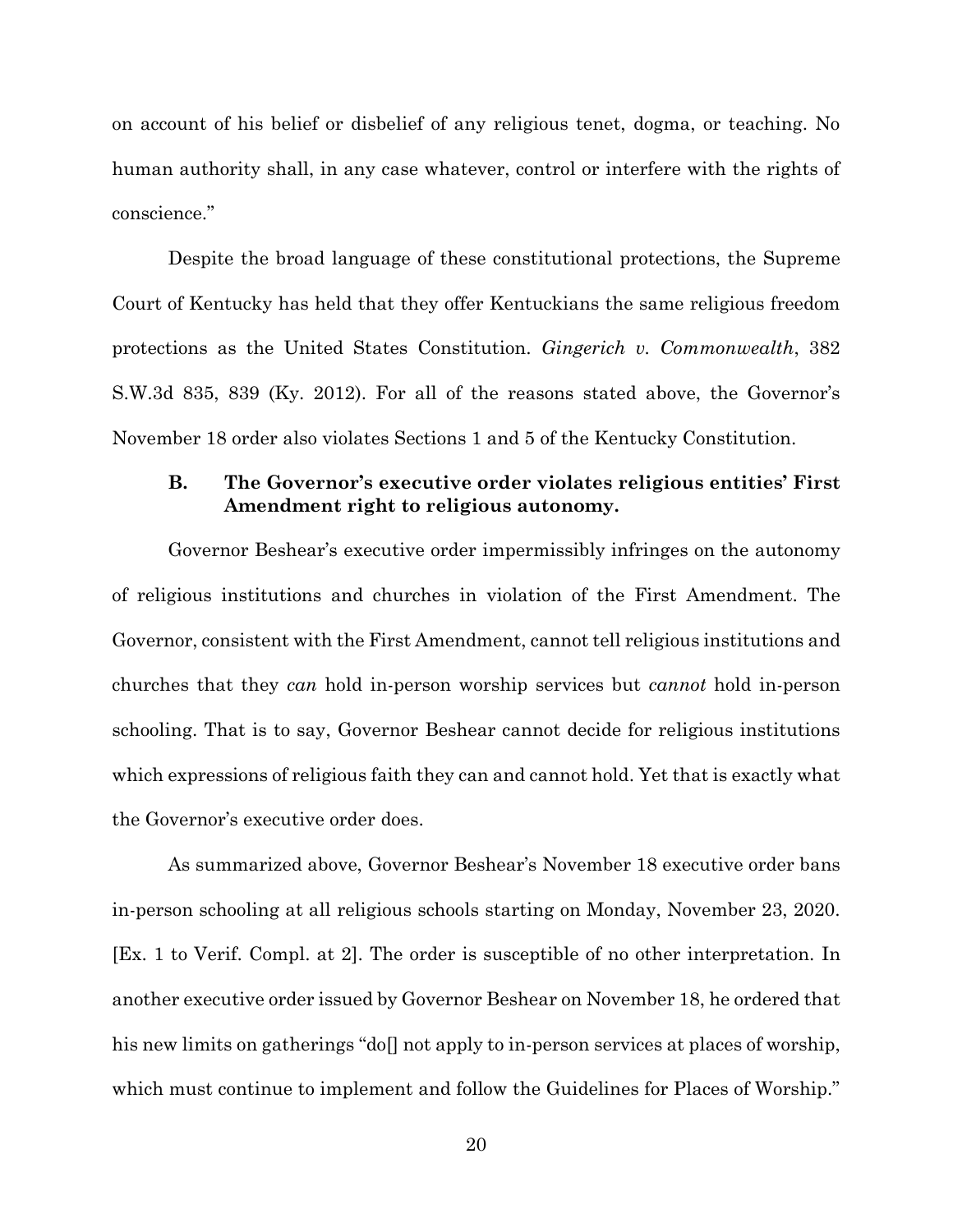[Ex. 2 to Verif. Compl. at 1–2]. Thus, viewing the Governor's two executive orders together, he has prohibited all in-person religious schooling while simultaneously allowing in-person worship services to continue. This he cannot do.

Earlier this year, the Supreme Court, by a 7–2 vote, held that the First Amendment protects the right of religious institutions and churches to make decisions about how to direct religious schooling. *Our Lady of Guadalupe*, 140 S. Ct. at 2055. The question presented in *Our Lady of Guadalupe* was whether "the First Amendment permits courts to intervene in employment disputes involving teachers at religious schools who are entrusted with the responsibility of instructing their students in their faith." *Id.* The Court held that "[t]he religious education and formation of students is the *very reason for the existence of most private schools*, and therefore the selection and supervision of the teachers upon whom the schools rely to do this work lie at the core of their mission." *Id.* (emphasis added). As a result, the Court concluded that a religious institution's decision about who educates its children about religious faith is "an internal church decision that affects the faith and mission of the church." *Id.* at 2062 (quoting *Hosanna-Tabor Evangelical Lutheran Church & Sch. v. EEOC*, 565 U.S. 171, 190 (2012)). It, in other words, is a decision that is "essential to the organization's central mission." *Id.* at 2060. The First Amendment "outlaws . . . intrusion" into such matters. *Id.*

In reaching this conclusion, the Court emphasized the centrality of religious schooling to religious faith. The Court explained that "educating young people in their faith, inculcating its teachings, and training them to live their faith are

21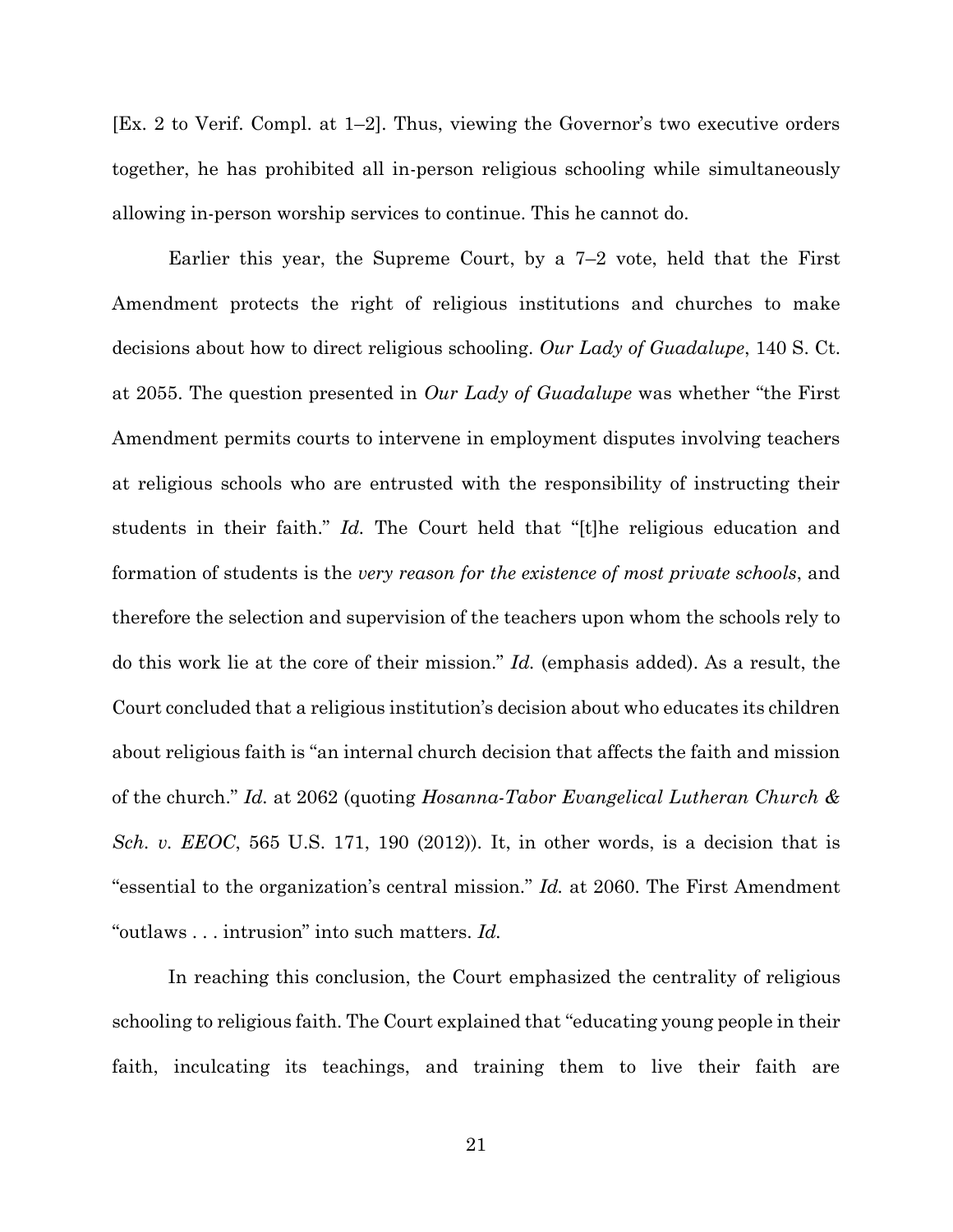responsibilities that lie *at the very core* of the mission of a private religious school." *Id.* at 2064 (emphasis added). "Religious education," the Court continued, "is vital to many faiths practiced in the United States." *Id.* For example, "in the Catholic tradition, religious education is 'intimately bound up with the whole of the Church's life."" *Id.* at 2065 (quoting Catechism of the Catholic Church 8 (2d ed. 2016)). "Similarly, Protestant churches, from the earliest settlements in this country, viewed education as a religious obligation." *Id.* In fact, "[m]ost of the oldest educational institutions in this country were originally established by or affiliated with churches, and in recent years, non-denominational Christian schools have proliferated with the aim of inculcating Biblical values in their students." *Id.* The Court also discussed the centrality of religious schooling to other faiths, including Judaism, Islam, the Church of Jesus Christ of Latter-day Saints, and Seventh-day Adventists. *Id.* at 2065–66. The Supreme Court thus discerned a "close connection that religious institutions draw between their central purpose and educating the young in the faith." *Id.* at 2066; [*see also* Verif. Compl. at ¶¶ 57–74].

If religious institutions get to decide for themselves who teaches their children about religious faith, as *Our Lady of Guadalupe* holds, it follows that religious institutions get to determine in the first instance whether to provide religious schooling. The government can no more tell religious institutions not to provide religious schooling than it can tell them to employ certain people to accomplish this mission. Each is "essential to the institution's central mission." *See Our Lady of Guadalupe*, 140 S. Ct. at 2060. More to the point, because the First Amendment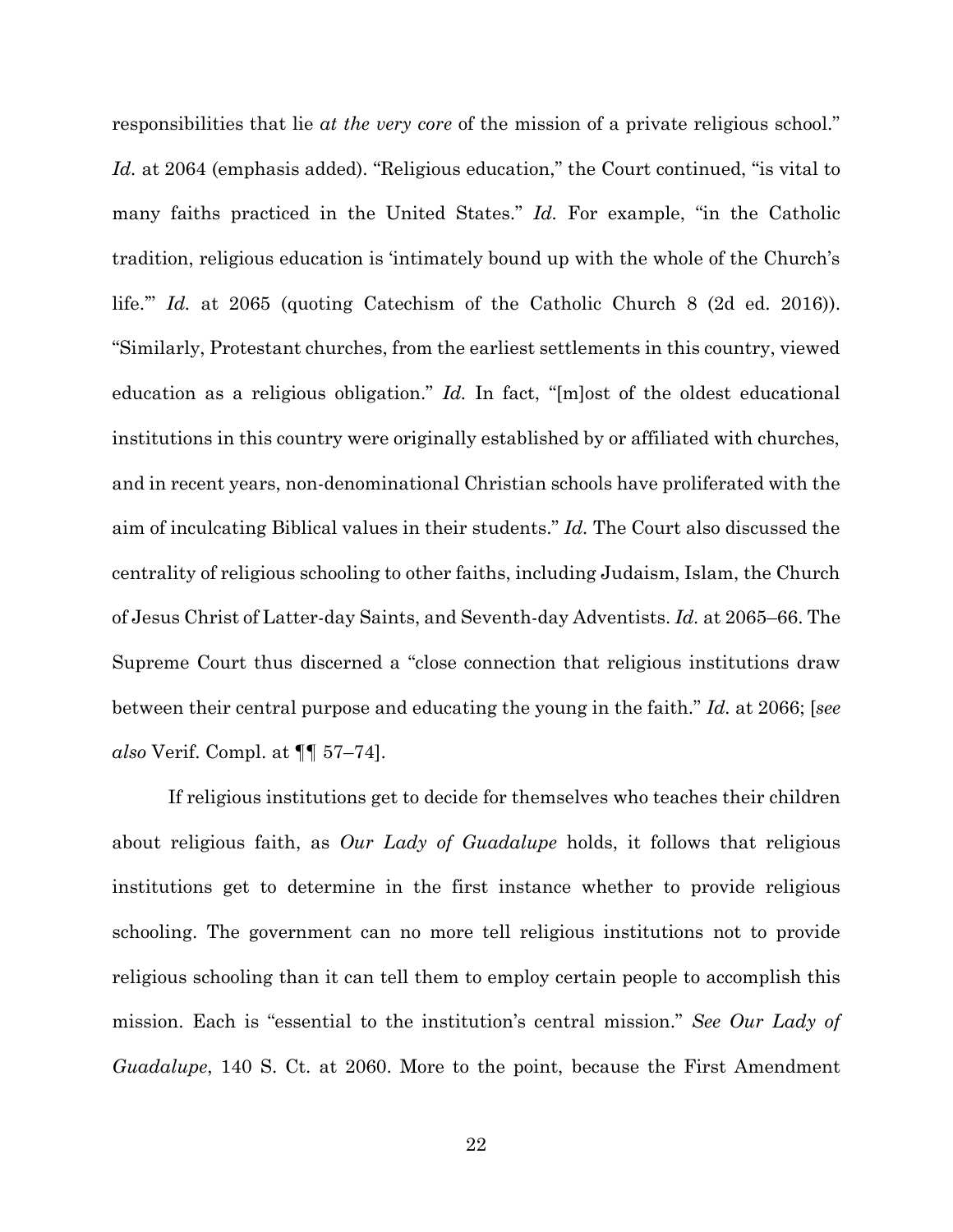guarantees religious institutions the "autonomy" to select the "individuals who play certain key roles" at religious schools, *id.*, the First Amendment likewise protects the religious institution's "autonomy" to decide whether to open its doors to schoolchildren. The First Amendment right safeguarded by *Our Lady of Guadalupe*  would be empty if the government could simply ban religious institutions and churches from providing in-person religious schooling.

Governor Beshear's executive orders tell religious institutions and churches that they cannot open their doors to schoolchildren, and they do so in an especially pernicious way.<sup>6</sup> Not only has Governor Beshear told religious schools that they cannot hold in-person classes, but he is simultaneously permitting religious institutions to hold in-person worship services. That is to say, Governor Beshear has declared that certain religious activities are legal—namely, in-person worship—while others are illegal—specifically, in-person religious schooling. The First Amendment forbids this direct intrusion onto the "autonomy" of churches and religious institutions.

To illustrate this point, imagine a church that provides the following gatherings each week: a worship service and Sunday school on Sunday morning, a Wednesday night worship service, small group Bible studies throughout the week, and a religious school from Monday through Friday. The Commonwealth, of course, has many churches just like this. Under Governor Beshear's executive orders, Sunday

 $\overline{\phantom{a}}$ 

<sup>6</sup> On November 19, 2020, Governor Beshear asked churches to voluntarily cease inperson services.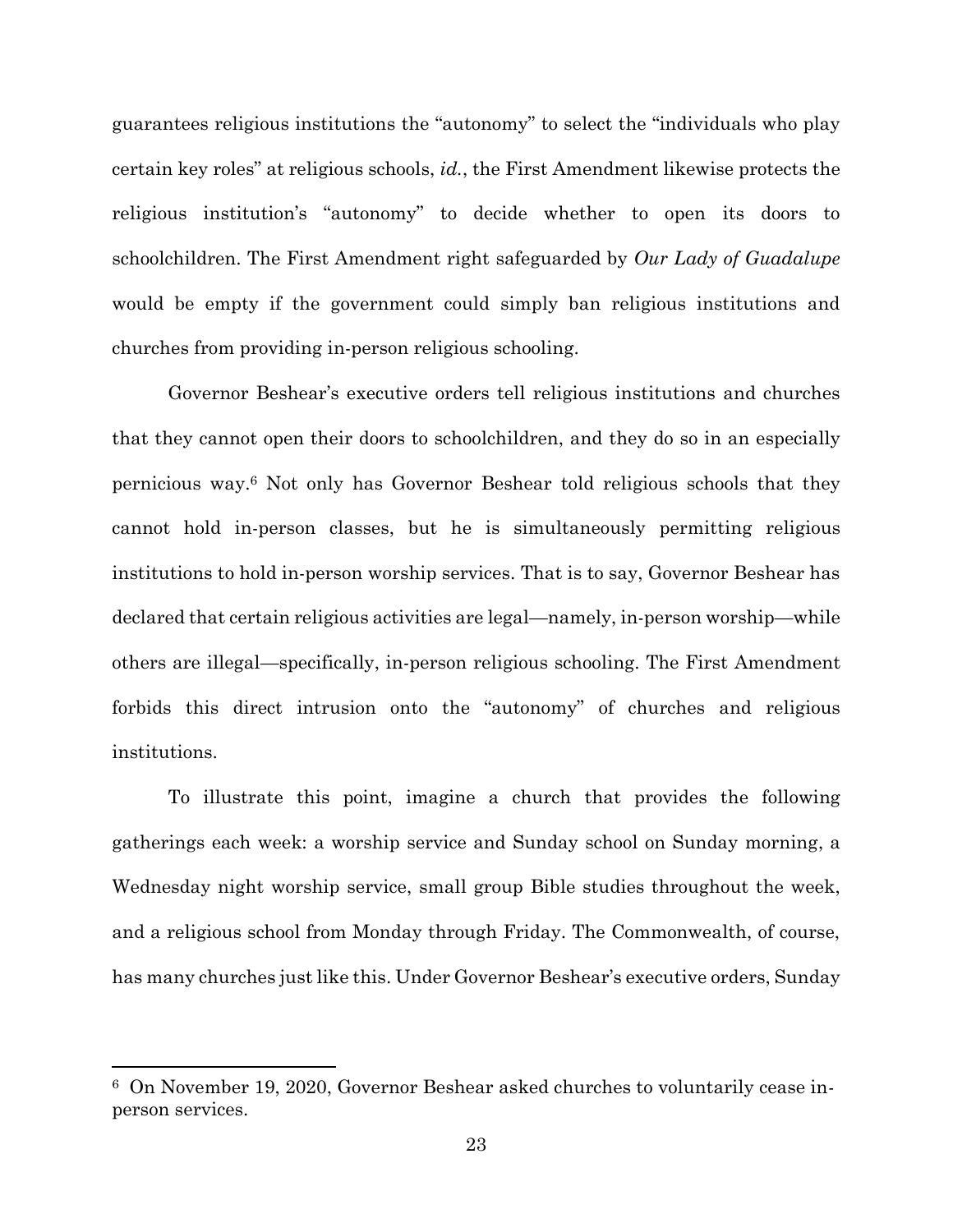morning worship and Sunday school can continue. So can Bible studies and Wednesday night worship services. But the religious school *must close*. That is to say, Governor Beshear has decided for the Commonwealth's churches and religious institutions what kinds of services they can and cannot provide.

The Governor, for his part, has not hidden from this aspect of his executive orders. After the Governor issued these orders, the Attorney General's Office followed up with the Governor's General Counsel for clarification. She acknowledged that Governor Beshear is dictating what services religious institutions can and cannot provide. According to the Governor's General Counsel, in-person schooling is offlimits, but in-person "religious instruction as part of its services—for example, Sunday School or [B]ible study" is permissible.<sup>7</sup> [Ex. 3 to Verif. Compl.].

This divvying up of religious services as legal and illegal by Governor Beshear irretrievably intrudes on religious institutions' "autonomy." It is hard to imagine a more profound affront to it. At present, religious institutions and churches do not decide what services to provide; the Governor does. Under *Our Lady of Guadalupe*, religious institutions and churches have a First Amendment right to make internal decisions that "are essential to the institution's central mission." 140 S. Ct. at 2060. The First Amendment gives them this "independence." *Id.* Here, that "independence" has been replaced with state-imposed directives. Just as the state cannot tell religious

l

<sup>7</sup> Even trying to apply this rule would "would risk judicial entanglement in religious issues." *Our Lady of Guadalupe*, 140 S. Ct. at 2069. Is the government going to decide whether a religious institution's schooling is "part of its services?" That would surely be incompatible with the Supreme Court's recognition that religious education is a "central purpose" of many faiths. *See id.* at 2066.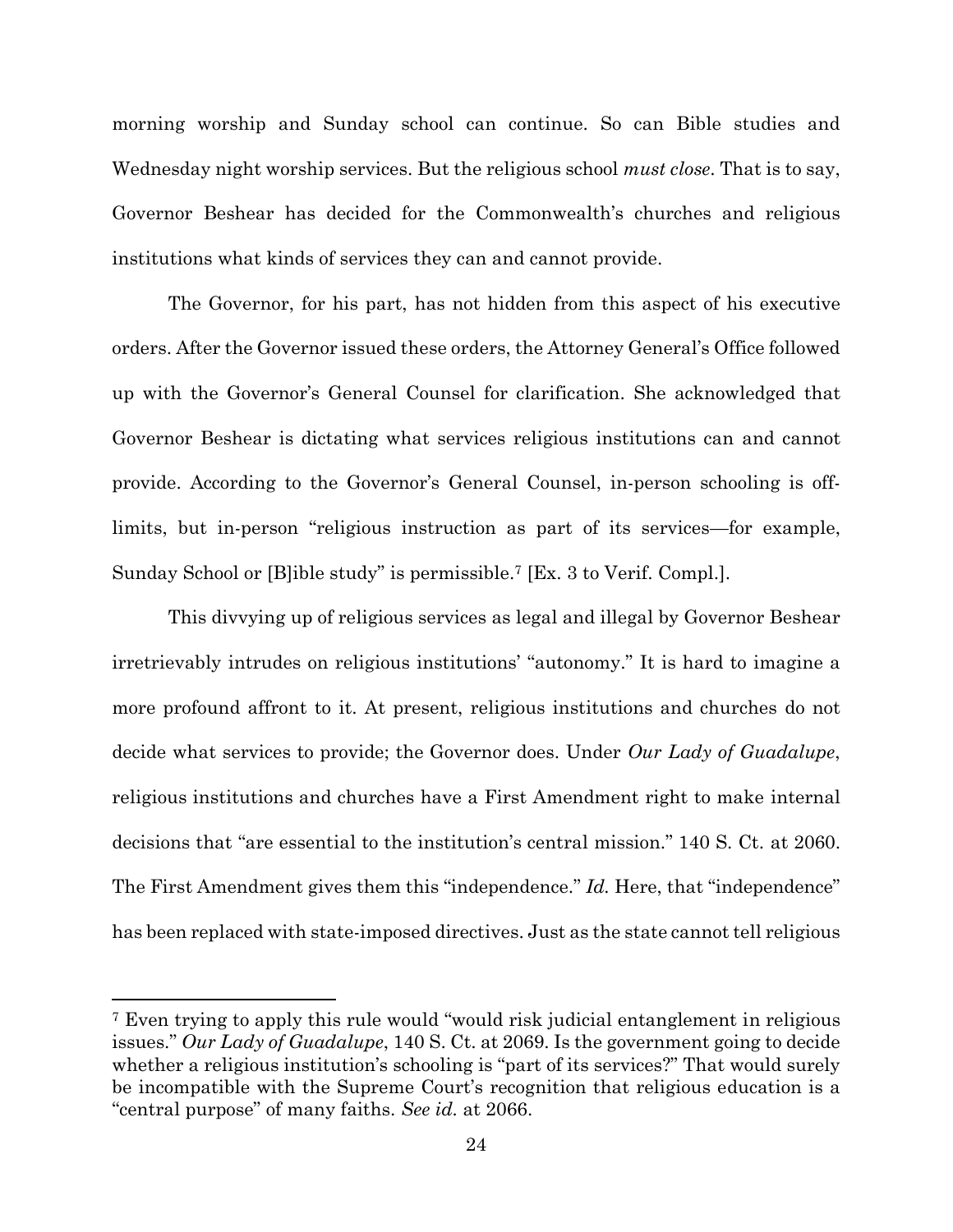institutions *who* teaches religion to their students, so the state cannot tell those same institutions *whether* they can open their doors to schoolchildren.

## **C. The Governor's executive orders violate the Establishment Clause.**

The Establishment Clause demands neutrality by the government toward religious groups. *See Larsen v. Valentine*, 456 U.S. 228, 244 (1982) ("The clearest command of the Establishment Clause is that one religious denomination cannot be officially preferred over another."). The Governor's executive orders violate this core principle by favoring religious organizations that provide in-person worship services over those that provide in-person schooling. When, as here, "the state passes laws that facially regulate religious issues, it must treat individual religions and religious institutions 'without discrimination or preference' . . . ." *Colorado Christian Univ. v. Weaver*, 534 F.3d 1245, 1257 (10th Cir. 2008) (McConnell, J.) (citation omitted).

The facts of *Colorado Christian University* demonstrate this point. The Tenth Circuit there considered a Colorado law that "provide[d] scholarships to eligible students who attend any accredited college in the state—public or private, secular or religious—other than those that the state deem[ed] 'pervasively sectarian.'" *Id.* at 1251. Under this statute, Colorado had given scholarships to students attending a Methodist university and a Catholic university, but had refused scholarships to otherwise eligible students at a Protestant university and a Buddhist university. *Id.*  Writing for the Tenth Circuit, Judge McConnell explained that Colorado's law impermissibly discriminated between and among religions. As he explained, "[b]y giving scholarship money to students who attend sectarian—but not 'pervasively'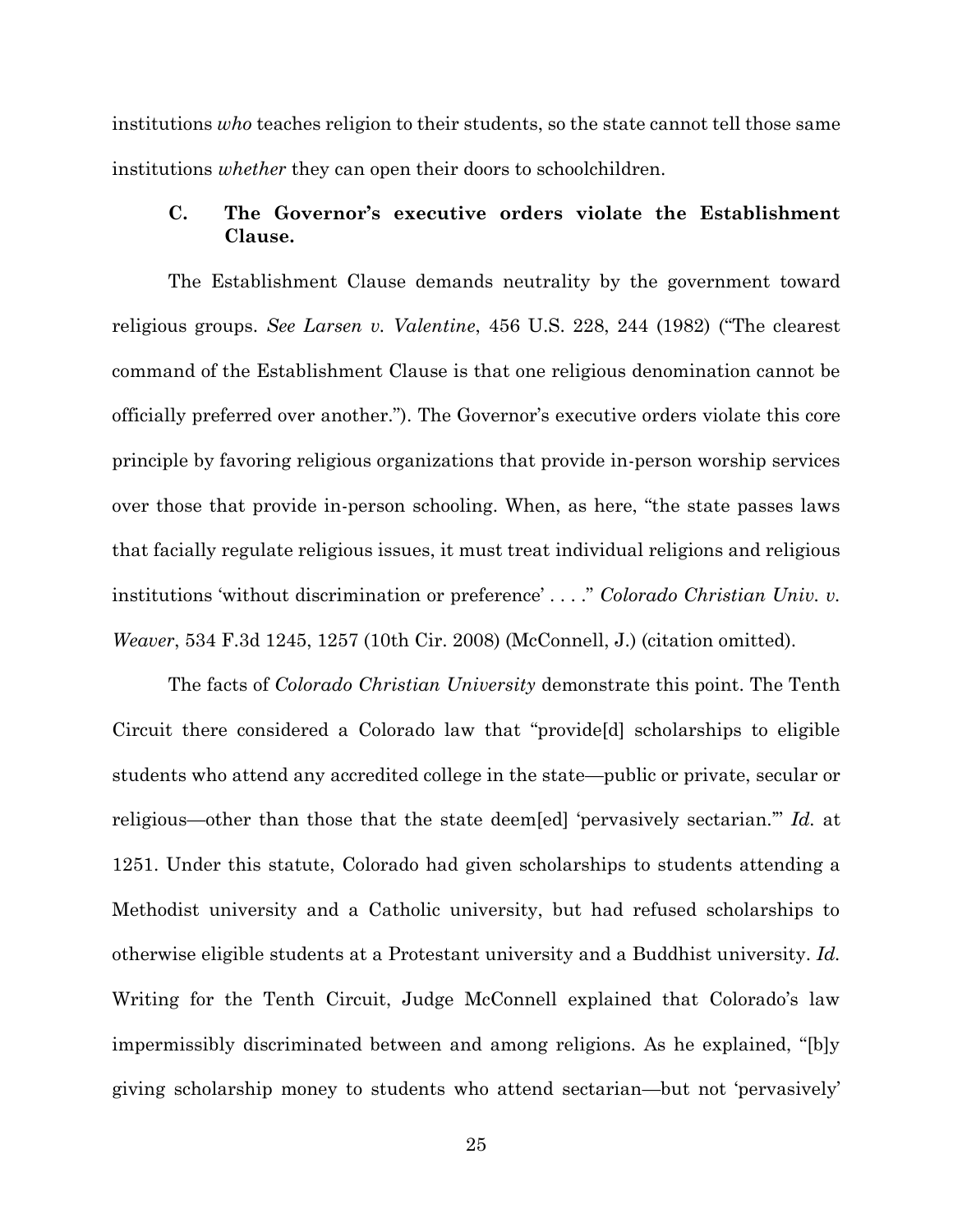sectarian—universities, Colorado necessarily and explicitly discriminates among religious institutions, extending scholarships to students at some religious institutions, but not those deemed too thoroughly 'sectarian' by government officials." *Id.* at 1258 (footnote omitted). This, the Tenth Circuit concluded, "is discrimination 'on the basis of religious views or religious status' and is subjected to heightened constitutional scrutiny." *Id.* (internal citation omitted); *see also Spencer v. World Vision, Inc.*, 633 F.3d 723, 728–29 (9th Cir. 2011) (O'Scannlain, J., concurring) (holding that interpreting a statute to "require[] an organization to be a 'church' to qualify for the exemption would discriminate against religious institutions which 'are organized for a religious purpose and have sincerely held religious tenets, but are not houses of worship"" (citation omitted)).

Similar discrimination is occurring here. As explained above, Governor Beshear's executive orders permit all manner of in-person worship to continue— Sunday services, Sunday school, Bible studies, and Wednesday night services. However, if a religious organization desires to open its doors to schoolchildren, as Danville Christian does, it is forbidden. The Establishment Clause prohibits Governor Beshear from favoring some religious organizations—those that offer inperson worship services—and disfavoring others—those that offer in-person schooling. Neutrality toward religious organizations is the standard, and the Governor's executive orders are anything but.

26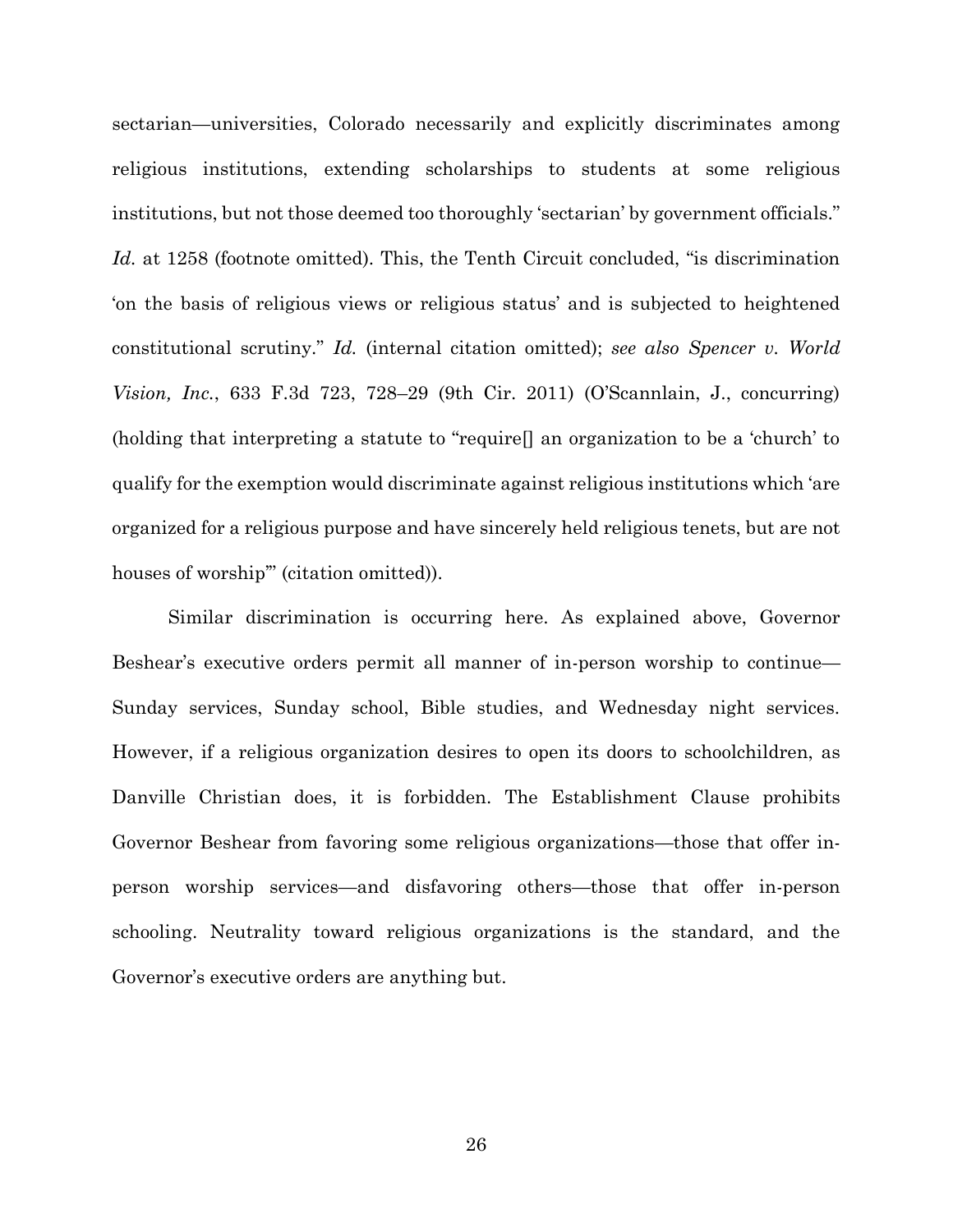### **D. The Governor's executive order violates Kentucky's RFRA statute.**

Governor Beshear's school-closure order also violates Kentucky law. Kentucky's Religious Freedom Restoration Act ("RFRA") is clear: "Government shall not substantially burden a person's freedom of religion." Ky. Rev. Stat. 446.350. A "burden" is defined to include even "indirect burdens such as withholding benefits, assessing penalties, or an exclusion from programs or access to facilities." *Id*. In cases brought under RFRA, judges "may question only the sincerity of a plaintiff's religious belief, not the correctness or reasonableness of that religious belief." *On Fire Christian*, 453 F. Supp. 3d at 913. "And as with the strict scrutiny analysis in the constitutional context above, to survive under RFRA the government must 'show that it lacks other means of achieving its desired goal without imposing a substantial burden on the exercise of religion by the objecting parties in these cases.'" *Id*. (citing *Burwell v. Hobby Lobby Stores, Inc*., 573 U.S. 682, 727 (2014)); *see also Maryville Baptist Church*, 957 F.3d at 612 ("[T]he purpose of the Kentucky RFRA is to provide more protection than the free-exercise guarantee of the First Amendment . . . .").

There is no question that the Governor's executive order bars "access" to religious facilities—the Governor, after all, has ordered that no children may attend in-person instruction. [Ex. 1 to Verif. Compl. at 2]. The Governor's General Counsel described it best in an email, explaining that the order "applies to all public and private schools engaged in primary or secondary education (K-12), regardless of whether they are religiously affiliated." [Ex. 3 to Verif. Compl.]. There is, likewise, no question that the Governor's order has imposed penalties. The Beshear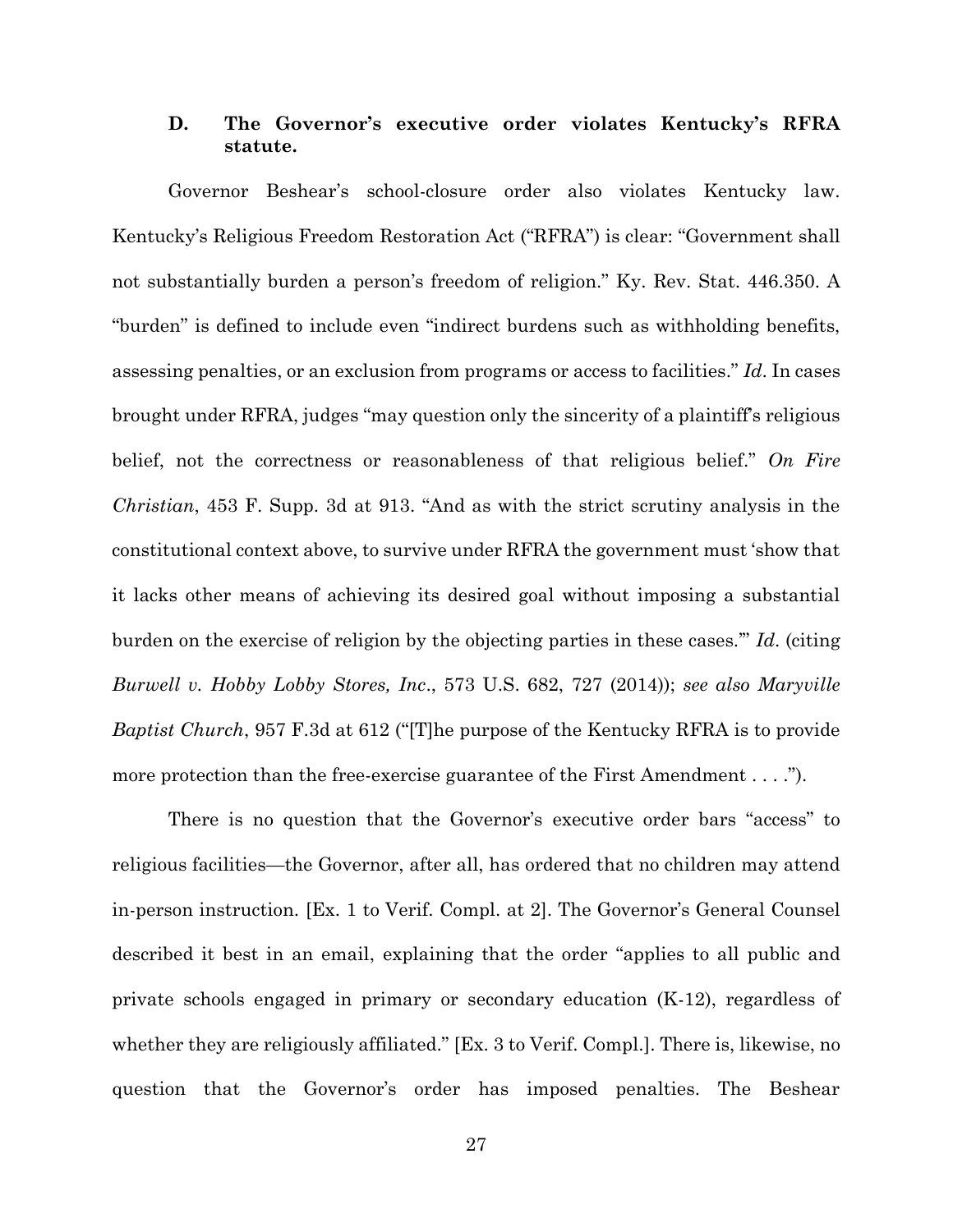administration has threatened to revoke the certifications for school employees that do "not follow the Governor's order." [Ex. 4 to Verif. Compl.]. In a November 19, 2020 email, the Commissioner of the Department of Education ominously warned that "[c]ertified school employees . . . may be subject to disciplinary action by the Education Professional Standards Board (EPSB) for violation of the Professional Code of Ethics" and that "KRS 156.132 provides for the removal or suspension of public school officers, including local board members, for immorality, misconduct in office, incompetence, willful neglect of duty or nonfeasance." [*Id*.].

Thus, the question becomes whether the Governor is likely to prove "by clear and convincing evidence that [he] has a compelling governmental interest in infringing the specific act or refusal to act and has used the least restrictive means to further that interest." Ky. Rev. Stat. 446.350. In other words, can the Governor's order survive strict scrutiny? Simply put, it cannot. As described above, the Governor cannot meet his evidentiary burden. That is particularly so in light of his decision to permit the continued operation of "[g]yms, fitness centers, swimming and bathing facilities, bowling alleys, and other indoor recreation facilities" at reduced occupancy levels and his decision to permit the continued operation of "[i]ndoor venues, event spaces, and theaters" if limited to "25 people per room." [Ex. 2 to Verif. Compl. at 2– 3]. For these reasons and those discussed above, banning in-person religious instruction is not the least restrictive means.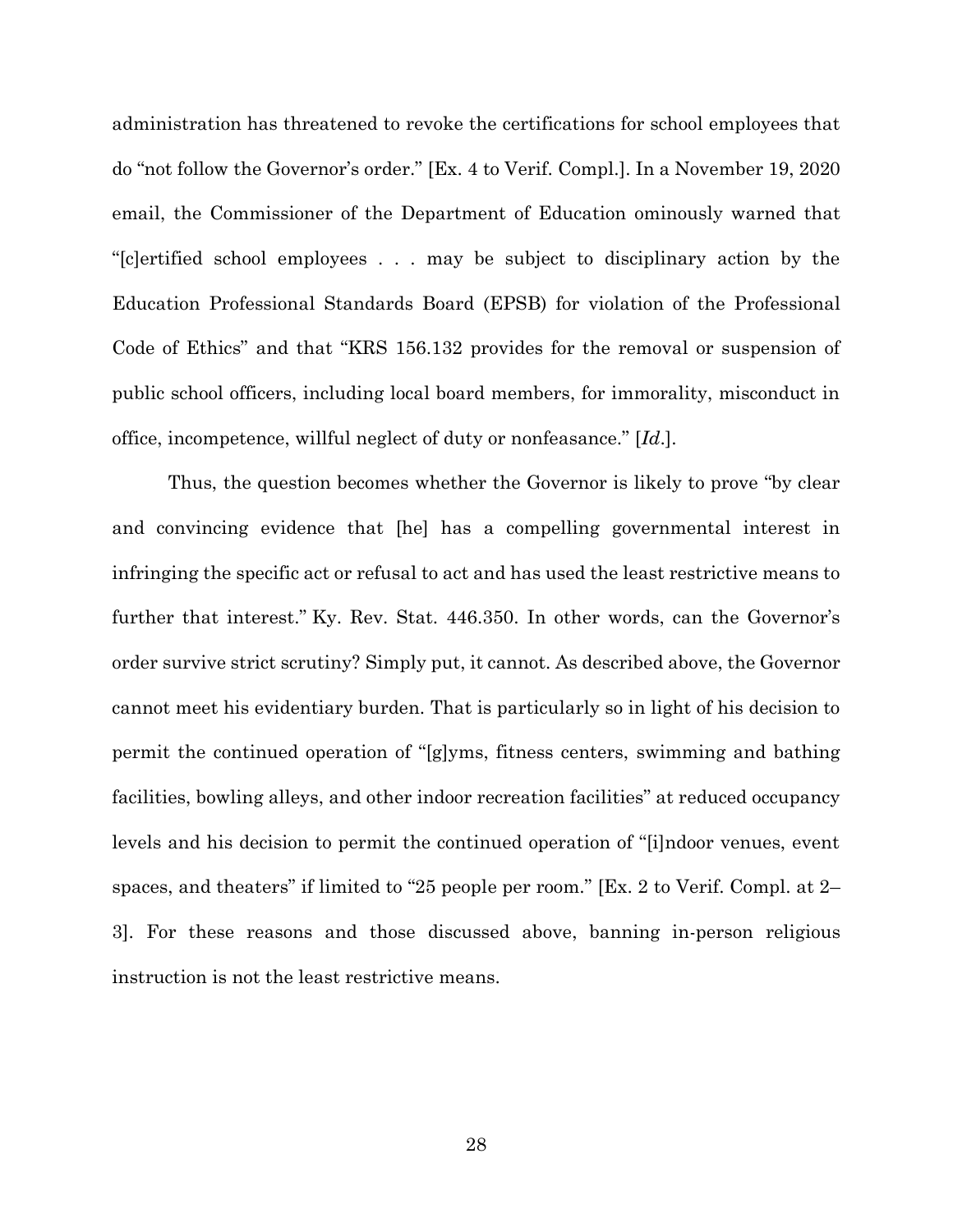### **II. The other injunction factors favor the Plaintiffs.**

"[W]hen a party seeks a [temporary restraining order] on the basis of a violation of the First Amendment, the likelihood of success on the merits often will be the determinative factor." *Tabernacle Baptist*, 459 F. Supp. 3d at 853 (quoting *Jones v. Caruso*, 569 F.3d 258, 265 (6th Cir. 2009)). That is true here. Nevertheless, in light of the First Amendment violations discussed above, the other factors governing the issuance of a temporary restraining order necessarily support injunctive relief as well.

Start with irreparable harm. "The Supreme Court has held 'the loss of First Amendment freedoms, for even minimal periods of time, unquestionably constitutes irreparable injuries.'" *Id.* (quoting *Elrod v. Burns*, 427 U.S. 347, 373 (1976)); *see also Newsom v. Norris*, 888 F.2d 371, 378 (6th Cir. 1989) ("The Supreme Court has unequivocally admonished that even minimal infringements upon First Amendment values constitutes injury sufficient to justify injunctive relief."). As discussed above, the Plaintiffs have demonstrated a strong likelihood of success on the merits of their First Amendment claims. The same goes for the Plaintiffs' Kentucky RFRA claim and their claim under the Kentucky Constitution. Consequently, the Plaintiffs have established irreparable harm. And that irreparable harm is immediate—schools across the Commonwealth are currently being forced to alert parents about what will happen on Monday morning, at which time the schools will have to cease in-person instruction.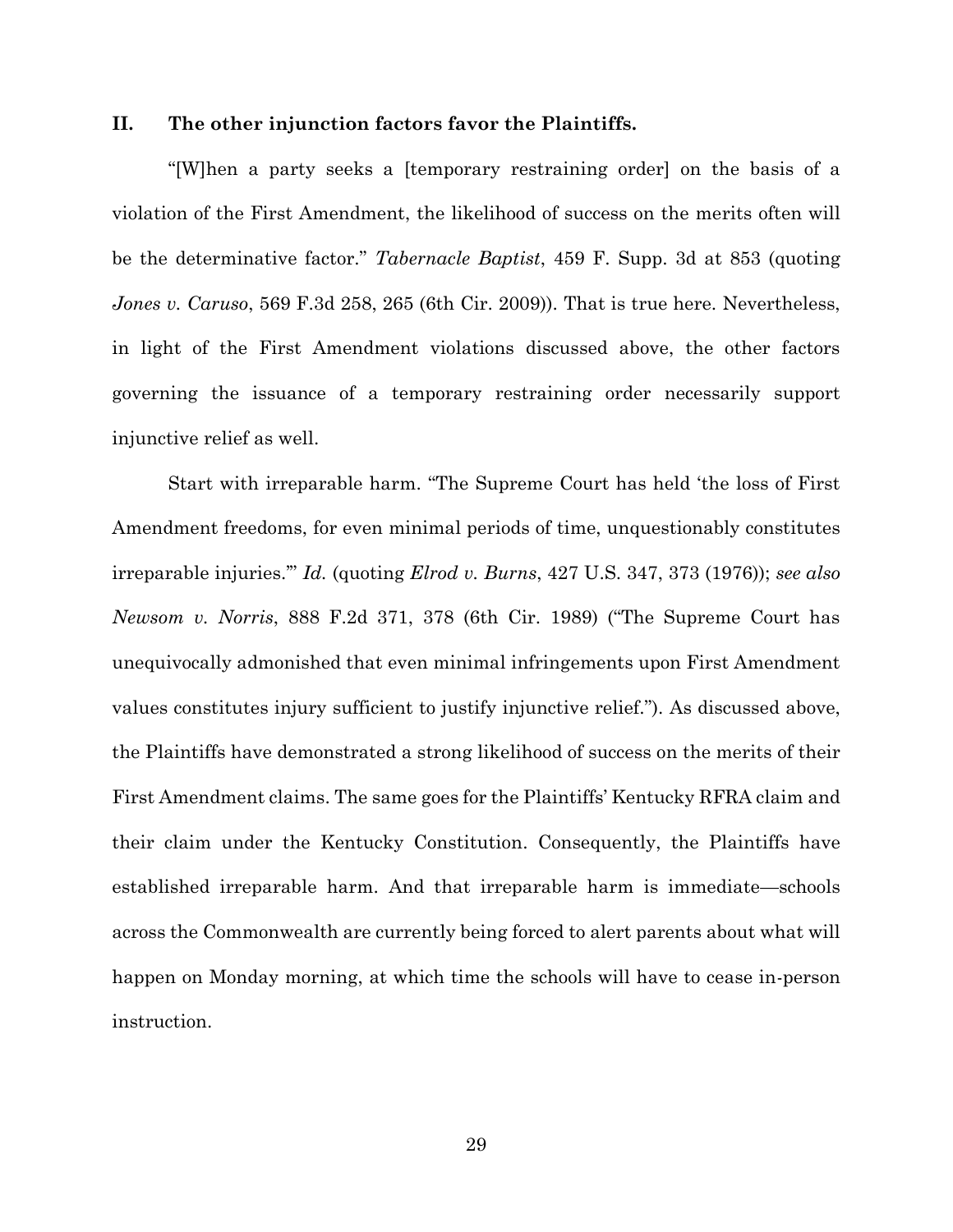Next, the Court "must balance the competing claims of injury and must consider the effect on each party of the granting or withholding of the requested relief." *See Winter v. Nat. Def. Council, Inc.*, 555 U.S. 7, 24 (2008). The Governor will argue that banning in-person religious schooling will stop COVID-19 from spreading. But the Governor cannot offer any good reason for "refusing to trust [the religious institutions] who promise to use care [in teaching children] in just the same way [the Governor] trusts accountants, lawyers, and laundromat workers to do the same." *See Maryville Baptist Church*, 957 F.3d at 615. That is to say, the Governor cannot explain why closing all religious schools will cause substantial harm while simultaneously allowing other activities to continue—such as, daycares, gatherings under 25 people, and gyms and office environments at less than 33 percent capacity will not cause similar harms. For this reason, a temporary restraining order will "appropriately permit[] [in-person religious schooling to continue] with the same riskminimizing precautions as similar secular activities, and permits the Governor to enforce social-distancing rules in both settings." *See id.* at 616.

This leads to the final factor, the public interest. Simply put, "the public interest favors the enjoinment of a constitutional violation." *Tabernacle Baptist*, 459 F. Supp. 3d at 856 (citing *Martin-Marietta Corp. v. Bendix Corp.*, 690 F.2d 558, 568 (6th Cir. 1982)). Moreover, the "treatment of similarly situated entities in comparable ways serves public health interests at the same time it preserves bedrock [First Amendment] guarantees." *See Maryville Baptist Church*, 957 F.3d at 616.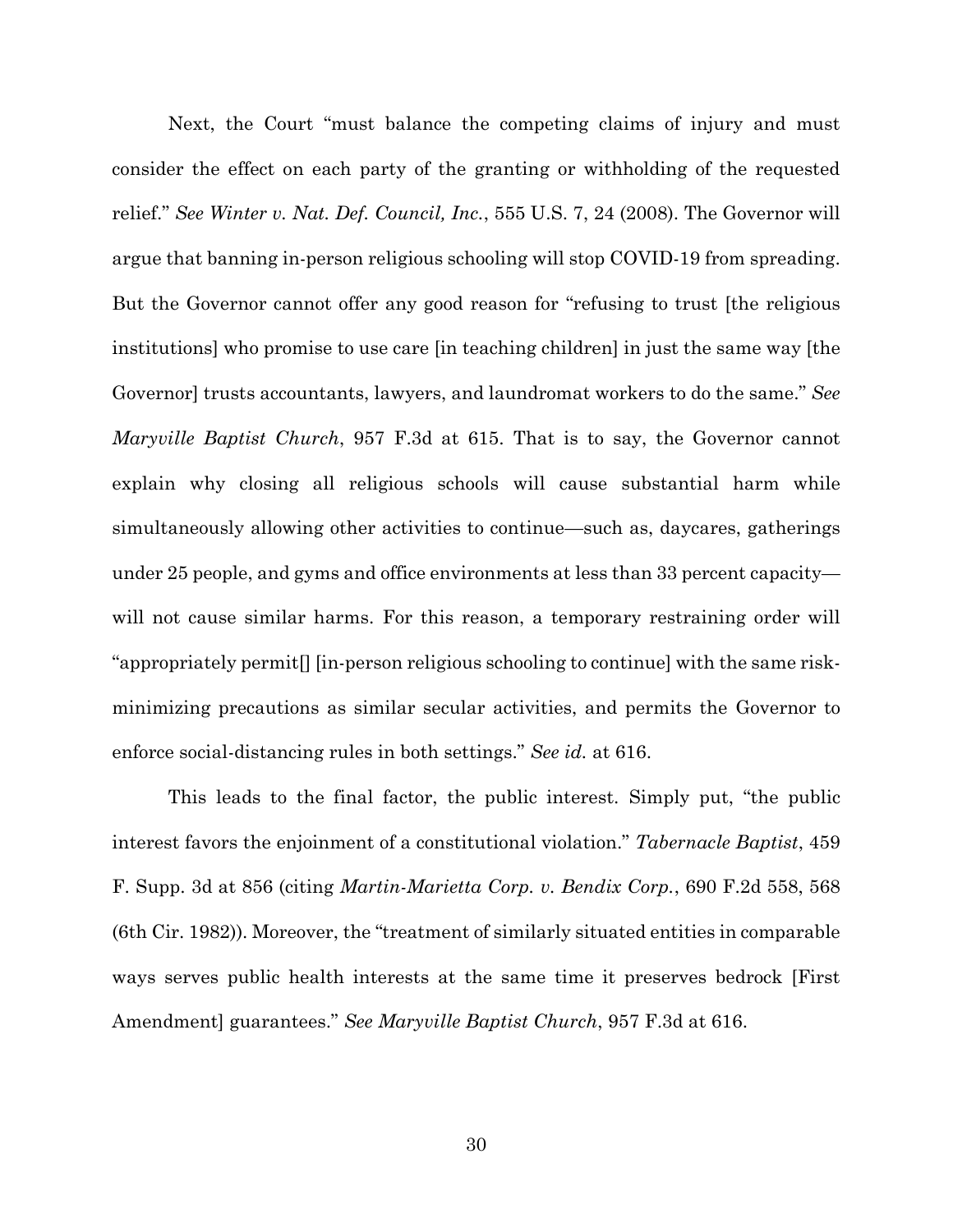### **III. The Court should issue a statewide temporary restraining order.**

This Court recently recognized its ability to grant a statewide temporary restraining order where Governor Beshear's executive order operates statewide. As this Court summarized, the Supreme Court has established that "one of the 'principles of equity jurisprudence' is that 'the scope of injunctive relief is dictated by the extent of the violation established, not by the geographical extent of the plaintiff class.'" *Tabernacle Baptist*, 459 F. Supp. 3d at 856 (quoting *Rogers v. Bryant*, 942 F.3d 451, 458 (8th Cir. 2019)). The Court further explained that a temporary restraining order is "an exercise of discretion and judgment, often dependent as much on the equities of a given case as the substance of the legal issues it presents." *See id.* (quoting *Trump v. Int'l Refugee Assist. Project*, --- U.S. --- , 137 S. Ct. 2080, 2087 (2017)).

Here, Governor Beshear's executive order closing religious schools undeniably harms Danville Christian. But the executive order applies statewide, and thus affects religious institutions in all corners of the Commonwealth. *See id.* ("In the present case, the Executive Order at issue does not just affect Tabernacle Baptist Church. The Executive Order applies to all churches."). Because religious schools in Harlan, Benton, and everywhere in between will soon have to close their doors, "injunctive relief may extend statewide because the violation established impacts the entire state of Kentucky." *See id.*

Any temporary restraining order granted by the Court should apply statewide. This is not a case where a single entity in a single location alone is asking the Court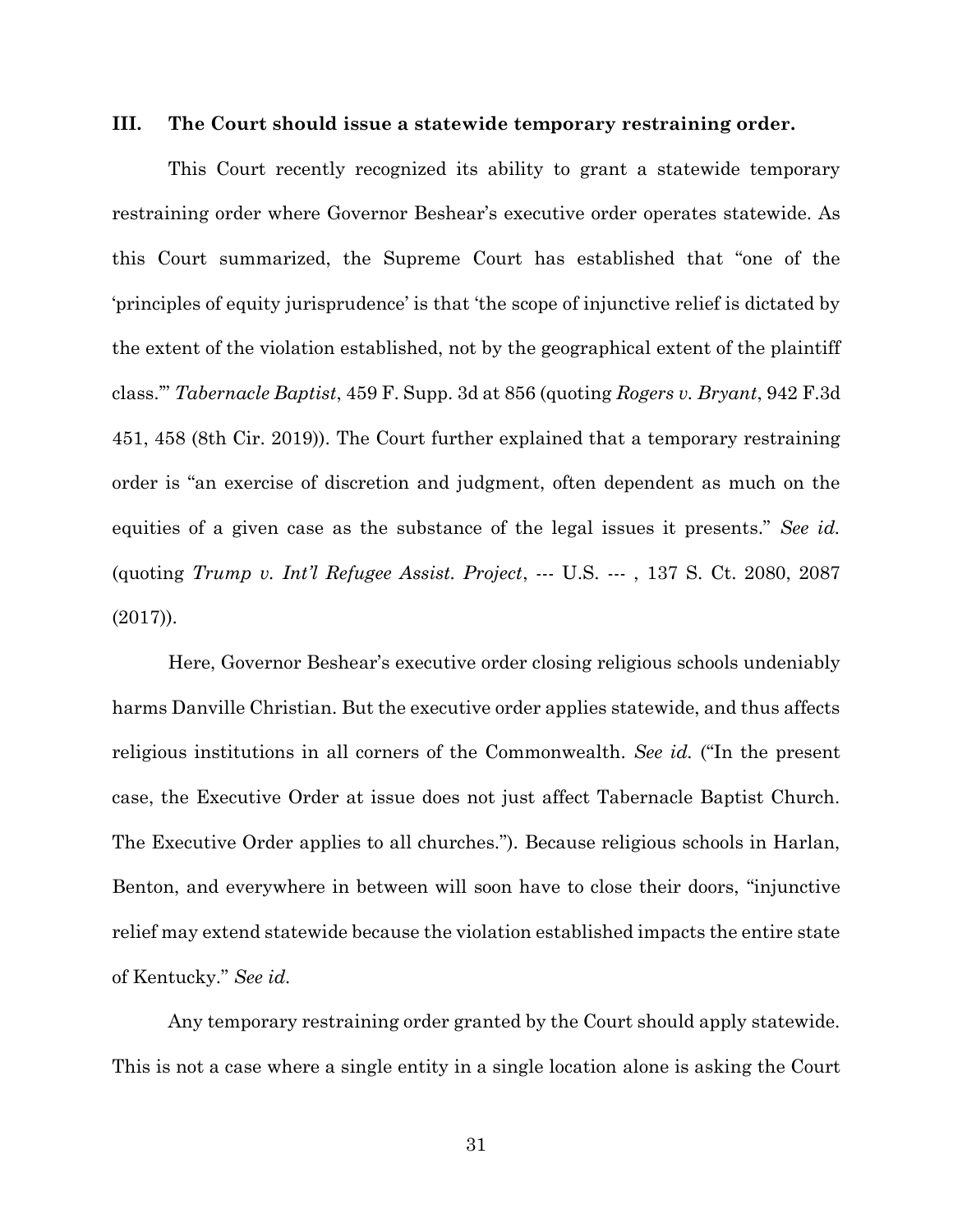for statewide relief. True, Danville Christian is seeking such relief. But so is the Commonwealth through its duly elected Attorney General. Kentucky's high court has recognized that Attorney General Cameron has a "common-law obligation to protect public rights and interests by ensuring that our government acts legally and constitutionally." *Commonwealth ex rel. Beshear v. Commonwealth Office of Governor ex rel. Bevin*, 498 S.W.3d 355, 362 (Ky. 2016). More to the point, when the Attorney General takes legal action, he is acting on behalf of the Commonwealth and all of its citizens. *See Commonwealth ex rel. Conway v. Thompson*, 300 S.W.3d 152, 173 (Ky. 2009) (describing Kentucky's Attorney General as the "attorney for the people of the State of Kentucky" (citation omitted)). In light of the Attorney General's duty to vindicate the constitutional rights of all Kentuckians, the Court accordingly should issue statewide injunctive relief to remedy the statewide constitutional and statutory violations at issue here.

#### **CONCLUSION**

The Court should schedule an emergency hearing before Monday, November 23, 2020 and immediately grant the Plaintiffs' motion for a temporary restraining order.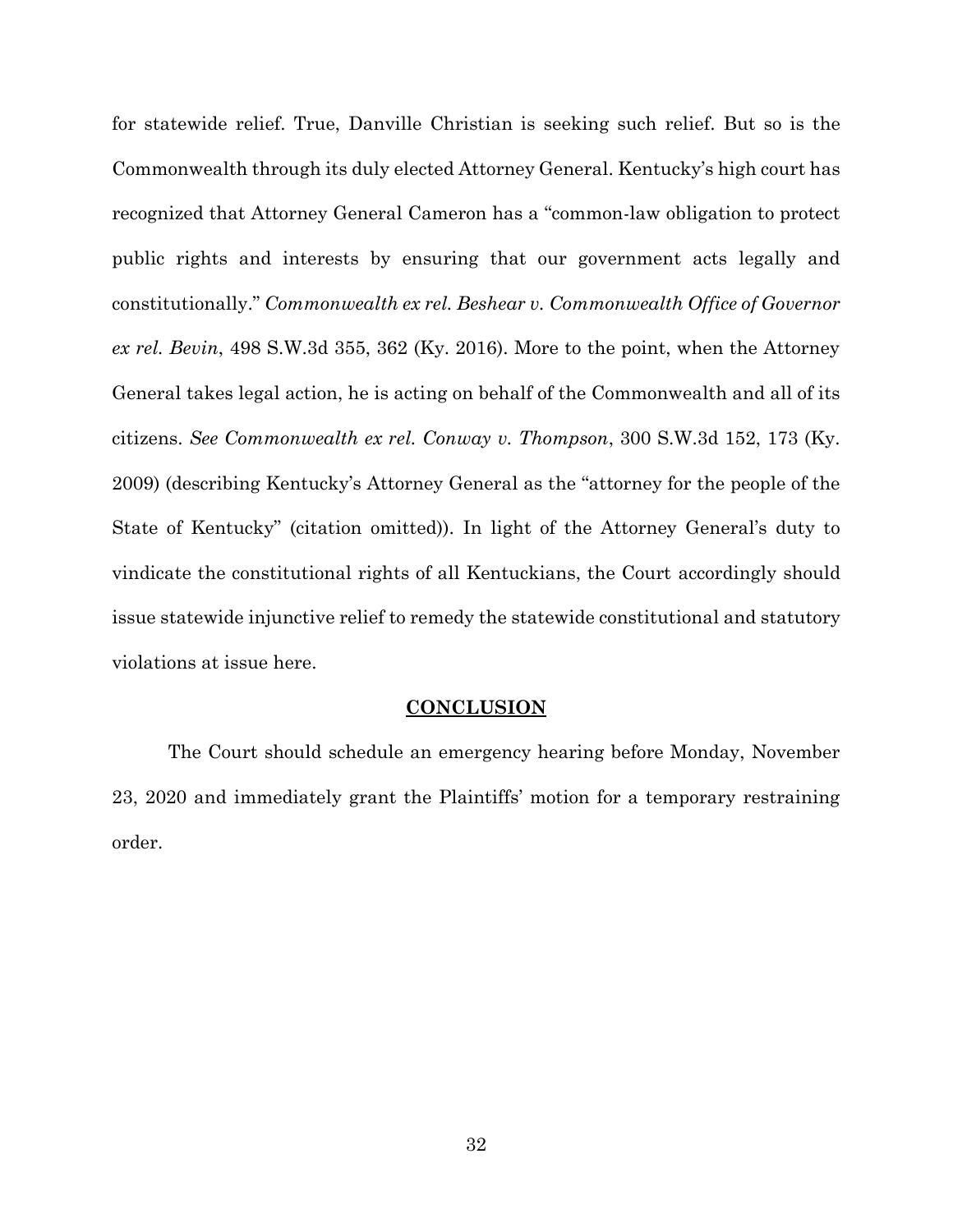Respectfully submitted by,

# **DANIEL CAMERON Attorney General of Kentucky**

/s/ Carmine G. Iaccarino Barry L. Dunn *Deputy Attorney General* S. Chad Meredith *Solicitor General* Matthew F. Kuhn *Deputy Solicitor General* Carmine G. Iaccarino *Assistant Attorney General* Brett R. Nolan *Special Litigation Counsel* Office of Kentucky Attorney General 700 Capital Avenue, Suite 118 Frankfort, Kentucky 40601 Phone: (502) 696-5300



*Counsel for the Commonwealth*

# **Danville Christian Academy**

/s/ Joseph A. Bilby (with permission) Joseph A. Bilby BILBY LAW PLLC 222 Eastover Drive Frankfort, Kentucky 40601

David J. Hacker\* Justin Butterfield\* Roger Byron Hiram S. Sasser, III\* FIRST LIBERTY INSTITUTE 2001 W. Plano Pkwy., Ste. 1600 Plano, Texas 75075 Tel: (972) 941-4444 Fax: (972) 941-4457

*Counsel for Danville Christian Academy* (\**pro hac vice* application forthcoming)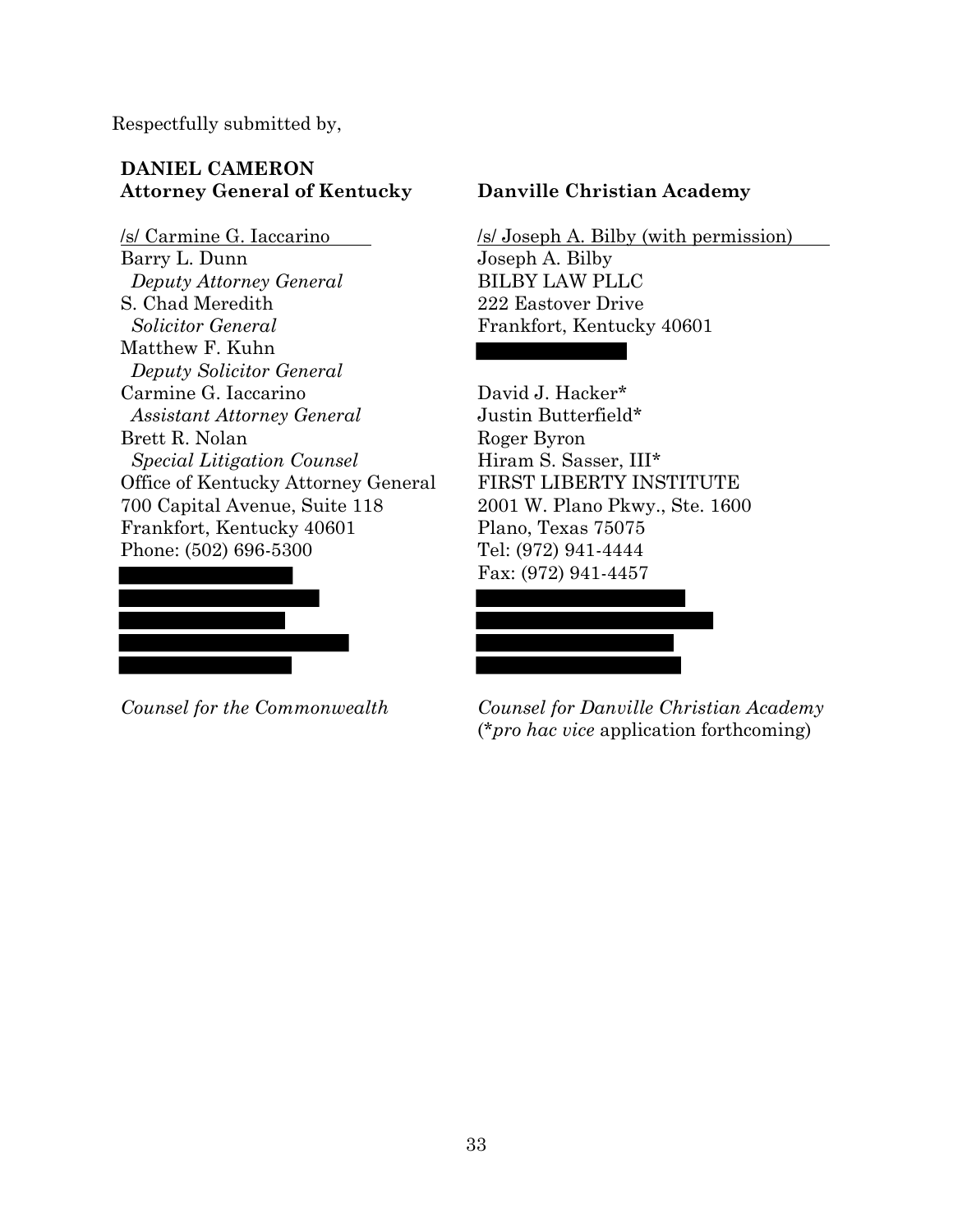### **CERTIFICATE OF SERVICE**

I certify that, immediately prior to filing the foregoing on November 20, 2020, I served it via email to the following:

Amy Cubbage General Counsel Office of the Governor, Suite 100 700 Capital Avenue Frankfort, Kentucky 40601

I further certify that, on November 20, 2020, I accomplished service of this motion under Federal Rule of Civil Procedure 4 and applicable Kentucky law on the following:

Andrew Beshear Governor 700 Capital Avenue, Suite 100 Frankfort, Kentucky 40601

/s/ Carmine G. Iaccarino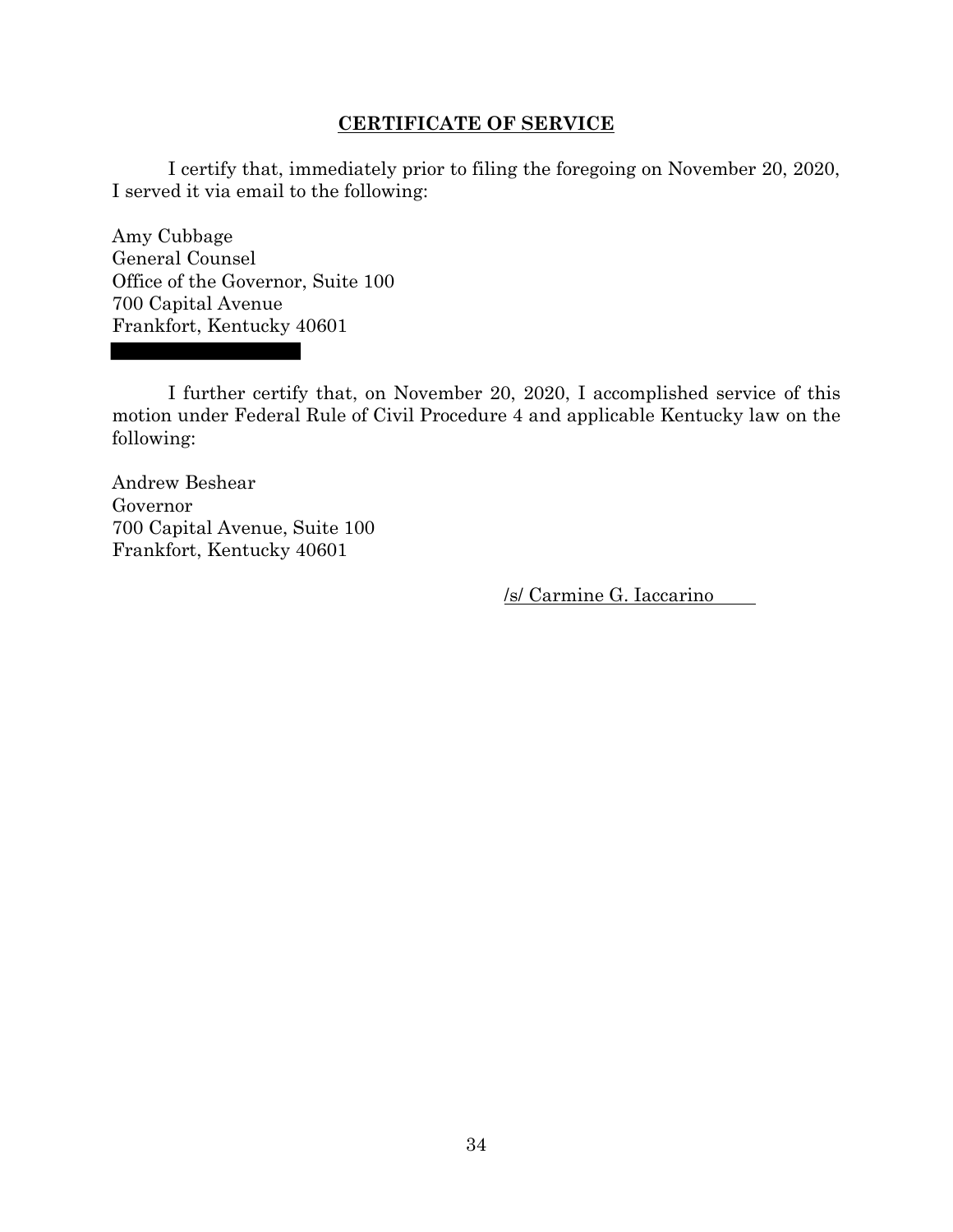# UNITED STATES DISTRICT COURT EASTERN DISTRICT OF KENTUCKY CENTRAL DIVISION AT FRANKFORT *Electronically filed*

| <b>DANVILLE CHRISTIAN</b><br><b>ACADEMY, INC.</b>                                                    |                  |
|------------------------------------------------------------------------------------------------------|------------------|
| and                                                                                                  |                  |
| <b>COMMONWEALTH OF</b><br><b>KENTUCKY</b> , ex rel. Attorney General<br>Daniel Cameron<br>Plaintiffs |                  |
| V.                                                                                                   | Civil Action No. |
| ANDREW BESHEAR, in his official<br>capacity as the Governor of the<br>Commonwealth of Kentucky,      |                  |
| Defendant                                                                                            |                  |

# **VERIFIED COMPLAINT**

*"[E]ducating young people in their faith, inculcating its teachings, and training them to live their faith are responsibilities that lie at the very core of the mission of a private religious school."*

*- Our Lady of Guadalupe School v. Morrissey-Berru*, 140 S. Ct. 2049, 2064 (2020)

Religious education and religious worship go hand-in-glove. Indeed, "[r]eligious education is vital to many faiths practiced in the United States." *Id.* For example, "[i]n the Catholic tradition, religious education is 'intimately bound up with the whole of the Church's life.'" *Id.* at 2065 (quoting Catechism of the Catholic Church 8 (2d ed. 2016)). And, "Protestant churches, from the earliest settlements in this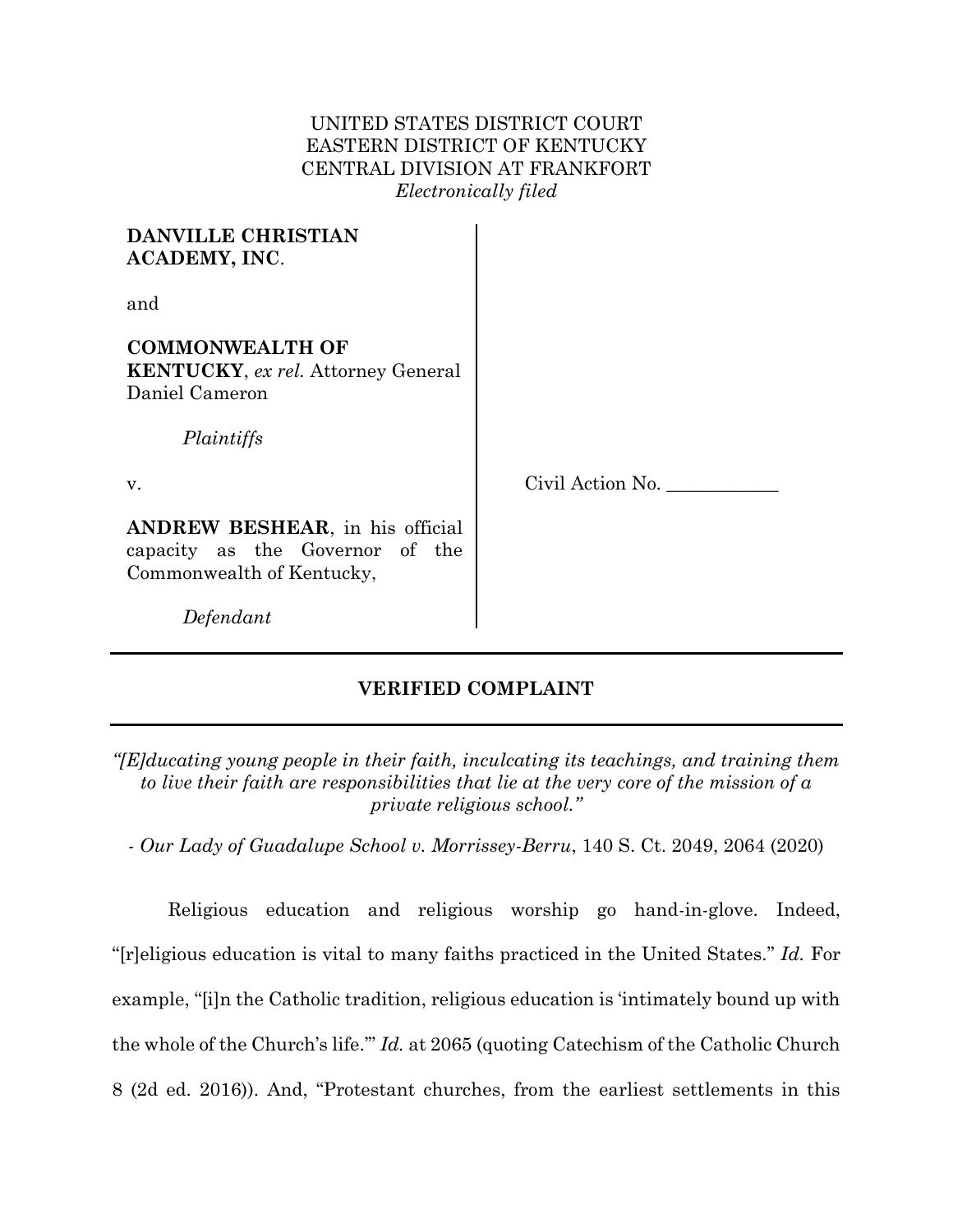country, viewed education as a religious obligation." *Id.* "The contemporary American Jewish community continues to place the education of children in its faith and rites at the center of its communal efforts." *Id.* In Islam, the importance of education "is traced to the Prophet Muhammad, who proclaimed that '[t]he pursuit of knowledge is incumbent on every Muslim.'" *Id.* "The Church of Jesus Christ of Latter-day Saints has a long tradition of religious education," and Seventh-day Adventists "trace the importance of education back to the Garden of Eden." *Id.* at 2066. In short, religious education is so central to religious exercise that to burden the former is to burden the latter.

The absence of government-imposed burdens on religious exercise is one of the foundations of the American Republic. "Since the founding of this nation, religious groups have been able to 'sit in safety under [their] own vine and figtree, [with] none to make [them] afraid.'" *Tree of Life Christian Schools v. City of Upper Arlington*, 905 F.3d 357, 376 (6th Cir. 2018) (Thapar, J., dissenting) (quoting Letter from George Washington to Hebrew Congregation in Newport, R.I. (Aug. 18, 1790)). This is the promise of America. It is one of the Nation's "most audacious guarantees." *On Fire Christian Ctr., Inc. v. Fischer*, 453 F. Supp. 3d 901, 906 (W.D. Ky. 2020).

But this audacious guarantee has been threatened repeatedly this year by Governor Andrew Beshear. Just before Easter, he purported to outlaw religious services in the Commonwealth by executive order, and then he sent Kentucky State Police troopers to record the license plate numbers of churchgoers. The Sixth Circuit halted his discriminatory actions not once, but *twice*. *See generally Roberts v. Neace*,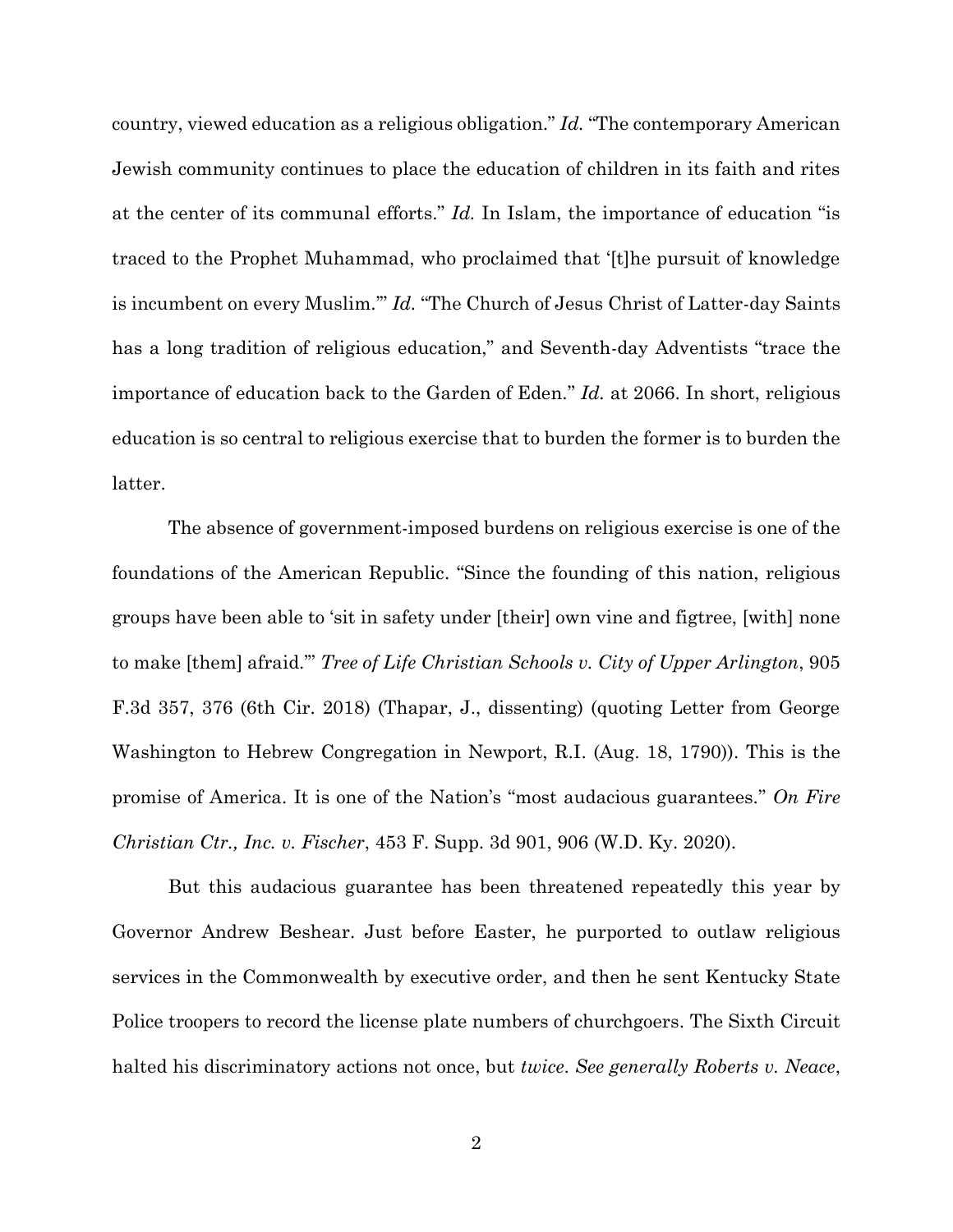958 F.3d 409 (6th. Cir. 2020) (per curiam); *Maryville Baptist Church, Inc. v. Beshear*, 957 F.3d 610 (6th Cir. 2020) (per curiam). This Court did as well. *See generally Tabernacle Baptist Church, Inc. v. Beshear*, 459 F. Supp. 3d 847 (E.D. Ky. 2020).

On Wednesday, November 18, 2020, Governor Beshear issued Executive Order ("EO") 2020-969, which prohibits all public and private schools from meeting inperson for the next several weeks. <sup>1</sup> The order contains no accommodations for religious education, despite such education being recognized by the Supreme Court as a "vital" part of many faiths. *See Our Lady of Guadalupe*, 140 S. Ct. at 2064. And, like the Governor's previously enjoined orders, the latest order burdens religious institutions while arbitrarily allowing other gatherings that pose similar health risks to continue.

Regardless of how well-intentioned the Governor might be, his actions violate the federal and state constitutions and Kentucky's Religious Freedom Restoration Act. His actions also infringe on the autonomy of religious institutions and violate the Constitution's Establishment Clause.

l

<sup>1</sup> The next day, the Director of the Centers for Disease control announced, "We should be making data driven decisions when we are talking about what we should be doing for institutions or what we should be doing for commercial closures. For example, as we mentioned, last spring CDC did not recommend school closures nor did we recommend their closures today. . . . K through 12 schools can operate with face to face learning and they can do it safely and they can do it responsibly." *See* "CDC Director Redfield Says It Does Not Recommend Closing Schools, Covid Acquired 'In The Household'" (Nov. 19, 2020) available at https://www.youtube.com/watch?v=sxKhJaqEkcY (last visited Nov. 20, 2020). He further stated "[t]he truth is, for kids K-12, one of the safest places they can be, from our perspective, is to remain in school," and that it is "counterproductive . . . from a public health point of view, just in containing the epidemic, if there was an emotional response, to say, 'Let's close the schools.'" Ryan Saavedra, *CDC Director: Schools Among 'Safest Places' Kids Can Be, Closing Schools An 'Emotional Response' Not Backed By Data*, The Daily Wire, November 19, 2020, https://www.dailywire.com/news/cdc-director-schools-among-safest-places-kids-can-be-closingschools-an-emotional-response-not-backed-by-data.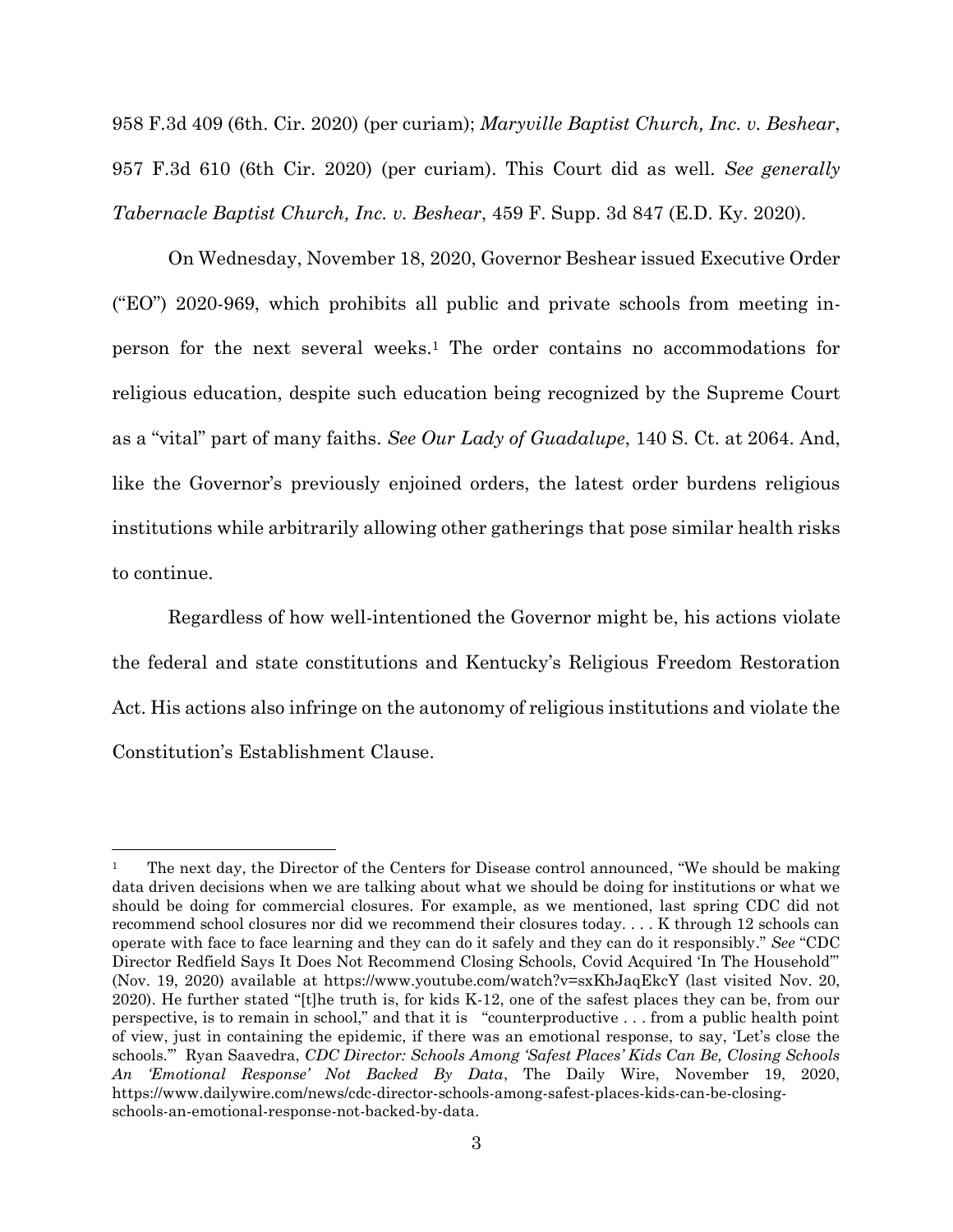Among the schools impacted by the Governor's actions is Danville Christian Academy ("Danville Christian"), which practices its faith in Boyle County, Kentucky. Danville Christian's founders created the school to mold Christ-like scholars, leaders, and servants who will advance the Kingdom of God. To that end, Danville Christian provides students with a Christ-centered environment along with academic excellence so they may grow spiritually, academically, and socially. And Danville Christian accomplishes this religious calling by educating students with a Christian worldview in a communal in-person environment.

For these reasons, the Plaintiffs bring this suit against the Governor, and for their Complaint for declaratory and injunctive relief state as follows:

## **PARTIES**

1. Daniel Cameron is the duly elected Attorney General of the Commonwealth of Kentucky. As such, he is the lawyer for the people of Kentucky. Ky. Rev. Stat. ("KRS") 15.020; *Commonwealth ex rel. Beshear v. Commonwealth ex rel. Bevin*, 498 S.W.3d 355, 362 (Ky. 2016).

2. Attorney General Cameron brings this suit on behalf of the Commonwealth of Kentucky. As the chief law officer of the Commonwealth, Attorney General Cameron can challenge the "authority for and constitutionality of the Governor's actions." *Commonwealth ex rel. Beshear*, 498 S.W.3d at 363.

3. Plaintiff Danville Christian Academy, Inc. is a Christian school and a religious nonprofit corporation, the principal office of which is located at 2170 Shakertown Road, Danville, Boyle County, Kentucky 40422.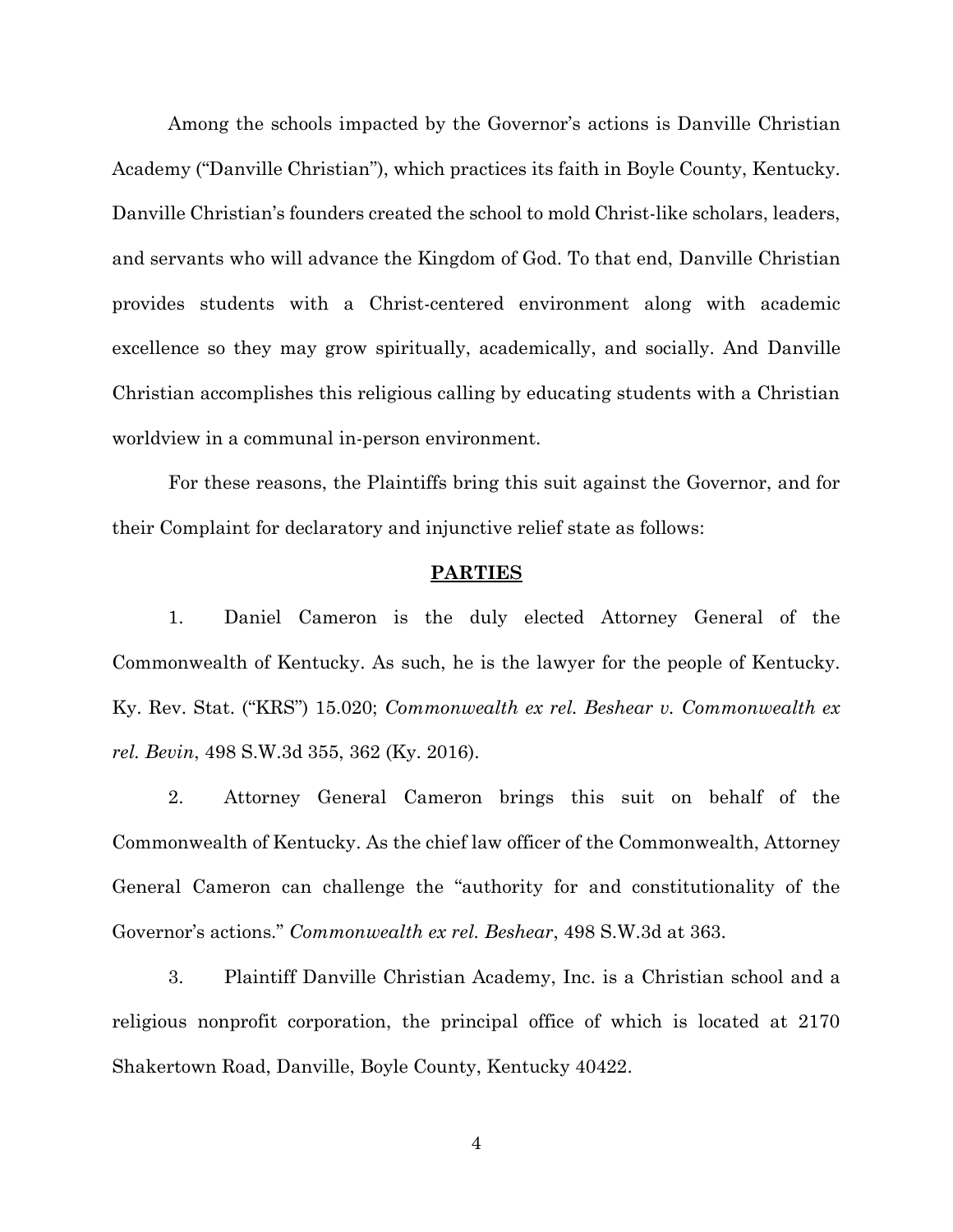4. Defendant Andrew Beshear is the Governor of Kentucky. Governor Beshear is the "Chief Magistrate" of the Commonwealth, Ky. Const. § 69, charged with "tak[ing] care that the laws be faithfully executed," Ky. Const.  $\S 81$ .

### **JURISDICTION AND VENUE**

5. The Court has subject-matter jurisdiction under 28 U.S.C. § 1331 and 28 U.S.C. § 1367 because the Commonwealth, through Attorney General Cameron, and Danville Christian Academy, Inc., assert claims against Governor Beshear arising under the Constitution of the United States, as well as claims under Kentucky law over which this Court has supplemental jurisdiction. This declaratory judgment action is further authorized by 28 U.S.C. §§ 2201 and 2202.

6. The Court has personal jurisdiction over Governor Beshear because he resides in Kentucky, holds office in Franklin County, Kentucky, and engaged in the acts giving rise to this complaint in Franklin County, Kentucky.

7. This Court is the proper venue under 28 U.S.C. § 1391 because a "substantial part of the events . . . giving rise to the claim[s] occurred" in this district.

8. Under Local Rule 3.2(a)(2)(A), the Central Division of the Eastern District of Kentucky at Frankfort is the proper division for this action because a substantial part of the events giving rise to this action occurred in Franklin County, Kentucky, where Governor Beshear issued the orders at the heart of this suit.

#### **FACTUAL BACKGROUND**

### **The COVID-19 outbreak**

9. Since the initial outbreak, coronavirus has spread through the United States, with each state experiencing varying rates of infection and hospitalization.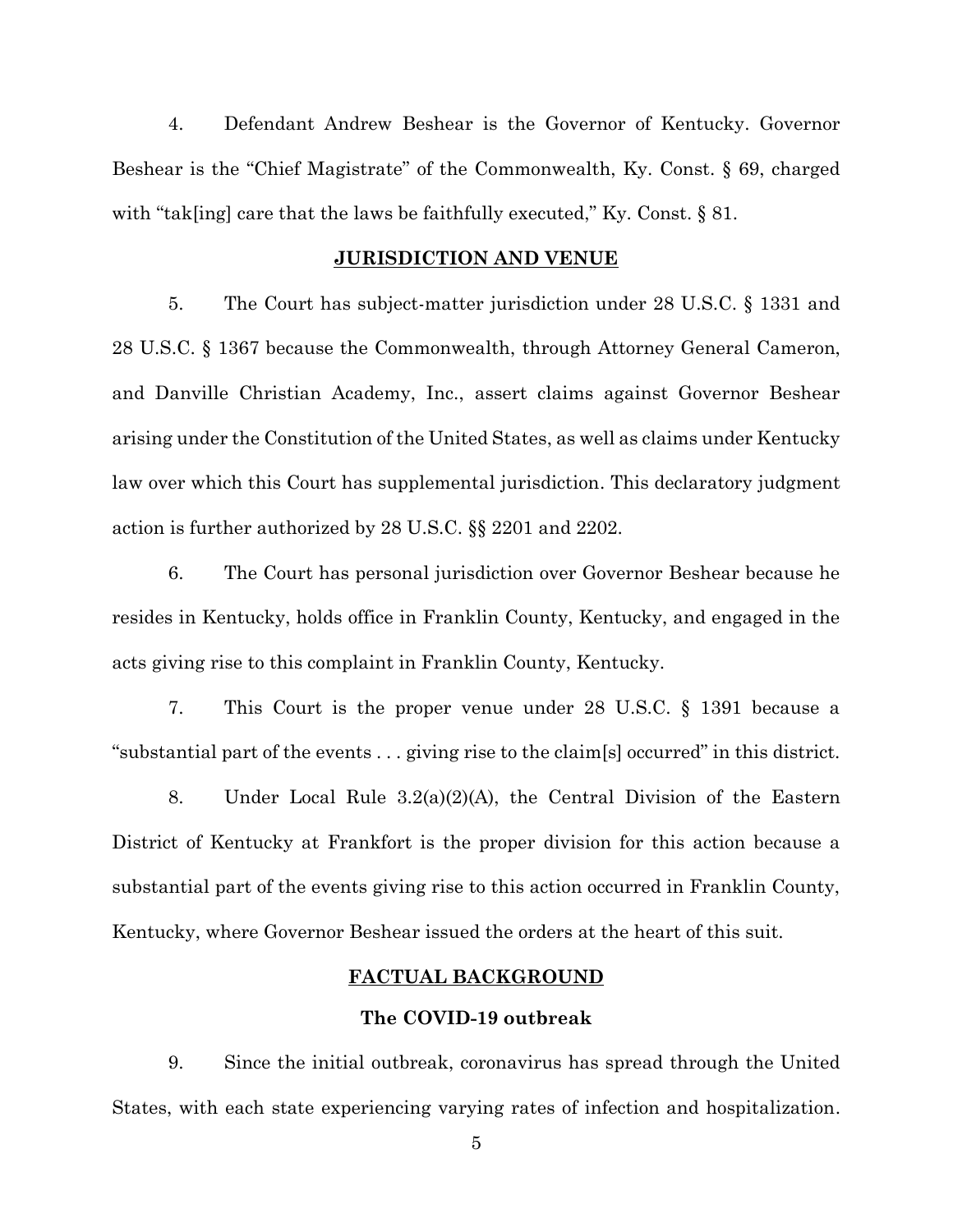North Dakota, for example, leads the nation with an overall infection rate of 9,027 cases per 100,000 population since the beginning of the outbreak.<sup>2</sup> Vermont has the lowest rate at 505 per 100,000 population.<sup>3</sup> And Kentucky is roughly in the middle with a rate of 3,240 per 100,000.<sup>4</sup>

10. States have also experienced varying survival rates resulting from COVID-19. New Jersey's survival rate is the lowest at 99.81%, and Vermont's is the highest at 99.99%.<sup>5</sup> Kentucky's survival rate of 99.96% is just below West Virginia's rate of 99.97%, and just above Tennessee's rate of 99.94%.<sup>6</sup>

11. States have also pursued varying policies in dealing with COVID-19, with some being more aggressive than others.

12. On March 6, 2020, Governor Beshear declared a State of Emergency and activated his emergency authority under KRS Chapter 39A.

13. Over the next several weeks, Governor Beshear issued a series of executive orders implementing a growing set of restrictions and purporting to suspend laws where he saw fit.

14. Before and after Governor Beshear declared a State of Emergency, many religious organizations took voluntary measures to prevent the spread of coronavirus and practice social distancing.

l

<sup>2</sup> *See* CDC COVID Data Tracker, available at *https://covid.cdc.gov/covid-datatracker/#cases\_casesper100k* (last accessed November 20, 2020).

<sup>3</sup> *Id.*

<sup>4</sup> *Id.*

<sup>5</sup> *Id.*

<sup>6</sup> *Id.*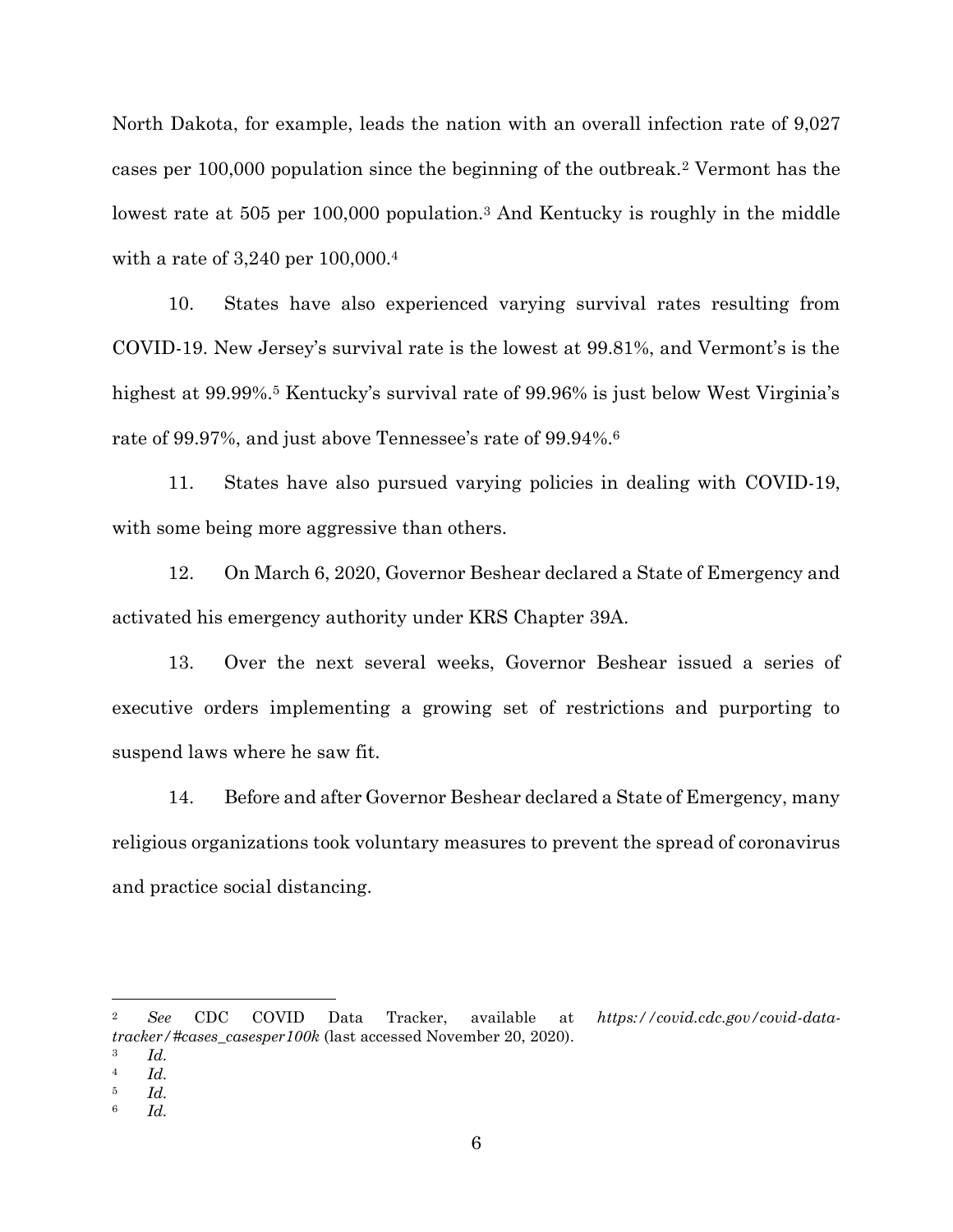### **Governor Beshear's initial infringements on religious liberty**

15. On March 19, 2020, Governor Beshear took his first step to outright ban religious gatherings across the state. Purportedly acting through Secretary Eric Friedlander, of the Cabinet for Health and Family Services, the Beshear administration issued an order stating that "[a]ll mass gatherings are hereby prohibited."

16. In the March 19th order, the Beshear administration vaguely described the scope of the order as including "any event or convening that brings together groups of individuals, including, but not limited to, community, civic, public, leisure, faith-based, or sporting events; parades; concerts; festivals; conventions; fundraisers; and similar activities."

17. Thus, the order specifically banned "faith-based" gatherings by name.

18. The ban was a broad one, not simply aimed at narrowly banning large gatherings. It did not define mass gatherings based on the number of people coming together, nor did it limit the prohibition to the kind of indoor or closed-space gatherings that increase the risk of community transmission of the virus. Rather, Governor Beshear's March 19 Order broadly banned any activity "that brings together groups of individuals," which specifically included "faith-based" gatherings.

19. However, the March 19 Order did not apply equally without exception. In fact, the order specifically exempted two kinds of activities from the prohibition.

20. First, the order stated that "a mass gathering does not include normal operations at airports, bus and train stations, medical facilities, libraries, shopping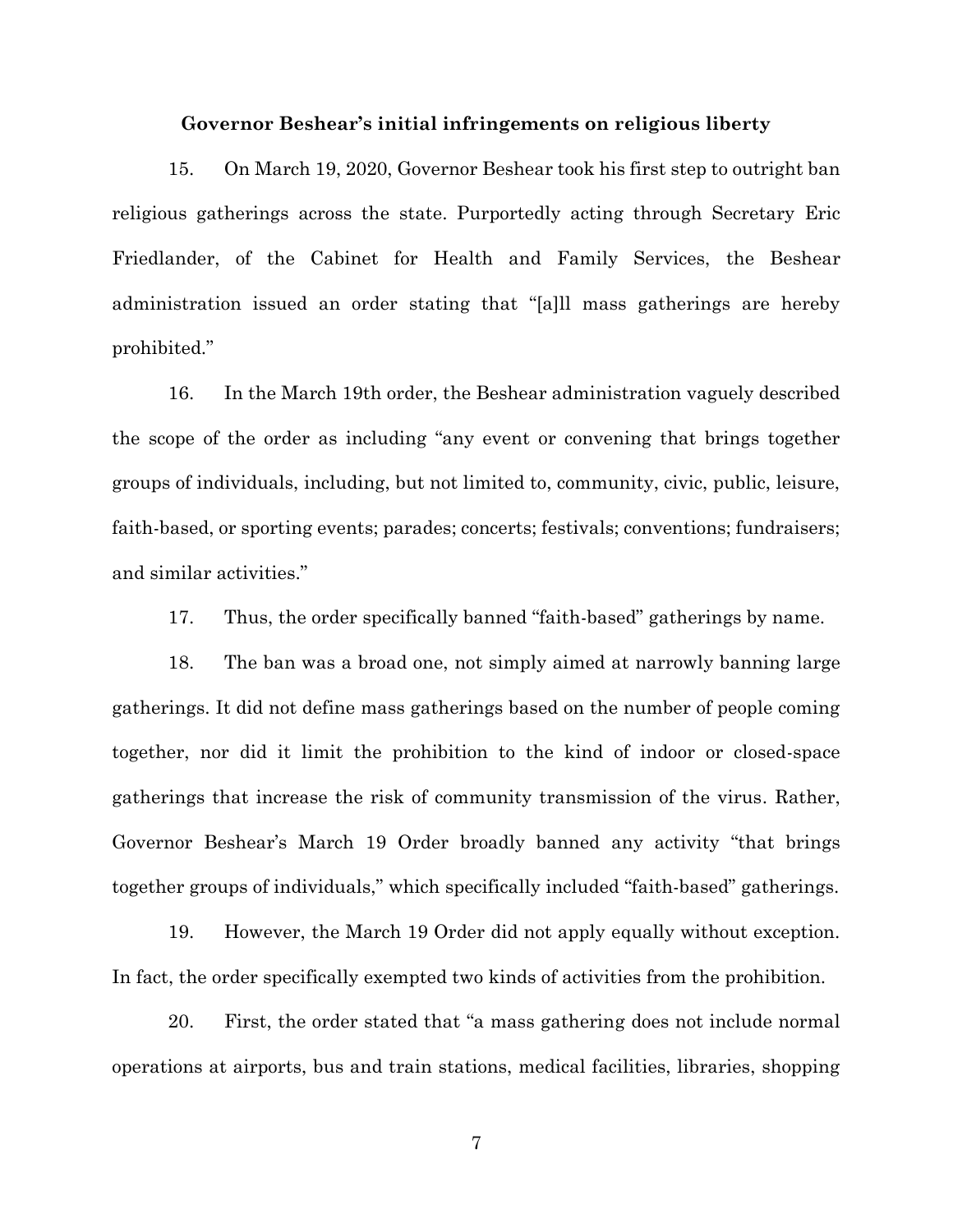malls and centers, or other spaces where persons may be in transit." Religious organizations were not included within that exemption.

21. Second, the order stated that a mass gathering "does not include typical office environments, factories, or retail or grocery stores where large numbers of people are present, but maintain appropriate social distancing." Like the first group of exemptions, religious organizations were not included.

22. Thus, under the March 19 Order, faith-based activities were expressly singled out for prohibition, while secular organizations and activities received exemptions—even when gatherings at those secular activities include large numbers of people.

23. Six days after prohibiting the vaguely-defined-but-broadly-applicable "mass gatherings," on March 25, Governor Beshear issued an executive order closing all organizations that are not "life sustaining." *See* Executive Order 2020-257.<sup>7</sup>

24. "Life sustaining" was defined in the order as any organization "that allow[s] Kentuckians to remain Healthy at Home." *Id.* The order also included nineteen different categories of business that are "life sustaining" and therefore were free to remain open. *Id.*

25. Among the exceptions for "life sustaining" activity was "Media," which the order defined as, "Newspapers, television, radio, and other media services." *Id.*  The order also allowed organizations like law firms to continue operating under the

 $\overline{a}$ 

<sup>7</sup> Executive Order 2020-257 (March 25, 2020), available at https://governor.ky.gov/attachments/20200325\_Executive-Order\_2020-257\_Healthy-at-Home.pdf (last visited Nov. 20, 2020).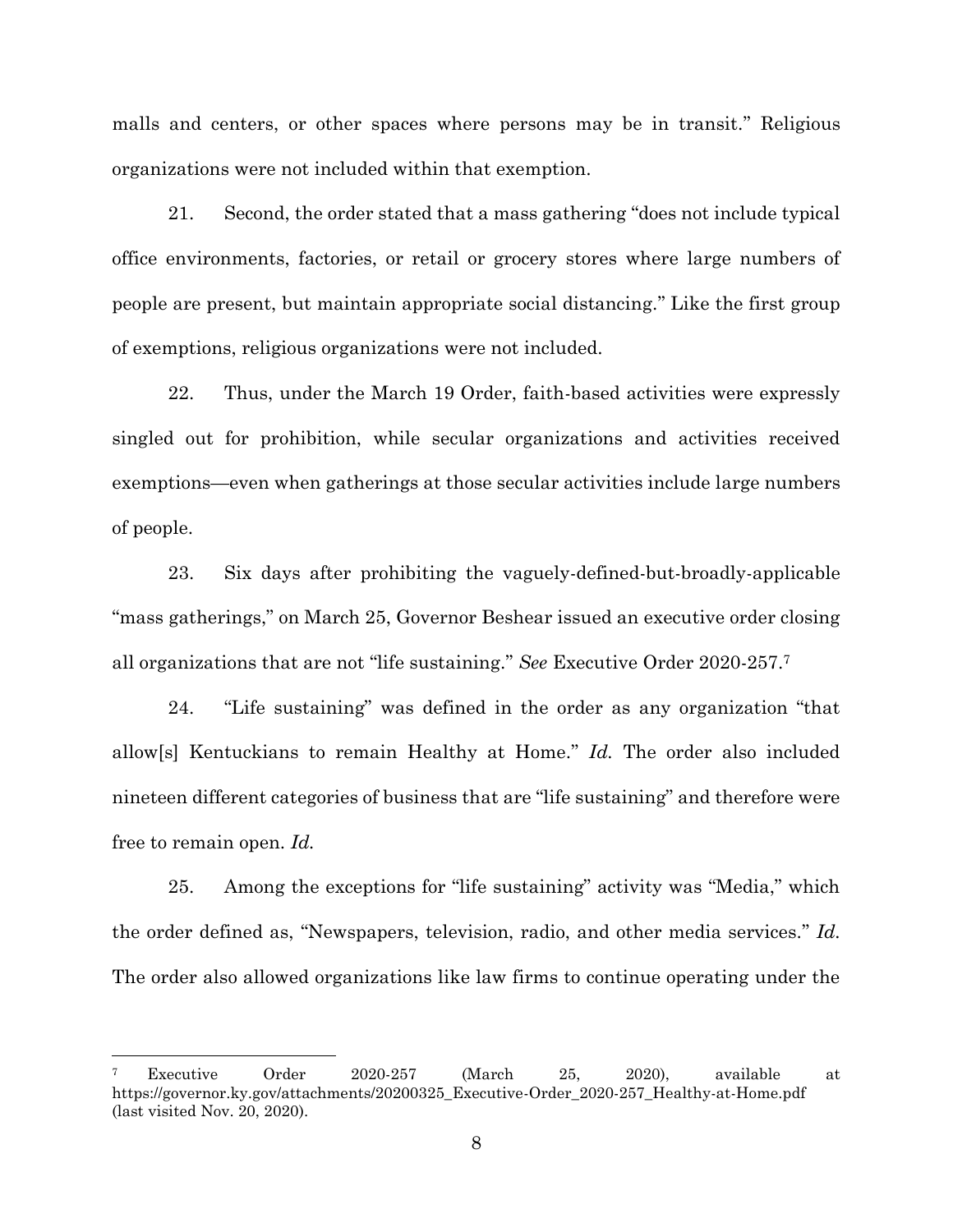category of "Professional services," which includes "legal services, accounting services, insurance services, real estate services (including appraisal and title services)." *Id.*

26. Governor Beshear's order did not consider religious organizations to be "life sustaining."

27. The order did not permit religious organizations to continue providing spiritual nourishment in any way that would constitute a "mass gathering" as might be sincerely required by their members according to the tenets of their faith.

## **Governor Beshear specifically targets religious activity**

28. On Good Friday, two days before Easter Sunday, Governor Beshear held his daily press conference. During his presentation, Governor Beshear announced that his administration would be taking down the license plate numbers of any person attending an in-person church service on Easter Sunday.<sup>8</sup> Then, he said, local health officials would be contacting each person and requiring a mandatory 14-day quarantine. Under Kentucky law, violation of such an order is a misdemeanor punishable by criminal prosecution. *See* KRS 39A.990.

29. So, even though countless Kentuckians were permitted to gather in offices, big box stores, bus stations, and grocery stores in communities with high numbers of infected individuals, residents of counties like Bell—where there were no diagnosed cases of COVID-19 at the time—were not permitted to attend church.

 $\overline{a}$ 

<sup>8</sup> Alex Acquisto, Kentucky COVID-19 cases up by 242. Total is 1,693. State to quarantine churchgoers. Lexington Herald Leader, updated Apr. 10, 2020, available at https://www.kentucky.com/news/coronavirus/article241923521.html (last visited Nov. 20, 2020)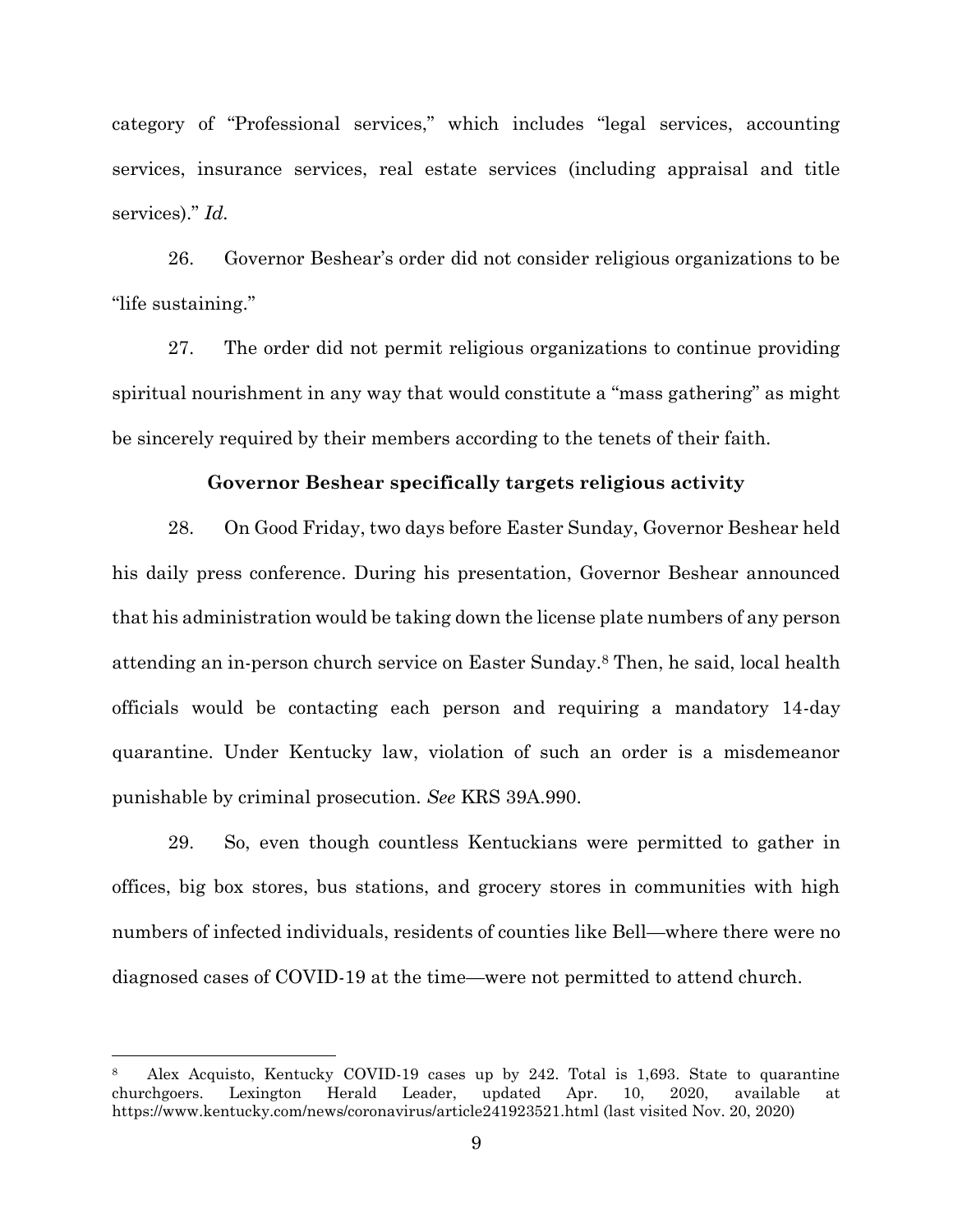30. On Easter Sunday, Governor Beshear followed through with his threat. Kentucky State Police troopers, acting on Governor Beshear's orders, traveled to the Maryville Baptist Church to record license plate numbers of those attending the church's Easter service. The troopers also provided churchgoers with written notices that their attendance at the service constituted a criminal act. Afterward, the vehicle owners received letters ordering them to self-quarantine for 14 days or else be subject to further sanction.

## **The Sixth Circuit rules against Governor Beshear twice.**

31. On Saturday, May 2, 2020, the Sixth Circuit enjoined Governor Beshear from prohibiting drive-in church services so long as the churches adhered to the same public health requirements mandated for "life-sustaining" entities. *See Maryville Baptist Church v. Beshear*, 957 F.3d 610, 616 (6th Cir. 2020) (per curiam).

32. In reaching that conclusion, the Sixth Circuit observed that "[t]he Governor's orders have several potential hallmarks of discrimination." *Id.* at 614. For example, the orders prohibited faith-based mass gatherings by name. *Id.* And they contained broad exceptions that inexplicably allowed some groups to gather while prohibiting faith-based groups from doing so. *See id.*

33. The court further noted that:

[R]estrictions inexplicably applied to one group and exempted from another do little to further these goals and do much to burden religious freedom. Assuming all of the same precautions are taken, why is it safe to wait in a car for a liquor store to open but dangerous to wait in a car to hear morning prayers? Why can someone safely walk down a grocery store aisle but not a pew? And why can someone safely interact with a brave deliverywoman but not with a stoic minister? The Commonwealth has no good answers.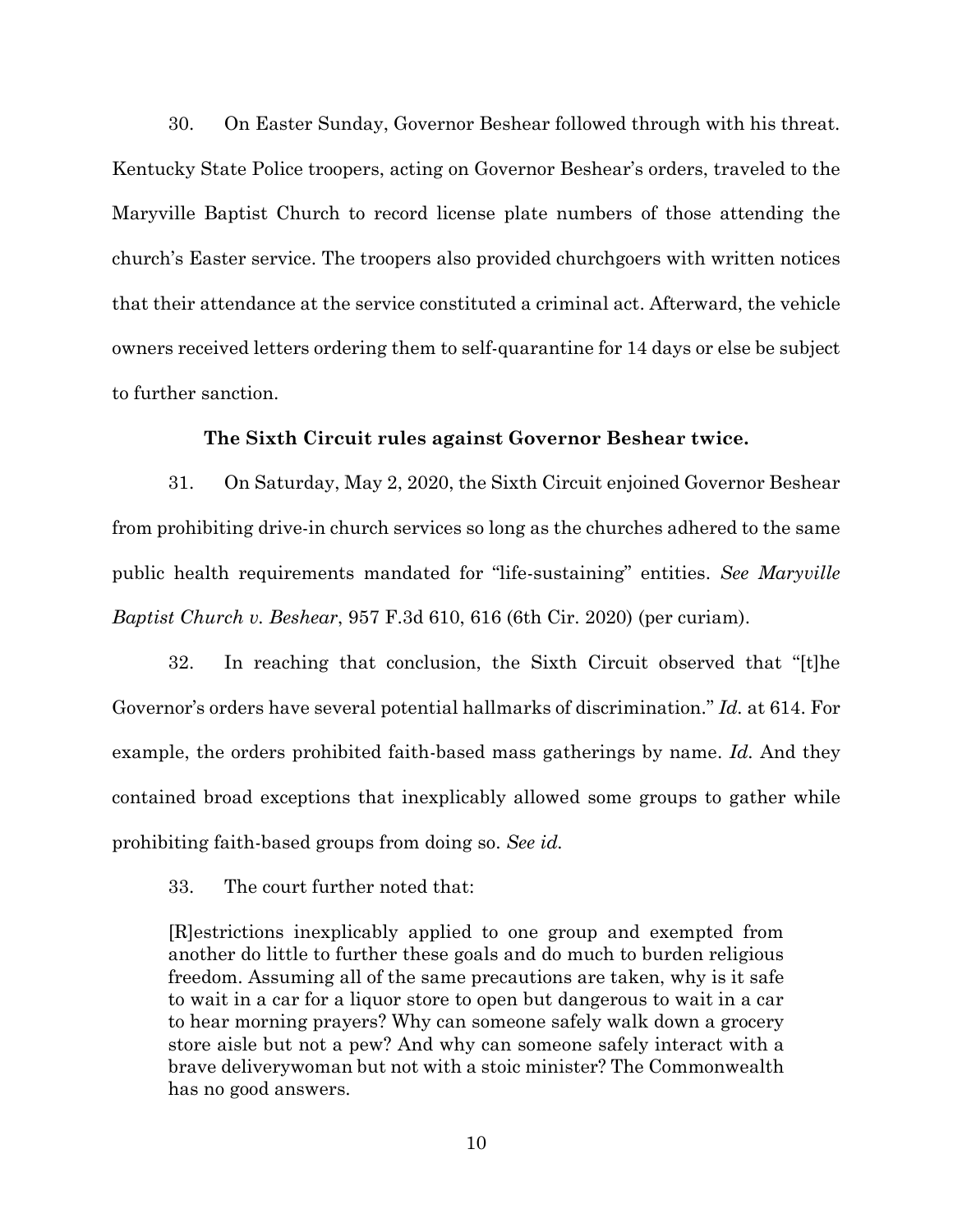*Id.* at 615.

34. The court concluded that there were much less burdensome means of combatting the COVID-19 outbreak than banning religious gatherings, noting that:

The Governor has offered no good reason so far for refusing to trust the congregants who promise to use care in worship in just the same way it trusts accountants, lawyers, and laundromat workers to do the same. Are they not often the same people, going to work on one day and attending worship on another? If any group fails, as assuredly some groups have failed in the past, the Governor is free to enforce the socialdistancing rules against them for that reason.

Id. And the court also pointed out that "[i]f the problem is numbers, and risks that grow with greater numbers, then there is a straightforward remedy: limit the number of people who can attend a service at one time." *Id.*

35. One week later, on Saturday, May 9, 2020, the Sixth Circuit again enjoined Governor Beshear. *See Roberts v. Neace*, 958 F.3d 409 (6th Cir. 2020) (per curiam).

36. Whereas the May 2 decision enjoined the Governor's ability to stop drive-in church services, the May 9 decision went further and also enjoined his ability to prohibit in-person church services.

37. The court held that the Governor's orders contained so many exceptions permitting non-religious gatherings that they effectively discriminated against religious exercise.

38. The court further held that the orders could not satisfy strict scrutiny:

There are plenty of less restrictive ways to address these public-health issues. Why not insist that the congregants adhere to social-distancing and other health requirements and leave it at that—just as the Governor has done for comparable secular activities? Or perhaps cap the number of congregants coming together at one time? If the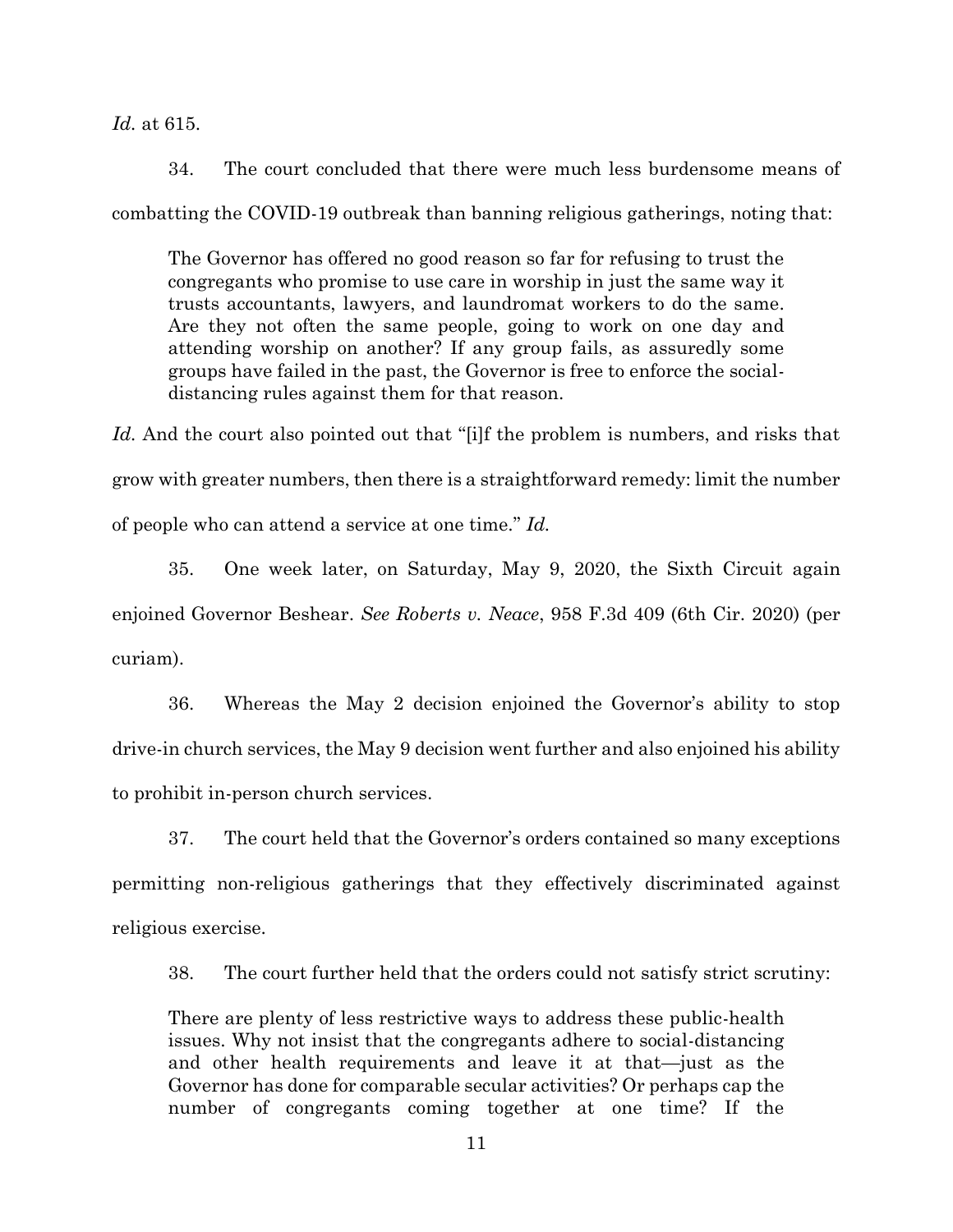Commonwealth trusts its people to innovate around a crisis in their professional lives, surely it can trust the same people to do the same things in the exercise of their faith. The orders permit uninterrupted functioning of "typical office environments," R. 1-4 at 1, which presumably includes business meetings. How are in-person meetings with social distancing any different from in-person church services with social distancing? Permitting one but not the other hardly counts as nomore-than-necessary lawmaking.

Sure, the Church might use Zoom services or the like, as so many places of worship have decided to do over the last two months. But who is to say that every member of the congregation has access to the necessary technology to make that work? Or to say that every member of the congregation must see it as an adequate substitute for what it means when "two or three gather in my Name," Matthew 18:20, or what it means when "not forsaking the assembling of ourselves together," Hebrews 10:25; *see also On Fire Christian Ctr., Inc. v. Fischer*, No. 3:20- CV-264-JRW, --- F. Supp. 3d ---, 2020 WL 1820249, at \*7–8 (W.D. Ky. Apr. 11, 2020).

*Id.* at 415.

39. The court thus enjoined the Governor again, holding that "at this point and in this place, the unexplained breadth of the ban on religious services, together with its haven for numerous secular exceptions, cannot co-exist with a society that places religious freedom in a place of honor in the Bill of Rights: the First Amendment." *Id.* at 416.

40. One day earlier, this Court granted a temporary restraining order stopping the Governor from restricting religious practices.

41. In *Tabernacle Baptist Church of Nicholasville, Inc. v. Beshear*, 459 F. Supp. 3d 847 (E.D. Ky. 2020), this Court concluded that "[e]ven viewed through the state-friendly lens of *Jacobson* [*v. Massachusetts*], the prohibition on religious services presently operating in the Commonwealth is 'beyond what was reasonably required for the safety of the public.'" *Id.* at 854–55 (citation omitted).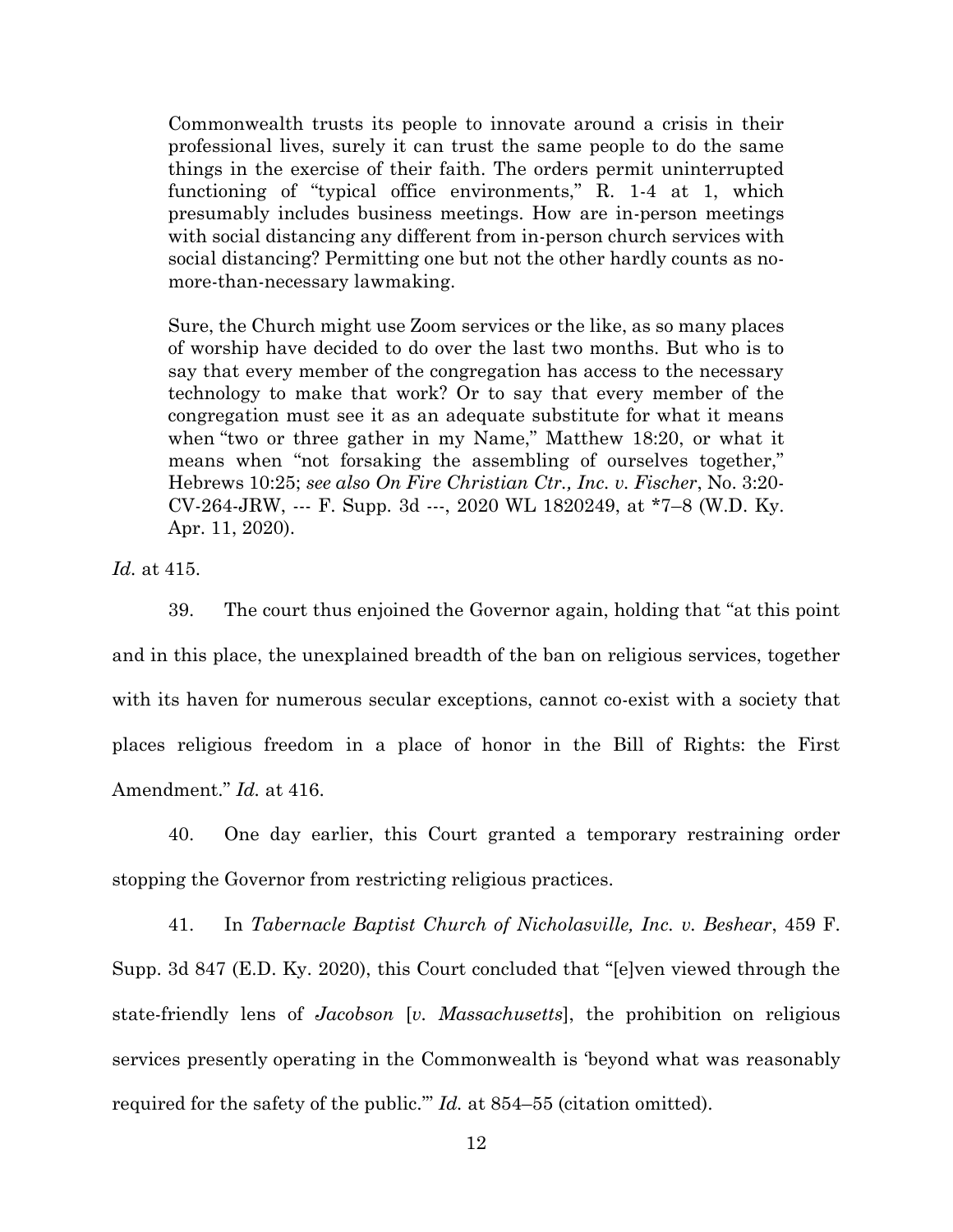## **Governor Beshear orders the closure of schools, including private religious schools**

42. On November 18, 2020, Governor Beshear issued Executive Order 2020-

969.<sup>9</sup> A copy of that order is attached as **Exhibit 1**.

43. This order purports to:

 $\overline{a}$ 

- a. Close all in-person instruction at all public and private elementary, middle, and high schools in the Commonwealth as of November 23, 2020;
- b. Require all middle and high schools in the Commonwealth to remain closed at least until January 4, 2021;
- c. Only permit elementary schools to reopen for in-person instruction between December 7, 2020 and January 4, 2021 if the school is not located in a "Red Zone County" as provided by the Kentucky Department of Health, and the school follows all expectations in the Kentucky Department of Education Healthy at School Guidance on Safety Expectations and Best Practices for Kentucky Schools.

44. The order allows schools to provide small group in-person targeted services as provided in Kentucky Department of Education guidance. On information and belief, such services do not include in-person classroom instruction.

45. The order also does not shut down colleges, universities, or childcare centers.

<sup>9</sup> Executive Order 2020-969 (November 18, 2020), available at https://governor.ky.gov/attachments/20201118\_Executive-Order\_2020-969\_State-of-Emergency.pdf (last visited November 20, 2020).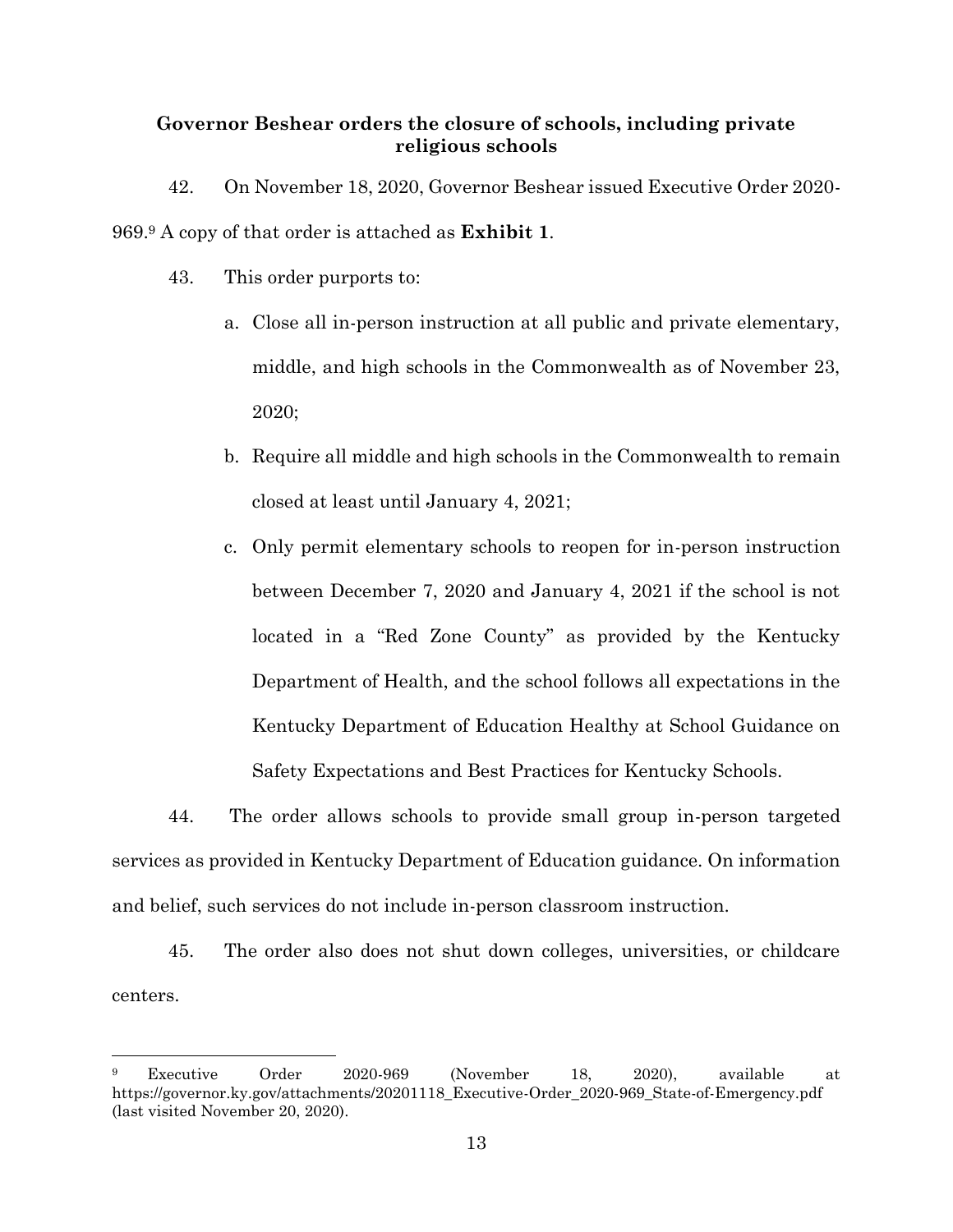46. On the same day that he issued Executive Order 2020-969, Governor Beshear also issued Executive Order 2020-968.<sup>10</sup> A copy is attached as **Exhibit 2**.

47. Executive Order 2020-968 permits secular establishments like libraries, distilleries, fitness centers, and indoor recreation facilities to continue operating at limited capacity.

48. Executive Order 2020-968 also permits venues, event spaces, and theaters to continue operating with a maximum of 25 people per room.

49. Executive Order 2020-968 also permits office-based businesses to continue operating as long as no more than 33% of employees are physically present on any given day.

50. The day after Governor Beshear issued Executive Order 2020-969 purporting to close all in-person instruction at all public and private elementary, middle, and high schools in the Commonwealth as of November 23, the director of the Centers for Disease control announced "[t]he truth is, for kids K-12, one of the safest places they can be, from our perspective, is to remain in school," and that it is "counterproductive . . . from a public health point of view, just in containing the epidemic, if there was an emotional response, to say, 'Let's close the schools.'"<sup>11</sup>

l

<sup>10</sup> Executive Order 2020-968 (November 18, 2020), available at https://governor.ky.gov/attachments/20201118\_Executive-Order\_2020-968\_State-of-Emergency.pdf (last visited November 20, 2020).

<sup>11</sup> Ryan Saavedra, *CDC Director: Schools Among 'Safest Places' Kids Can Be, Closing Schools An 'Emotional Response' Not Backed By Data*, The Daily Wire, November 19, 2020, https://www.dailywire.com/news/cdc-director-schools-among-safest-places-kids-can-be-closingschools-an-emotional-response-not-backed-by-data.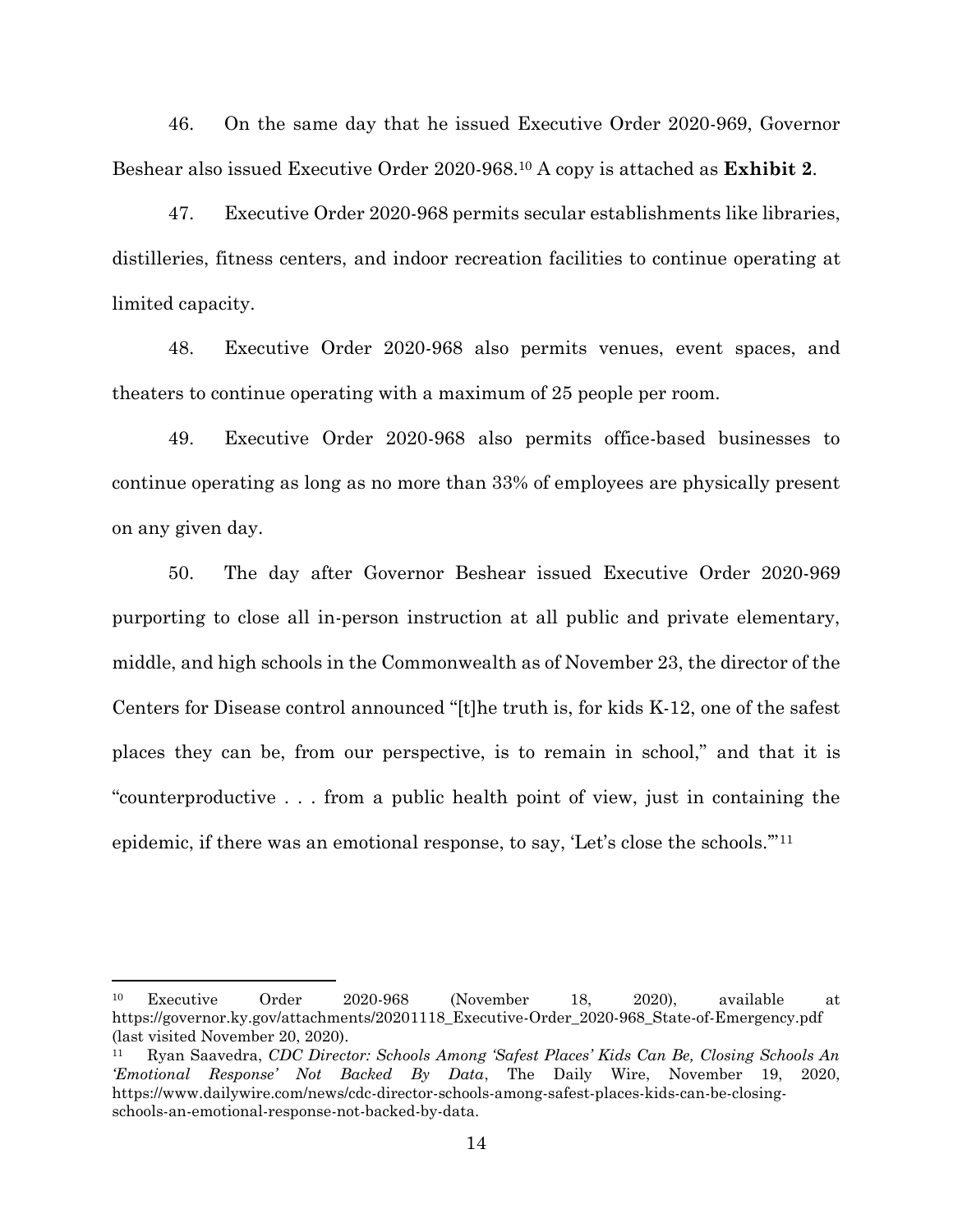51. In response to questions from citizens about the applicability of Executive Order 2020-969 to religious schools, the Attorney General's Office reached out to the Governor's Office for clarification.

52. The Governor's General Counsel responded as follows in an email that is attached as **Exhibit 3**:

The order concerning schools applies to all public and private schools engaged in primary or secondary education (K-12), regardless of whether they are religiously affiliated. The order does not apply to other forms of instruction or places of worship. Accordingly, a place of worship that provides religious instruction as part of its services - for example, Sunday School or bible study - may do so.

I hope this answers your question.

53. Thus, houses of worship may continue to operate and may conduct Bible studies any day of the week in enclosed spaces. They may also hold Sunday school on their premises in enclosed locations. But the Governor refuses to allow religious schools to conduct nearly identical activities.

54. Moreover, shortly after Governor Beshear ordered religious schools to close their doors, Kentucky's top education official warned certified school personnel who violate the Governor's executive order of licensure consequences. Specifically, Kentucky's Commissioner of Education wrote that "[c]ertified school employees are bound by the Professional Code of Ethics and may be subject to disciplinary action by the Education Professional Standards Board (EPSB) for violation of the Professional Code of Ethics." A copy of this email is attached as **Exhibit 4**.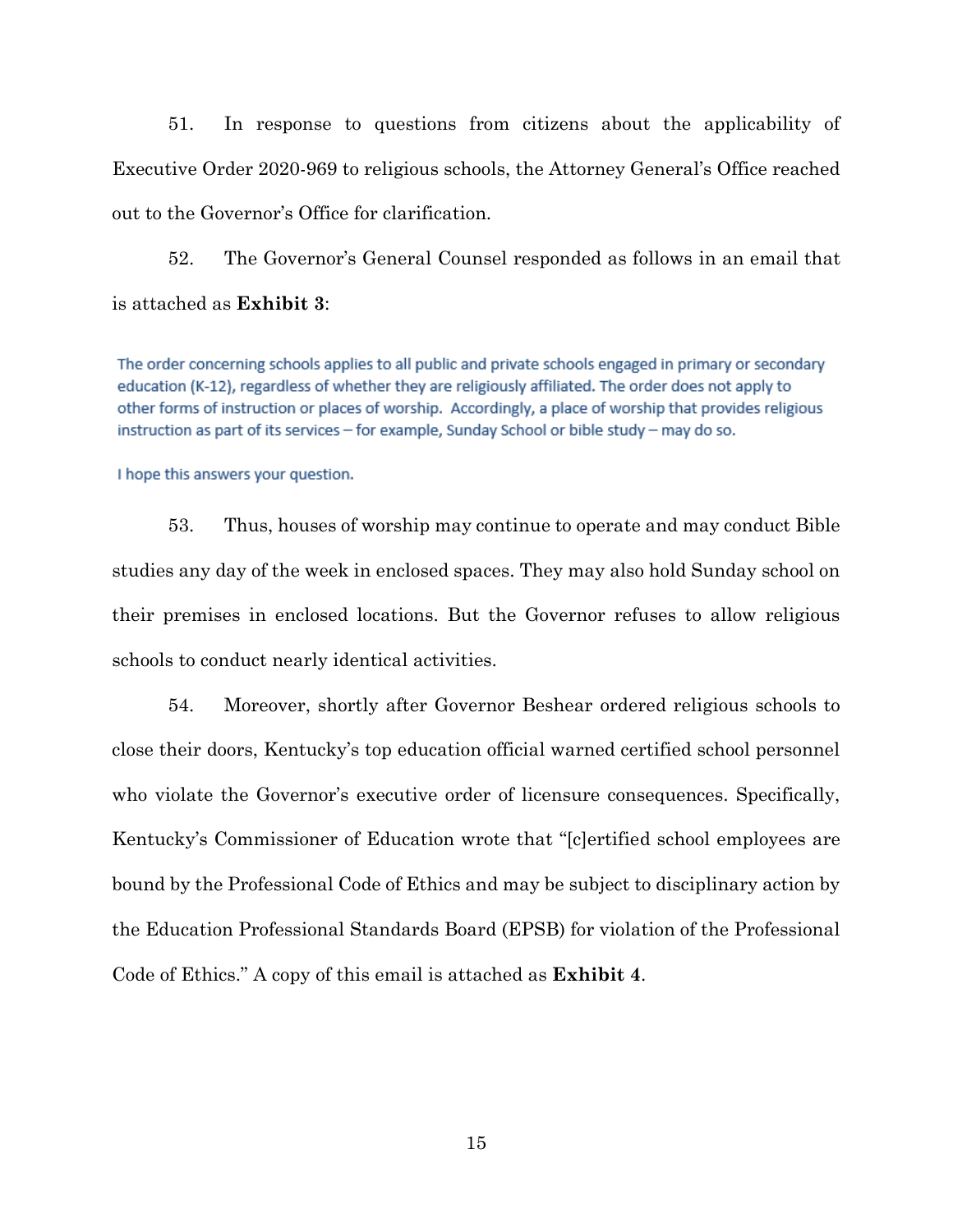55. The EPSB is responsible for "issuing, renewing, suspending, and revoking Kentucky certificate certificates for professional school personnel."<sup>12</sup>

### **Danville Christian Academy**

56. Danville Christian is a Christian school and a religious nonprofit corporation the principal office of which is located at 2170 Shakertown Road, Danville, Kentucky 40422. It provides pre-K through 12th grade classes at its facilities. Its Headmaster is James S. Ward II.

57. In 1994, members of Calvary Baptist Church of Danville, Kentucky, formed a committee to study the idea of starting a Christian school in Danville, Kentucky. After two years of prayer and preparation, they created Danville Christian, which opened for operation on August 15, 1996, at Calvary Baptist Church.

58. As stated in Danville Christian's Articles of Incorporation, attached to this Complaint as **Exhibit 7**, the purpose of Danville Christian is "to provide a creative, loving, academic environment for children to grow socially, emotionally, physically, academically, and spiritually through individual and group learning experiences under the guidance and nurture of carefully chosen Christian teachers, administrators, and under the Lordship of Jesus Christ. It shall be the purpose of the Danville Christian Academy to encourage all students to grow in a personal relationship with Jesus Christ and to emphasize the value of the eternal soul, the worth of the individual, the love of God for man, and the kinship of all peoples as

l

<sup>12</sup> http://www.epsb.ky.gov/ (last visited Nov. 20, 2020).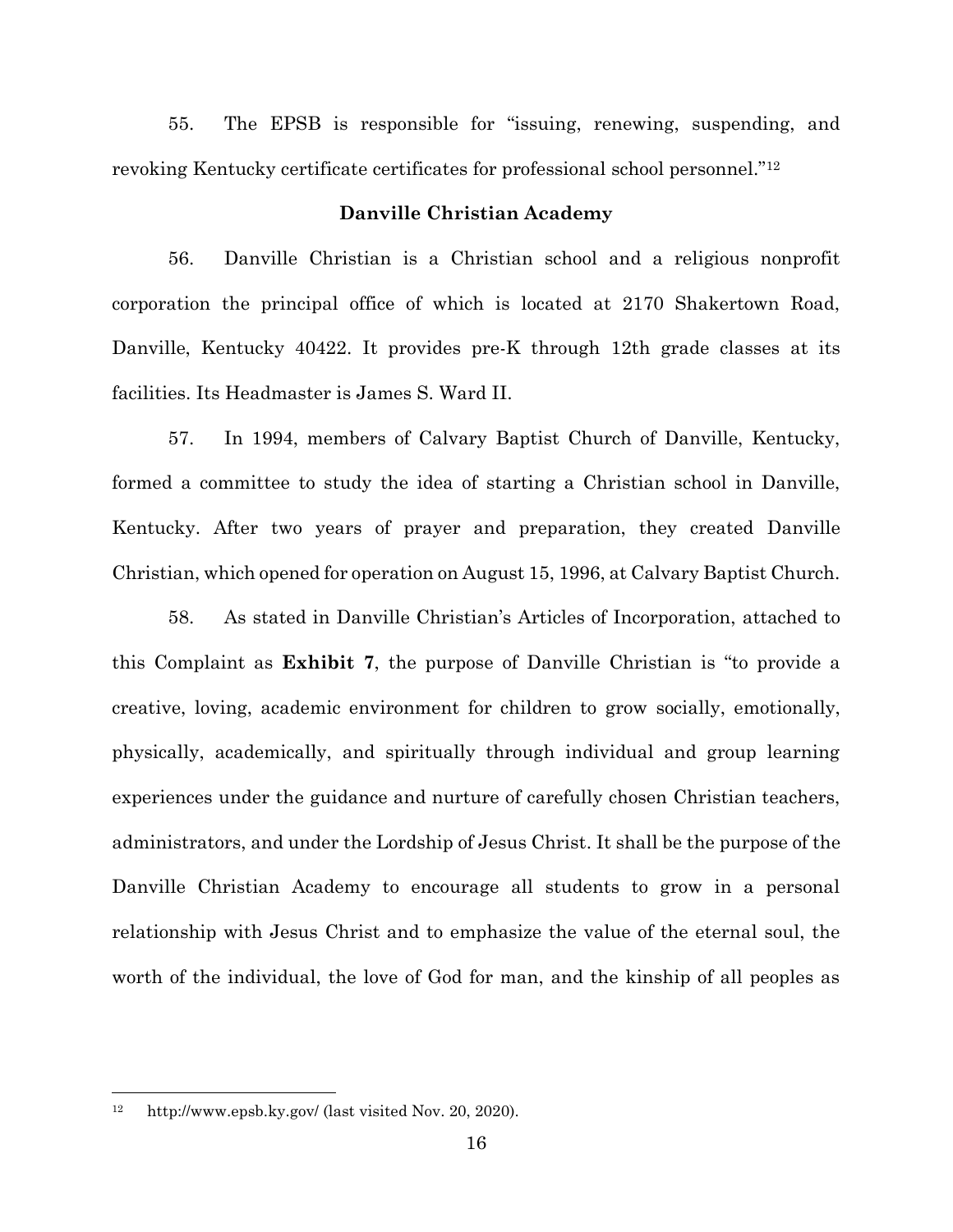taught in the Holy Scriptures, while providing students with the opportunity for achieving academic excellence."

59. Danville Christian's vision is to mold Christ-like scholars, leaders, and servants who will advance the Kingdom of God.

60. Danville Christian's mission statement is to provide students with a Christ-centered environment along with academic excellence so they may grow spiritually, academically, and socially.

61. Danville Christian has adopted a Statement of Faith that expresses the school's core religious beliefs, including its beliefs about God, the Bible, Jesus Christ, and the afterlife, among other things.

62. Danville Christian has also adopted what it terms Three Core Beliefs: that Christ is at the center of all that we do; that DCA students and staff are lifelong learners; and that DCA students and staff are ambassadors for Christ.

63. Danville Christian's Board of Directors prays before its meetings. One of the Board's standing committees is the Committee on Spiritual Life.

64. Danville Christian believes its responsibility is to inspire children to know and love God; that the purpose of a Christian education is to present students the truth about God's relationship to them personally, to life, the world, and everything in it; that students must be shown that the Word of God is the authoritative source upon which to build a life that has both purpose and meaning; that the philosophy of Christian education calls for an educational process that puts the Bible at the center of all learning and asks the student and the teacher to evaluate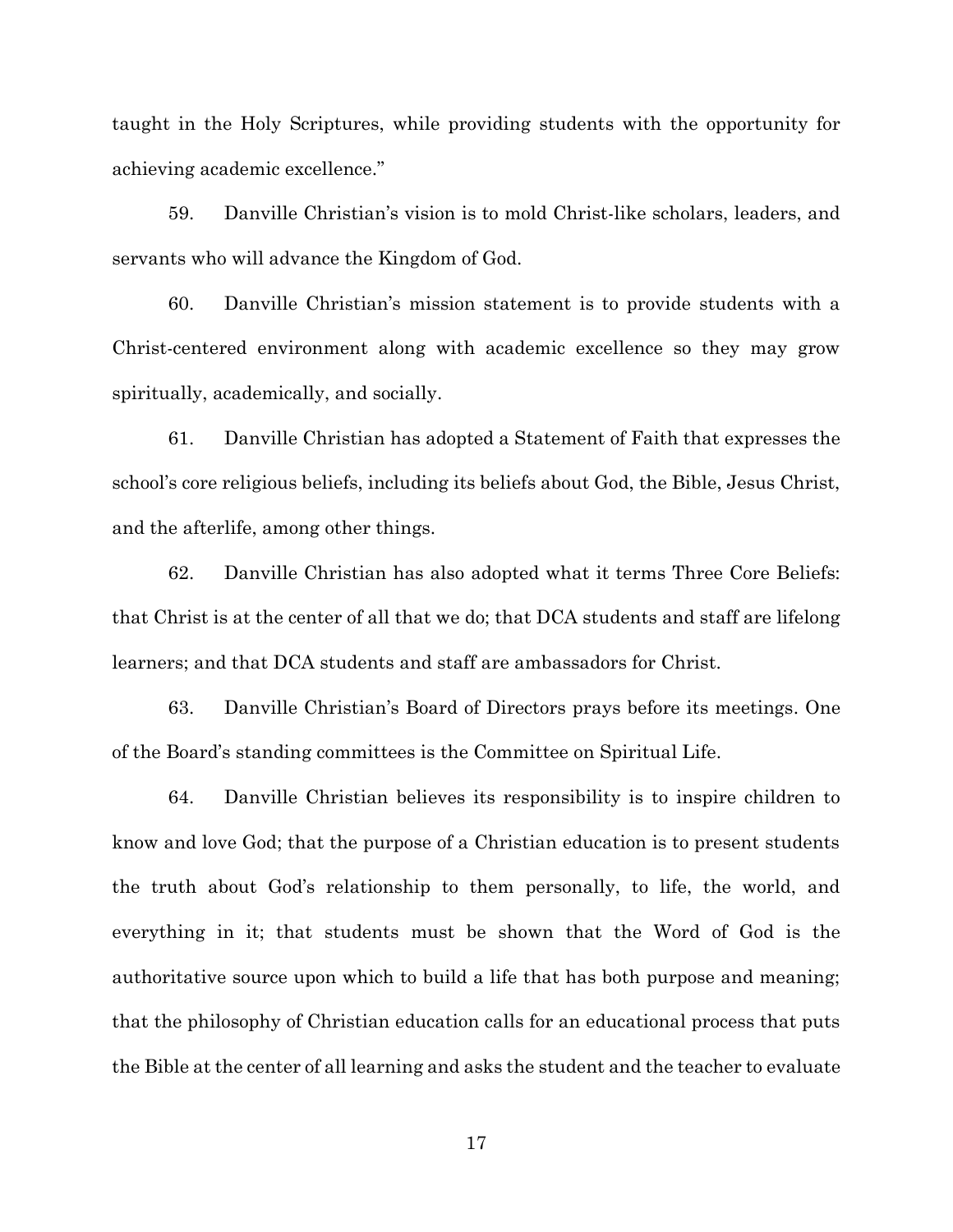all they see in the world—through the eyes of God; that Jesus said, "I am the Way, the Truth, and the Life" (John 14:6); that in Christian education, students learn to use the Bible to evaluate all of life—including what they learn in the classroom.

65. Danville Christian's educational philosophy is Kingdom Education, which focuses on bringing the home, church, and school into a partnership for the purpose of training the next generation. Kingdom Education is defined as the lifelong, Bible-based, Christ-centered process of leading a child into a new identity with Christ, developing a child according to his/her specific abilities given to him by Christ, so that a child is empowered to live a life characterized by love, trust, and obedience to Christ.

66. Danville Christian requires its staff and administrators to affirm its Statement of Faith and have a saving relationship with Jesus Christ.

67. Danville Christian requires that at least one parent of each of its students have a saving relationship with Jesus Christ.

68. A key component of Danville Christian's purpose and educational philosophy is its belief that its students should be educated with a Christian worldview in a communal, in-person environment.

69. Danville Christian would be unable to fulfill its religious purpose and mission—or implement its religious educational philosophy—and its religious beliefs would be substantially burdened, if it were prohibited from offering in-person, inclass instruction to its students.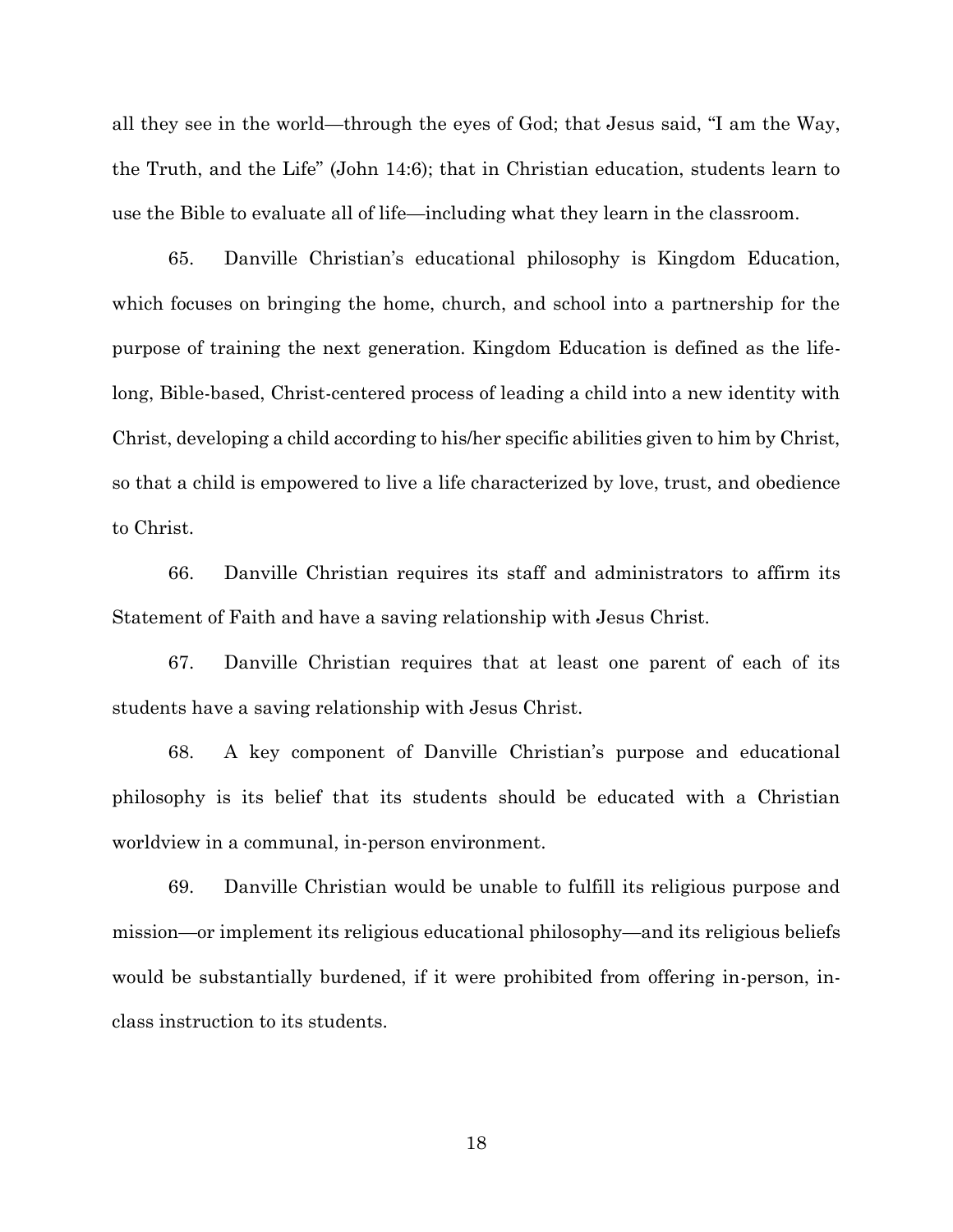70. All Danville Christian elementary, middle school, and high school students receive daily Bible classes each day of the school year. Danville Christian high school students are required to earn four credits of Bible courses in order to graduate. Danville Christian uses Biblically-based curriculum for many of its courses, and all Danville Christian teachers are required to incorporate Biblical worldview and instruction into all classes and subject matters taught.

71. All Danville Christian students attend one of two socially distanced chapel services every week provided in the gymnasium. Chapel services include religious instruction and preaching, corporate prayer, musical worship, communal recognition, and encouragement of individual students.

72. Danville Christian holds corporate prayer at the beginning of each school day as a school, followed by corporate prayer in each individual classroom. Individual classrooms hold corporate prayer before lunch. Danville Christian holds corporate prayer before school events, including athletic events.

73. Danville Christian's student activities include outreach and mercy ministries such as Operation Christmas Child and the Day of Giving, which provide evangelism and material goods to people in need.

74. Each year Danville Christian high school students are provided local, regional, and foreign mission opportunities.

75. Danville Christian's students range from three-year-old pre-school through 12th grade. The school day begins at 8:05 a.m. and ends at 3:15 p.m.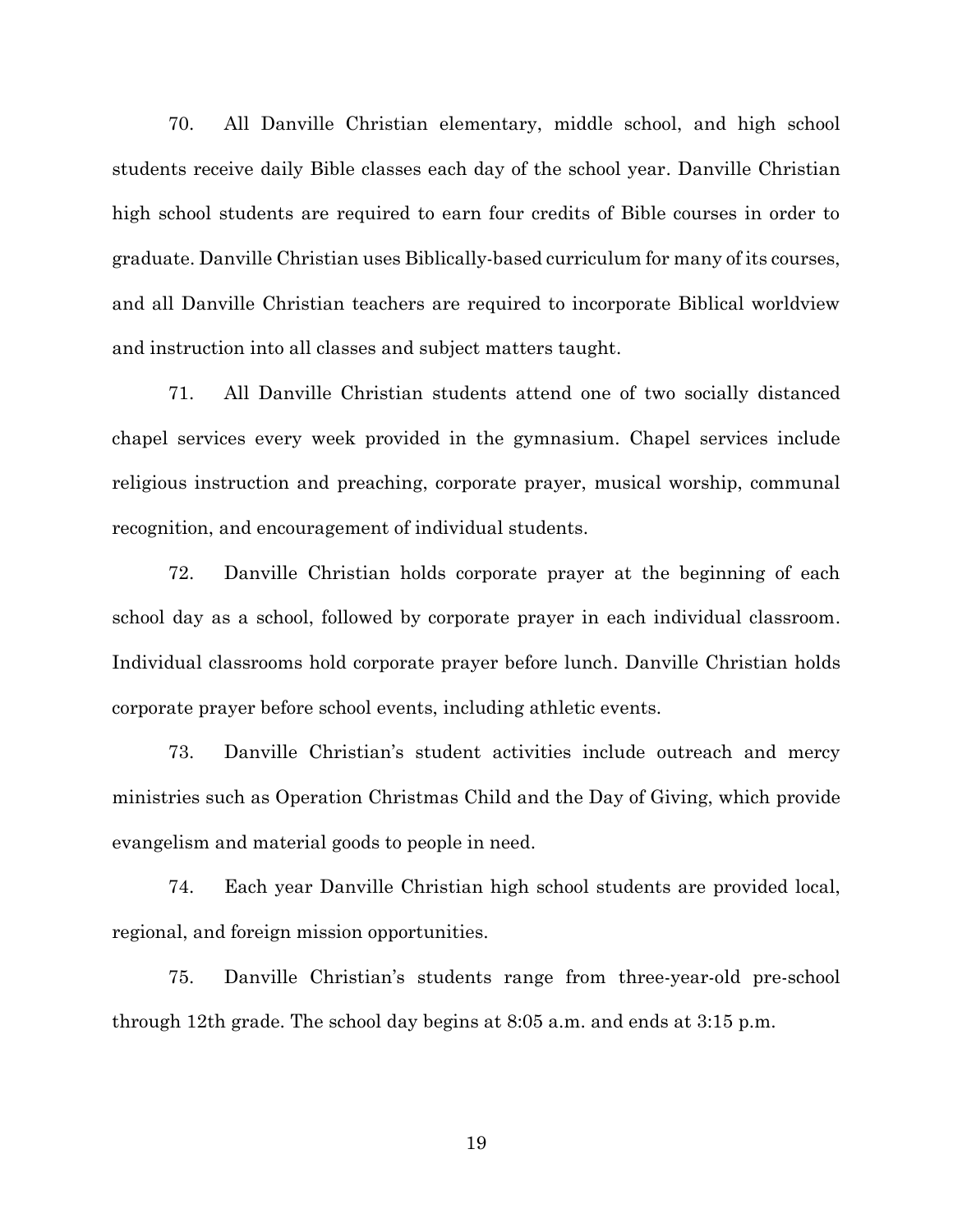76. Danville Christian has a total of 234 students. Classroom sizes range from 4 students to 20 students, with most classes ranging from 12 to 17 students.

#### **Danville Christian Academy's COVID-19 Reopening Plan**

77. Prior to the beginning of the 2020-2021 school year, Danville Christian collaborated with local health officials and consultants—including three medical doctors, among others—to plan the reopening and operation of the school and the safe return of its students and staff during the COVID-19 pandemic.

78. Danville Christian's reopening and operational plan was submitted to and approved by the director of the Boyle County Health Department, who repeatedly has expressed his approval of the plan and has stated that Danville Christian is "doing it right."

79. Other schools have contacted and visited Danville Christian for help with their reopening and operational plans.

80. In accordance with its reopening and operational plan, on August 12, 2020, Danville Christian reopened with direct in-class instruction in which Danville Christian's teachers provide in person instruction to its students in its classrooms.

81. Attached to this Complaint as **Exhibit 5** is the "DCA Reopen FAQ," which was provided to Danville Christian students and families before the start of the school year. Much of Danville Christian's plan is explained in the DCA Reopen FAQ. Procedures mandated by Danville Christian's plan include, among other things: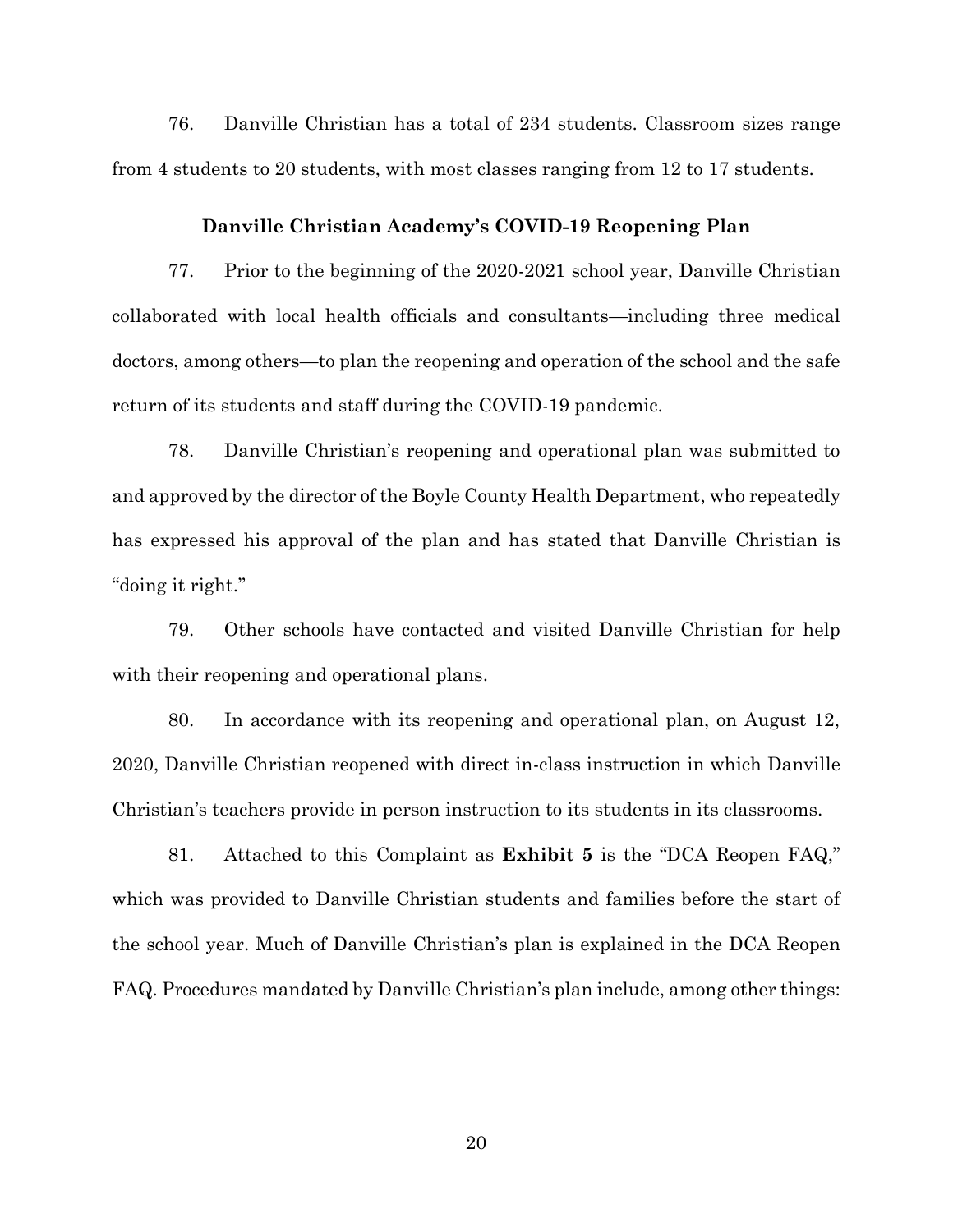- a. Except for pre-school students, students and staff must wear masks when entering, exiting, and moving about the building, such as during classroom changes.
- b. Each student receives a temperature check before entering the building. If a fever (100.4 degrees Fahrenheit) is detected, the individual is not allowed to enter the building and must be fever free for 72 hours and visit a doctor for re-admittance to the building.
- c. Immediately upon entering the building, each student and staff member enters one of two kiosks outfitted with a thermal camera and face recognition software to receive a second temperature check. If a mask has been removed an oral computerized command reminds the individual to re-mask. If a fever (100.4 degrees Fahrenheit) is detected an audible alarm is triggered and the individual is removed from the student population and is not allowed to remain at school, and must be fever free for 72 hours and visit a doctor for re-admittance to the building. The same protocol is applied if a fever is detected later in the school day.
- d. Only if sitting and socially distanced may students remove their masks, and then only if parental permission to do so has been provided.
- e. Student work areas in each classroom have been socially distanced. In areas where adequate social distancing is not possible, Danville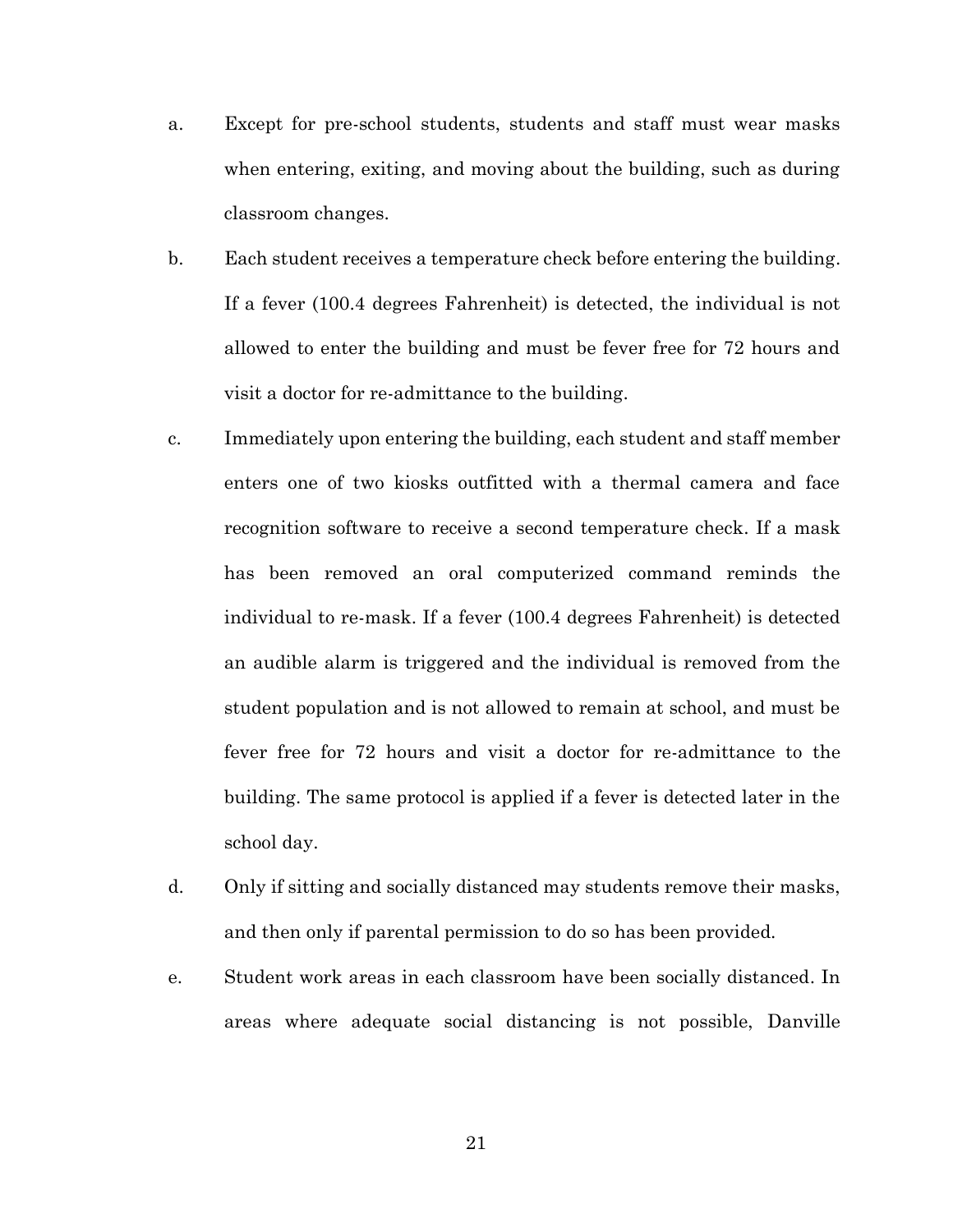Christian installed large wood-framed plexiglass dividers to separate one student from another.

- f. Teachers wear masks or faceshields while instructing students and maintain social distancing.
- g. Before leaving a classroom, Danville Christian requires all students to wipe down their desk or work area with a disinfectant spray reported to be effective against the novel coronavirus.
- h. Students may access their lockers only at designated times during the day, separated by grade level, and provided that masks and social distance are maintained.
- i. Danville Christian moved lunch service to assigned-seat cubicles in the gymnasium to provide better social distancing. These cubicles are divided by wood-framed plexiglass dividers to separate one student from another.
- j. All students are required to follow a set schedule of multiple hand washings throughout the school day.
- k. Eight hand sanitizing stations have been installed in the building and gymnasium.
- l. All water fountains are closed. Bottled water is provided by Danville Christian. Danville Christian has ordered and is awaiting delivery of retro-fitted touchless water stations designed to refill water bottles.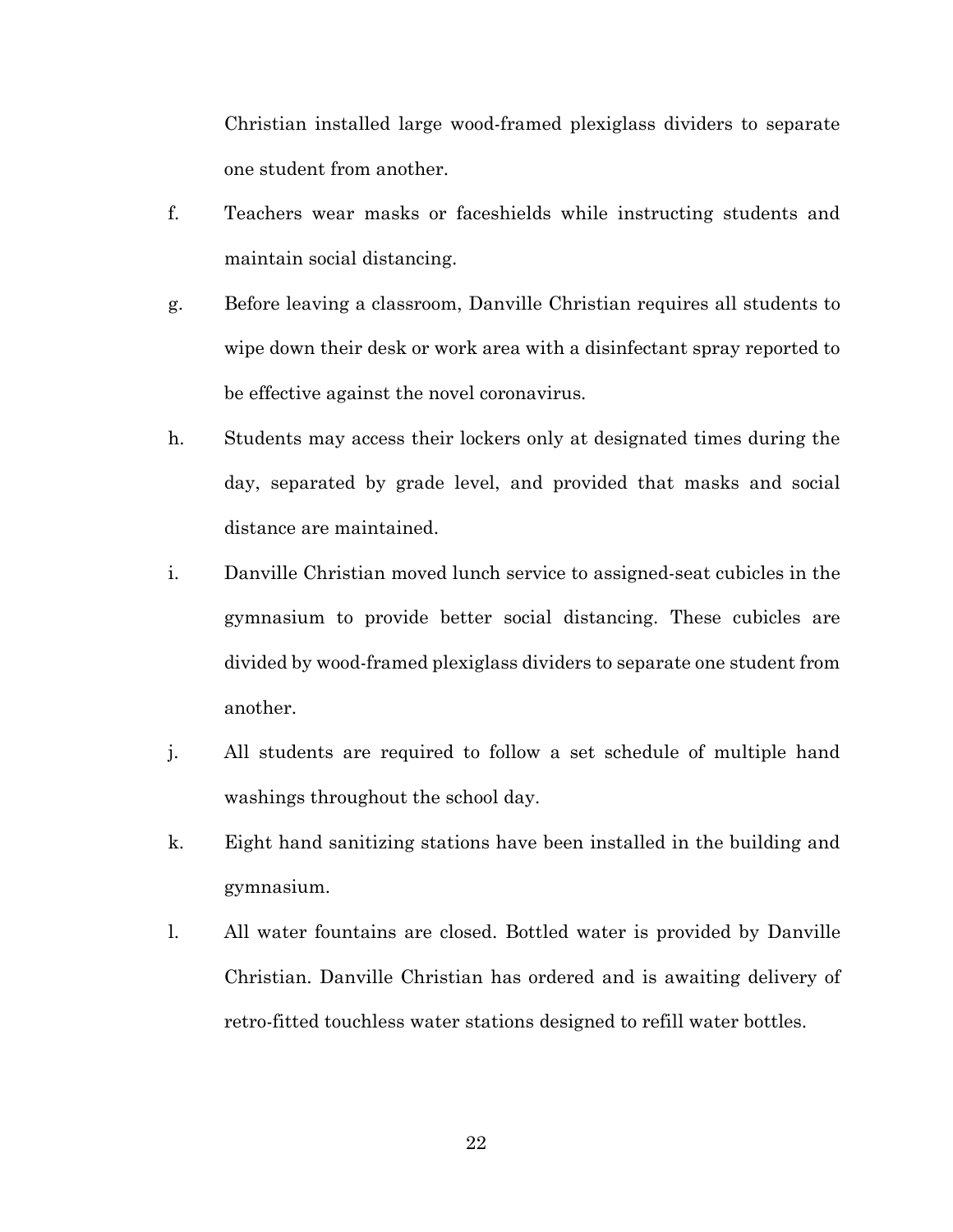- m. In addition to the normal night custodians, Danville Christian hired a day-time custodian for an additional four hours of cleaning per day to clean all bathrooms during the school day and to help clean the lunch area.
- n. Personalized virtual classroom options are provided for students or families who would prefer an alternative to in-person instruction. Only five of Danville Christian's students have chosen this option.

82. Danville Christian' Headmaster estimates that it has spent between \$20,000.00 and \$30,000.00 on pandemic-related safety precautions and protocols for the 2020-2021 school year.

83. In October, Danville Christian became aware that a student had tested positive for the novel coronavirus. In conjunction with the local health department, Danville Christian determined through contact tracing which student should be quarantined. The student who tested positive and any other students exposed to him, were required to quarantine away from the school for fourteen days.

84. In early November, Danville Christian became aware of a teacher and three students who tested positive for the novel coronavirus. In response, and in coordination with the local health department, on November 9, Danville Christian ceased in-person instruction for 10 days while it monitored student health. On November 18, Danville Christian began bringing its students back for in-person instruction a few grades at a time staggered over several days. The final grades are to return November 23.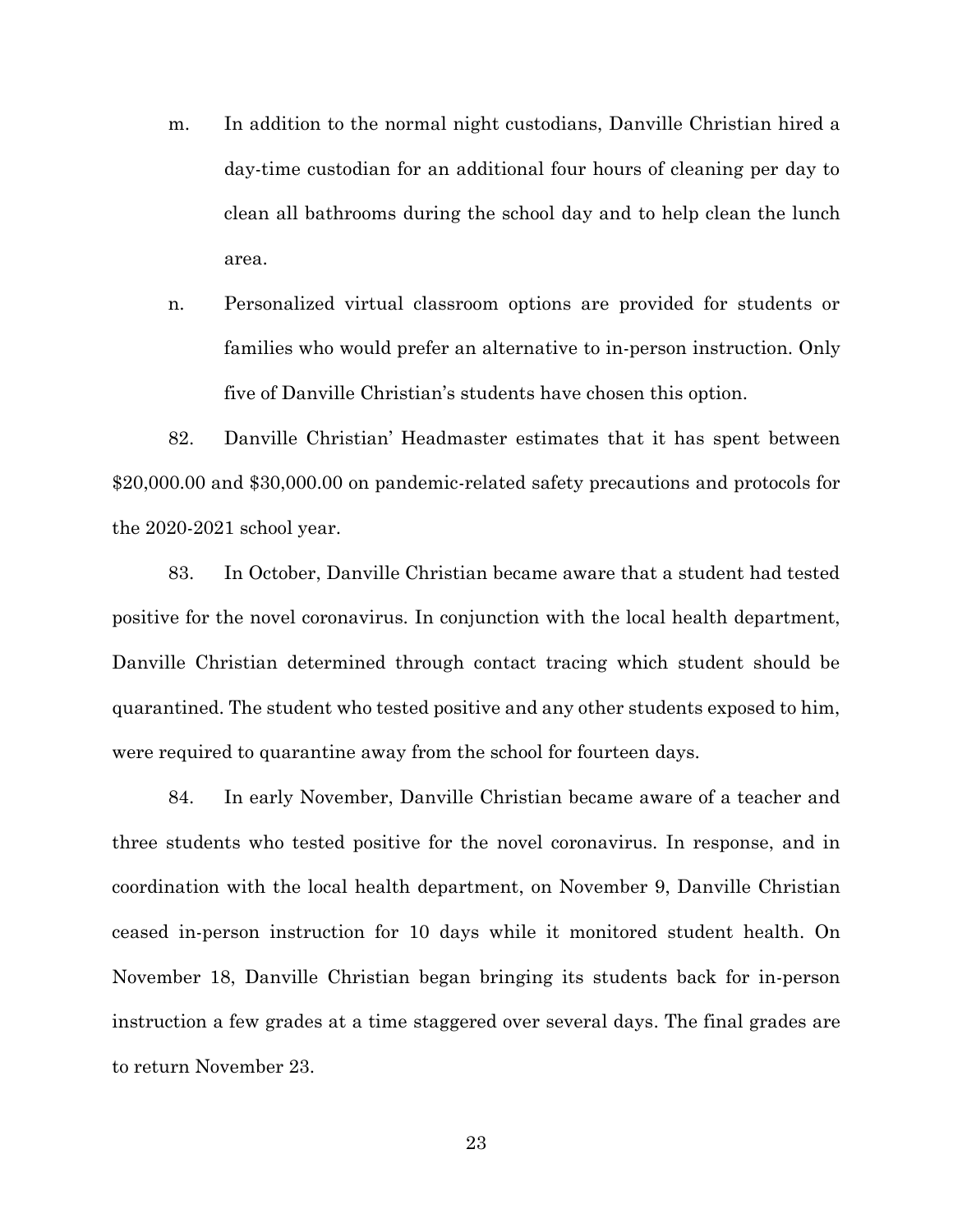85. The virtual option that Danville Christian has provided to a few of its students severely burdens Danville Christian's ability to carry out its religious purpose and mission, implement its Kingdom Education philosophy, and fulfill its religious vision for those students due to the necessity for an in-person, communal environment. Succeeding in these things to any extent with these few virtual students hinges on Danville Christian's ability to continue to provide in-person instruction to the rest of its students.

86. The Governor's recent order for schools to cease in-person instruction beginning November 23 will prevent Danville Christian from carrying out its religious purpose and mission, implementing its Kingdom Education philosophy, and fulfilling its religious vision.

87. For example, without in-person instruction, Danville Christian will be unable to provide the Christ-centered, creative, loving, academic environment required for its students to grow and develop in accordance with Danville Christian's religious purpose, mission and vision. It will be unable to have the weekly in-person chapel services and corporate prayer that are a key component to implementing its Kingdom Education philosophy. It will be unable to provide the in-person group experiences central to developing Christ-like scholars, leaders, and servants who will advance the Kingdom of God. It will be unable to provide the in-person interaction with Danville Christian's carefully selected Christian instructors and staff needed to inspire its students to know and love God and to empower its students to live a life characterized by love, trust, and obedience to Christ. It will be unable to assemble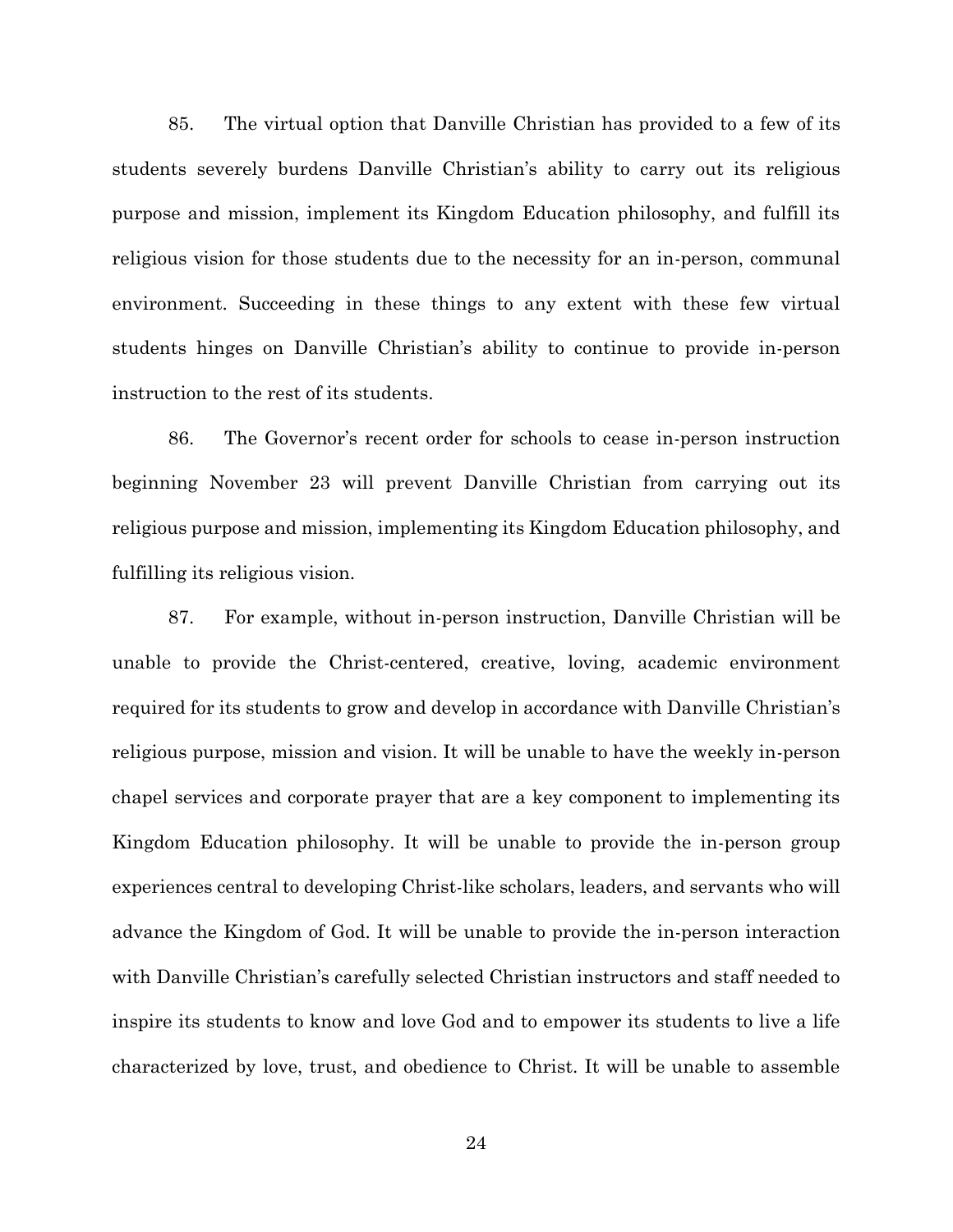together in-person with staff and students as it believes God through the Bible commands it to do.

88. Danville Christian has a sincerely held religious belief that it is called by God to have in-person religious and academic instruction for its students. It is imperative to DCA's religious purpose, mission and vision, and its Kingdom Education philosophy, that DCA continue in-person instruction of its students.

#### **COUNT I**

# **Violation of the Free Exercise Clause of the First Amendment to the United States Constitution**

89. The allegations in each of the foregoing paragraphs are incorporated as if fully set forth herein.

90. The First Amendment provides that "Congress shall make no law . . . prohibiting the free exercise" of religion. U.S. Const., amend. I.

91. The right to freely exercise one's religion is incorporated against the states through the Fourteenth Amendment. *See Cantwell v. Connecticut*, 310 U.S. 296, 303 (1940).

92. Under the First Amendment, state officials cannot target religious activity for disfavored treatment without satisfying "the most rigorous of scrutiny." *Church of the Lukumi Babalu Aye, Inc. v. City of Hialeah*, 508 U.S. 520, 546 (1993).

93. Only a law that is both neutral and generally applicable can avoid this heightened review. But facial neutrality is not enough. "Official action that targets religious conduct for distinctive treatment cannot be shielded by mere compliance with the requirement of facial neutrality." *Id.* at 534. And the government "cannot in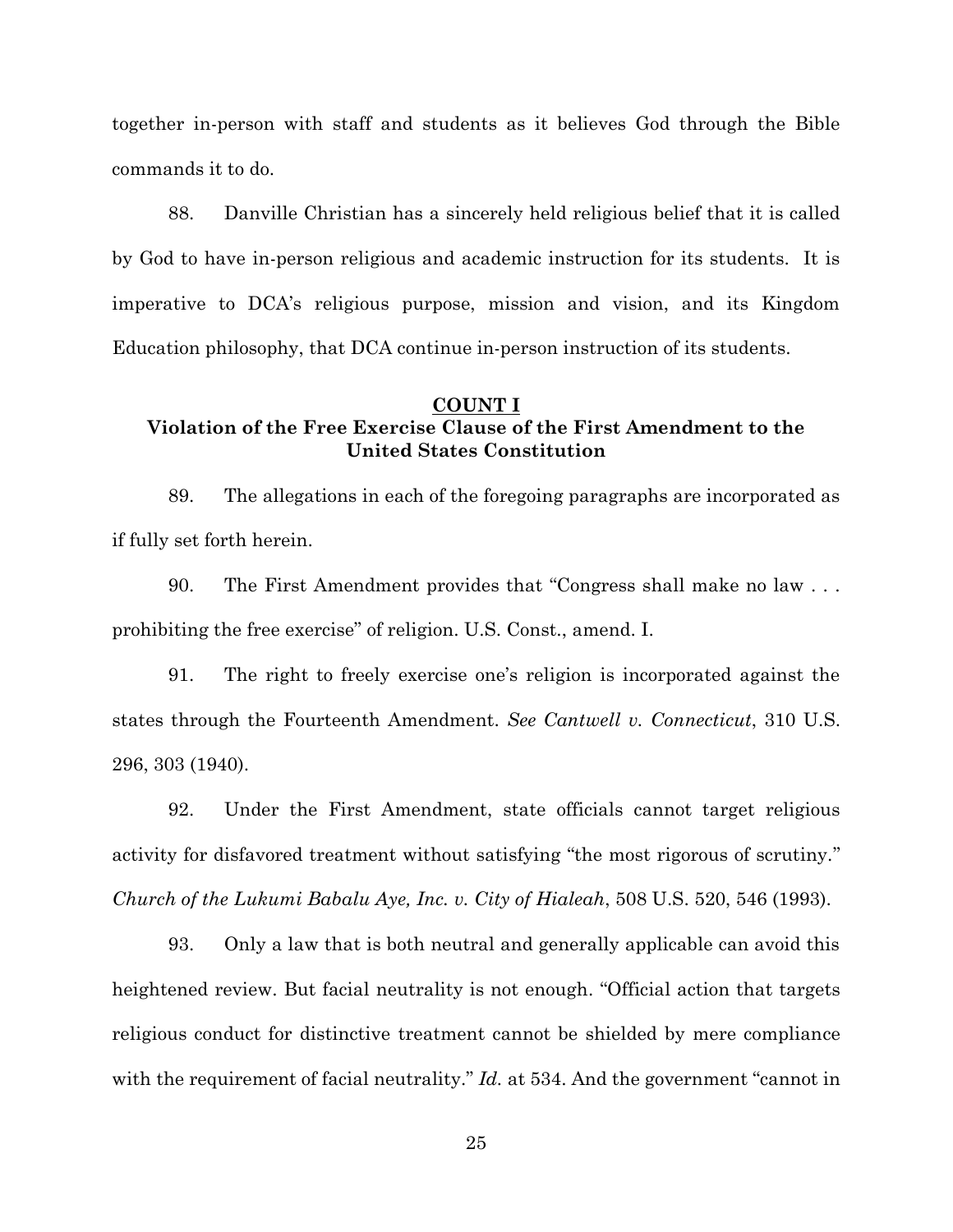a selective manner impose burdens only on conduct motivated by religious belief." *Id.* at 543.

94. Executive Order 2020-969 is neither neutral nor generally applicable.

95. The terms of the order are clear: *all* in-person religious schooling must end, regardless of whether the religious school is taking safety precautions, practicing social distancing, implementing appropriate hygiene standards, or otherwise following all of the requirements imposed on the secular activities that are exempt from the order.

96. And the list of permissible secular activities is long. On the same day that Governor Beshear *closed* religious schools, he issued an order allowing "officebased businesses" to continue operating in person so long as they limit capacity to 33 percent of their employees. His other preexisting regulations for offices require that employees wear masks while interacting with co-workers or in common areas, and he urges businesses to limit in-person contact with customers "to the greatest extent practicable." [*See* **Exhibit 6**, Requirements for Office-Based Businesses, at 1]. He has not imposed time limitations that prohibit employees from working together in the same workspace for more than 4, 6, 8, or even 10 hours at a time. Instead, he asks "office-based businesses" to abide by simple social-distancing rules and a capacity limit.

97. Governor Beshear also issued an order allowing venues and event spaces to continue operating with up to "25 people per room"—which is more than many classrooms. The order does not impose a time limit on how long people can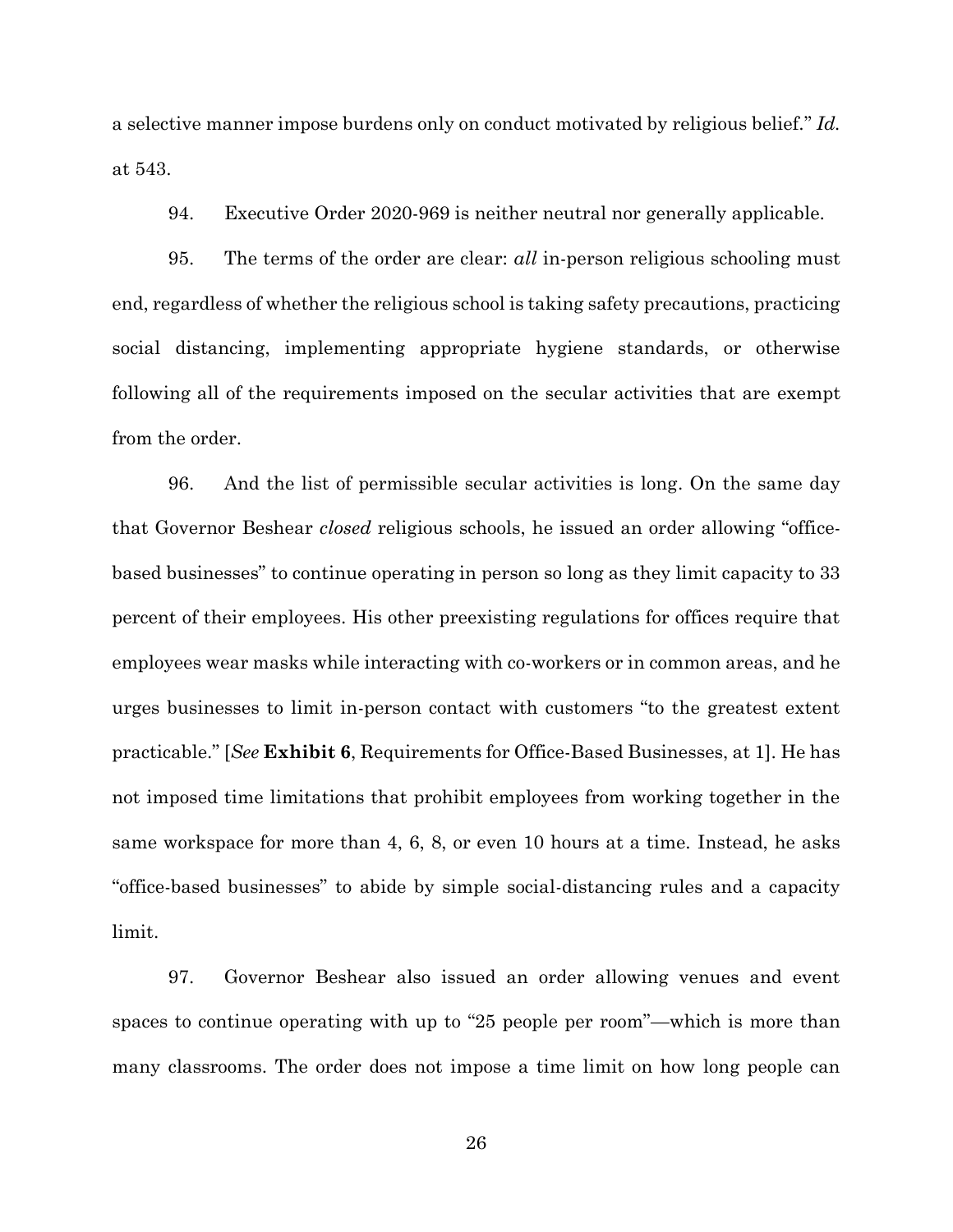gather in a venue or event space. So long as this basic capacity limitation is adhered to, and people follow generally applicable social-distancing and hygiene requirements, they are free to gather in public spaces of no more than 25 people per room.

98. Gyms also are free to continue operating, so long as they limit capacity to 33 percent of their occupancy limits. *See id.* That means Kentuckians are allowed to run on treadmills, lift weights, or do pilates six feet apart, for unlimited durations, but they cannot sit in a classroom with the same amount of space between them.

99. The list continues: if the Governor's Order is allowed to take effect, on November 23 in Kentucky, one will be free to crowd into retail stores, go bowling with friends, attend horse shows, go to the movies, attend concerts, tour a distillery, or get a manicure or massage or tattoo. Although there are limits and restrictions that govern how these in-person activities must operate, the Governor has not prohibited them. Yet, starting on November 23, no one in Kentucky is permitted to attend inperson school, even when religious education is a deep and sincere facet of one's faith, and even when those operating religious schools are abiding by strict social distancing and hygiene standards.

100. Governor Beshear's orders are arbitrary and underinclusive toward secular conduct that creates the same potential risk as the prohibited religious activity.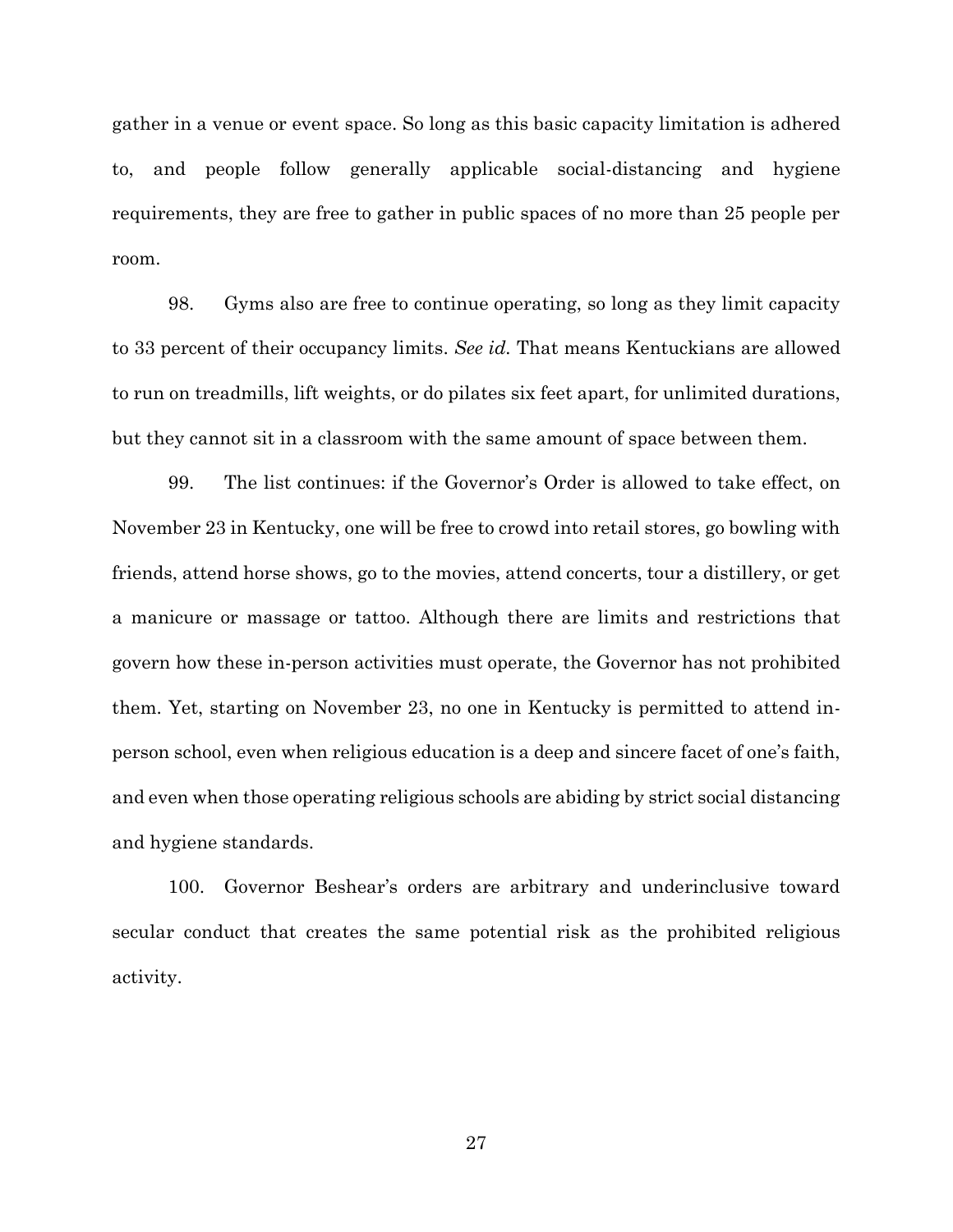101. Governor Beshear's orders do not give religious schools the same opportunities to continue operating as secular establishments like event venues and theaters.

102. Governor Beshear's actions are not narrowly tailored to the interest that he intends to advance.

103. Governor Beshear's actions burden religious exercise, and they do so in an undue manner.

104. The restrictions on private religious schools in Executive Order 2020- 969 cannot satisfy strict scrutiny.

105. Governor Beshear's actions violate the First Amendment Free Exercise rights of Kentuckians, including, but not limited to, Danville Christian.

106. On behalf of Kentuckians and the Commonwealth as a whole, Attorney General Cameron asks the Court to declare unlawful those portions of Executive Order 2020-969 that prevent religious schools from operating on the same terms as secular establishments that pose comparable public health risks but are nevertheless allowed to remain open in the Commonwealth, and to enjoin Governor Beshear from further enforcement of that unconstitutional restriction on religious activity.

107. Danville Christian asks the Court to declare unlawful those portions of Executive Order 2020-969 that prevent religious schools from operating on the same terms as secular establishments that pose comparable public health risks but are nevertheless allowed to remain open in the Commonwealth, and to enjoin Governor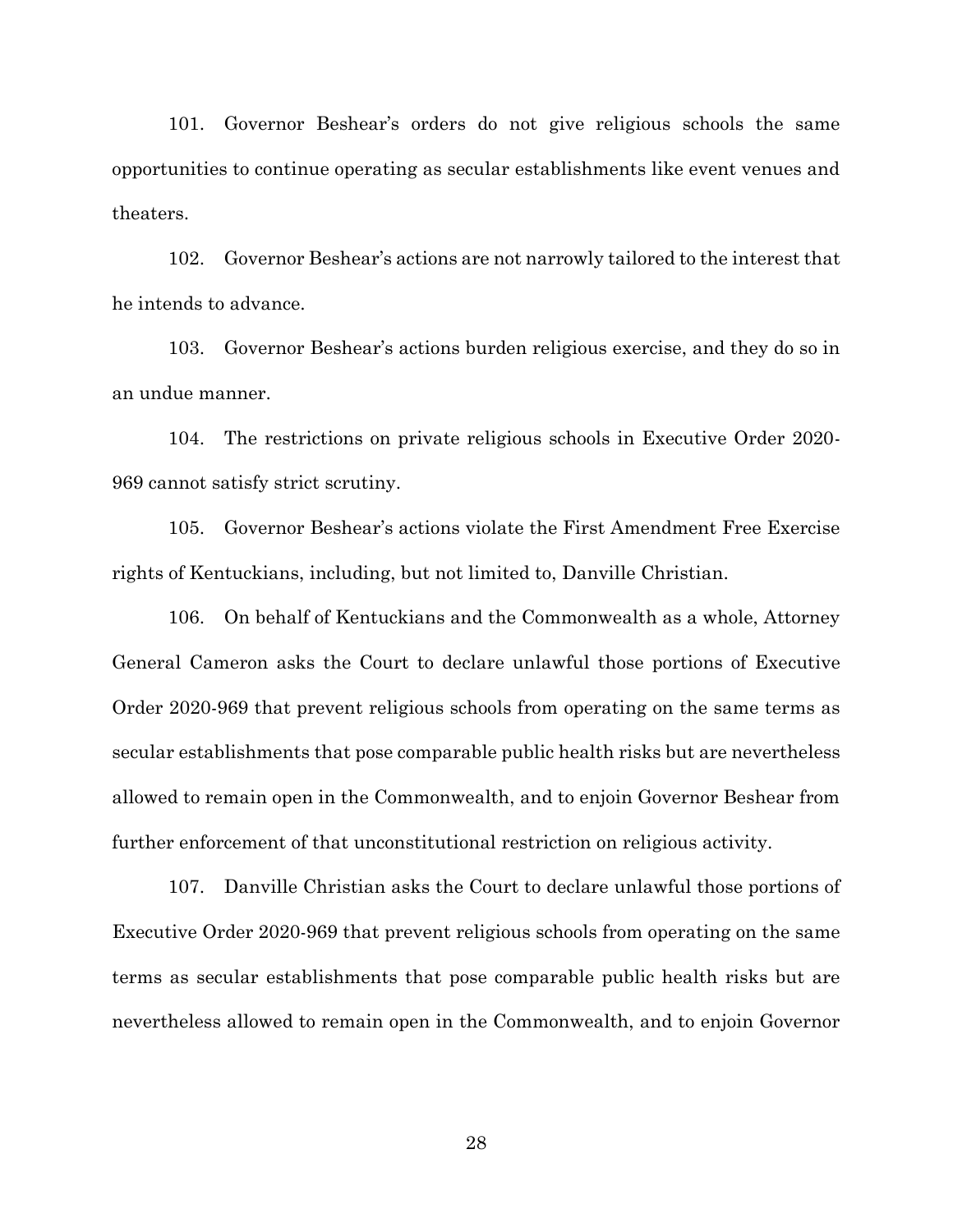Beshear from further enforcement of Executive Order 2020-969 against Danville Christian.

108. Danville Christian and the citizens of the Commonwealth will suffer irreparable injury if Executive Order 2020-969 is enforced against religious entities.

## **COUNT II Violation of Section 1 and Section 5 of the Kentucky Constitution**

109. The allegations in each of the foregoing paragraphs are incorporated as if fully set forth herein.

110. Section 1 of the Kentucky Constitution provides that everyone has the "certain inherent inalienable right[ ] . . . of worshipping Almighty God according to the dictates of their consciences."

111. Section 5 of the Kentucky Constitution provides that "the civil rights, privileges or capacities of no person shall be taken away, or in anywise diminished or enlarged, on account of his belief or disbelief of any religious tenet, dogma or teaching," and that "[n]o human authority shall, in any case whatever, control or interfere with the rights of conscience."

112. These two provisions protect the right to the free exercise of religion in the same manner as the First Amendment to the United States Constitution. *See Gingerich v. Commonwealth*, 382 S.W.3d 835, 839 (Ky. 2012).

113. Thus, because Governor Beshear's executive orders target religious activity for disfavored treatment and are not narrowly tailored to meet the state's interest, the orders unconstitutionally infringe on Kentuckians' rights under Sections 1 and 5 of the Kentucky Constitution.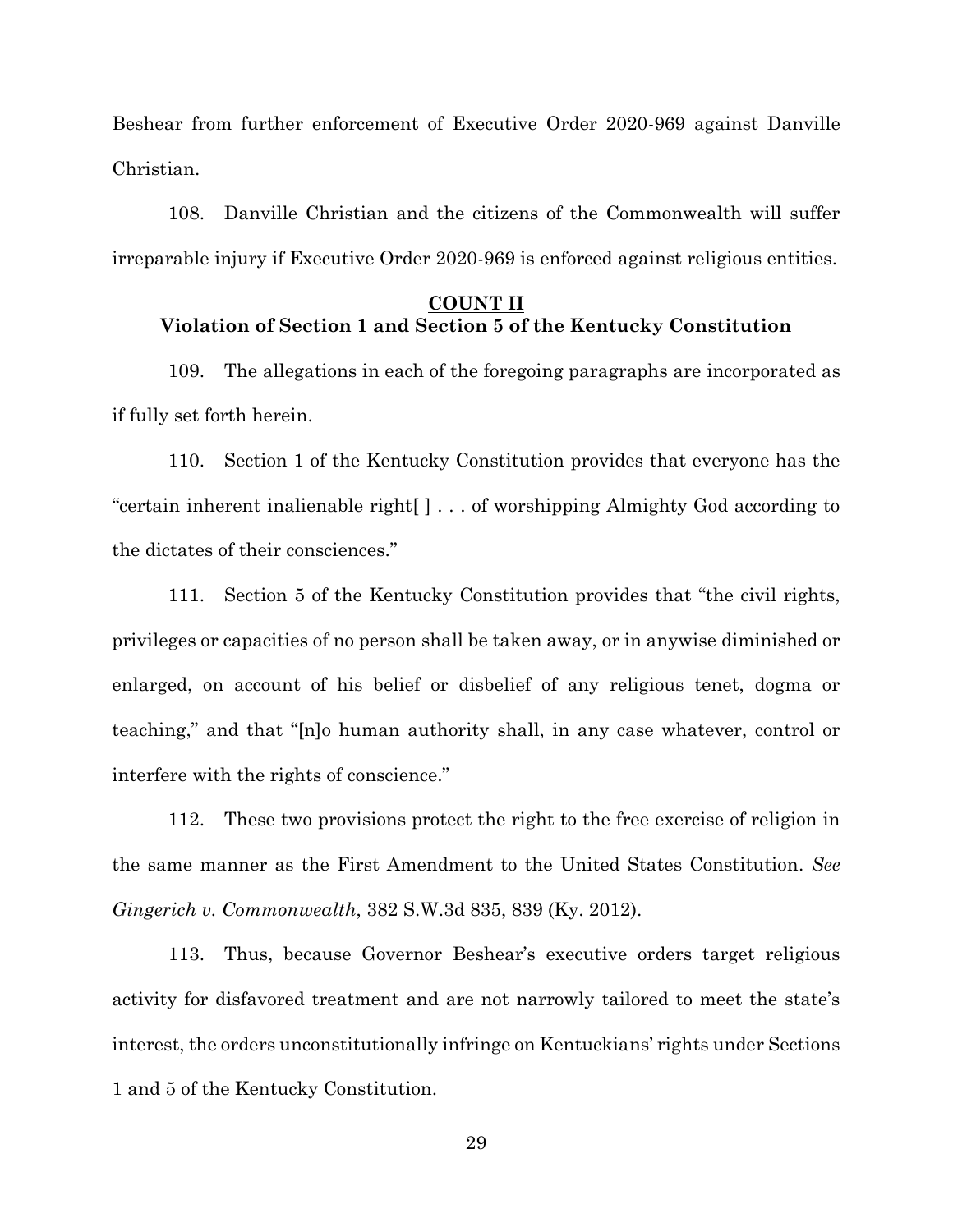114. On behalf of Kentuckians and the Commonwealth as a whole, Attorney General Cameron asks the Court to declare that Sections 1 and 5 of the Kentucky Constitution are violated by those portions of Executive Order 2020-969 that prevent religious schools from operating on the same terms as secular establishments that pose comparable public health risks but are nevertheless allowed to remain open in the Commonwealth, and to enjoin Governor Beshear from further enforcement of unconstitutional restriction on religious activity.

115. Danville Christian asks the Court to declare that Sections 1 and 5 of the Kentucky Constitution are violated by those portions of Executive Order 2020-969 that prevent religious schools from operating on the same terms as secular establishments that pose comparable public health risks but are nevertheless allowed to remain open in the Commonwealth, and to enjoin Governor Beshear from further enforcement of Executive Order 2020-969 against Danville Christian.

116. Danville Christian and the citizens of the Commonwealth will suffer irreparable injury if Executive Order 2020-969 is enforced against religious entities.

## **COUNT III Violation of religious entities' First Amendment right to religious autonomy**

117. The allegations in each of the foregoing paragraphs are incorporated as if fully set forth herein.

118. Governor Beshear's executive order impermissibly infringes on the autonomy of religious institutions and churches in violation of the First Amendment.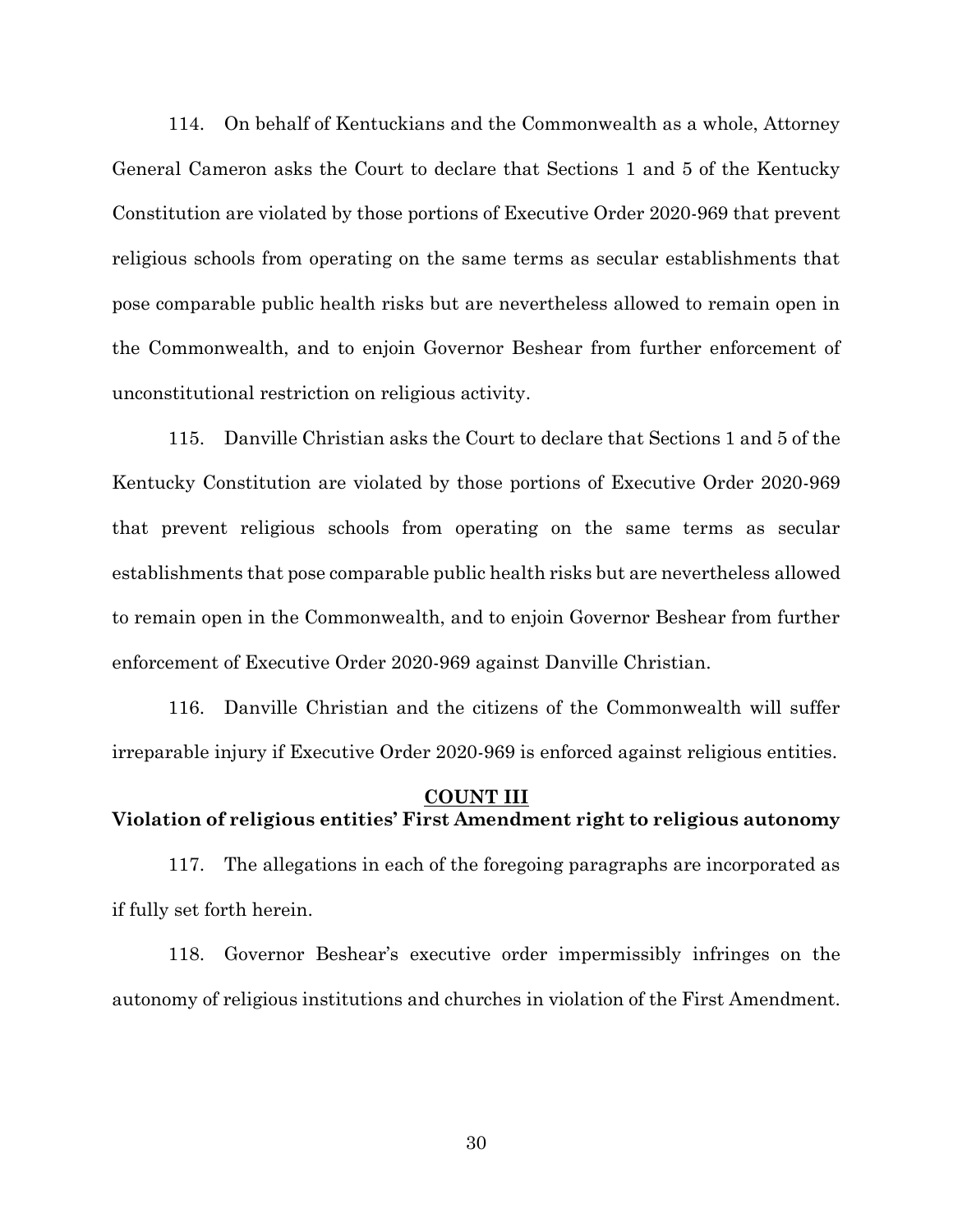119. The Governor, consistent with the First Amendment, cannot tell religious institutions and churches that they *can* hold in-person worship services but *cannot* hold in-person schooling.

120. Yet, that is exactly what the Governor's executive order does.

121. It accordingly cannot stand under the First Amendment.

122. Governor Beshear's November 18 executive order bans in-person schooling at all private, religious schools starting on Monday, November 23, 2020.

123. At the same time, however, Governor Beshear has specifically permitted in-person worship services to continue.

124. In Executive Order 2020-968, Governor Beshear ordered that his new limits on gatherings "does not apply to in-person services at places of worship, which must continue to implement and follow the Guidelines for Places of Worship."

125. Thus, viewing the Governor's two executive orders together, he has prohibited all in-person religious schooling while simultaneously allowing in-person worship services to continue. This he cannot do.

126. Just this year, the United States Supreme Court held, by a 7–2 vote, that the First Amendment protects the right of religious institutions and churches to make decisions about how to direct religious schooling. *Our Lady of Guadalupe*, 140 S. Ct. at 2055 (2020).

127. If religious institutions get to decide for themselves who teaches their children about religious faith, as *Our Lady of Guadalupe* holds, it follows that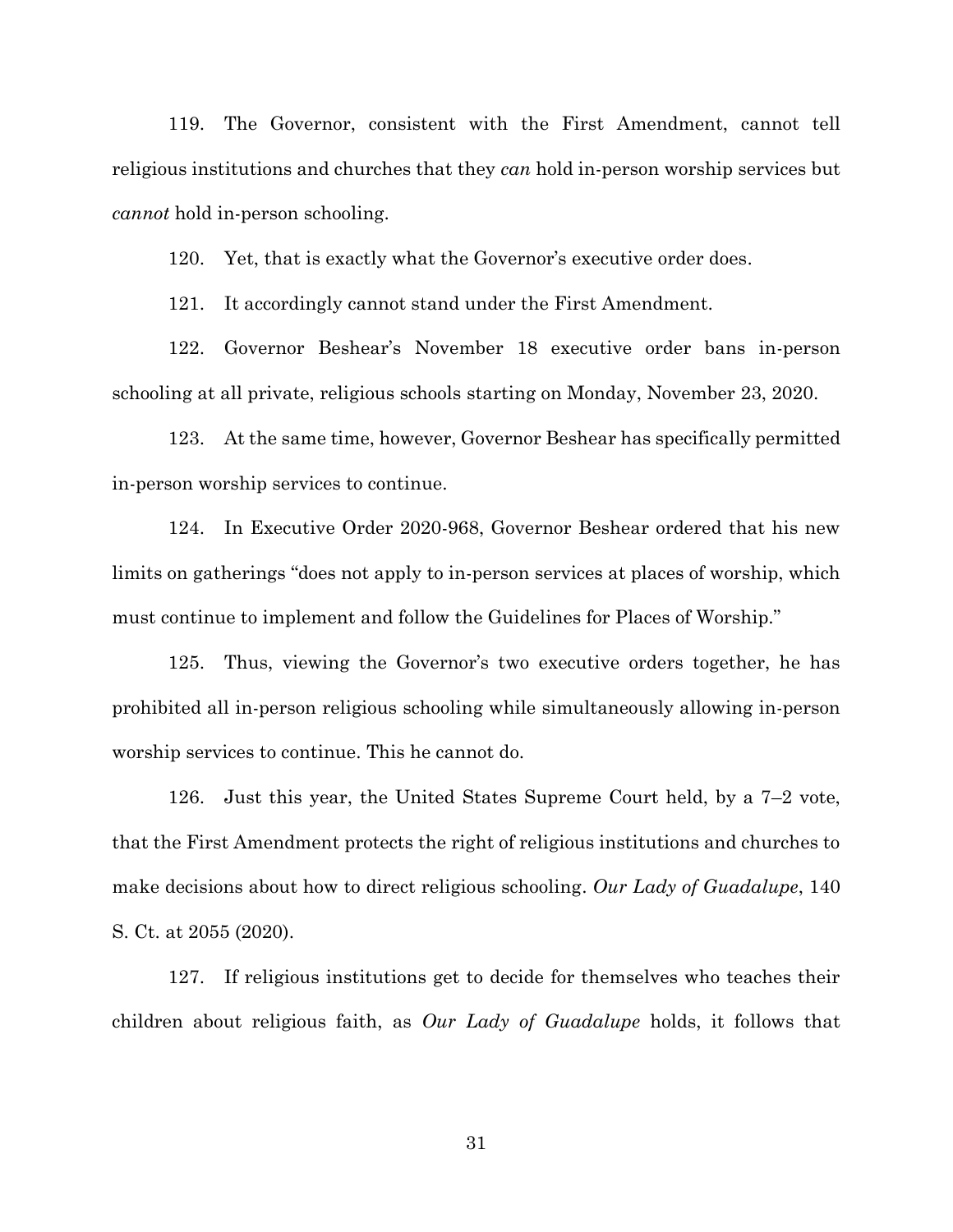religious institutions get to decide in the first instance whether to provide religious schooling.

128. The government can no more tell religious institutions not to provide religious schooling than it can tell them to employ certain people to accomplish this mission. Each is "essential to the institution's central mission." *See id.* at 2060.

129. Governor Beshear's executive orders tell religious institutions and churches that they cannot open their doors to schoolchildren, and it does so in an especially pernicious way. Not only has Governor Beshear told religious schools that they cannot hold in-person classes, but he is simultaneously permitting religious institutions to hold in-person worship services. That is to say, Governor Beshear has declared that certain religious activities are legal—namely, in-person worship—while others are illegal—specifically, in-person religious schooling. The First Amendment forbids this direct "intru[sion]" onto the "autonomy" of churches and religious institutions.

130. As noted above, the Governor's top lawyer acknowledges that Governor Beshear is dictating what services religious institutions can and cannot provide. According to the Governor's General Counsel, in-person schooling is off-limits, but inperson "religious instruction as part of its services—for example, Sunday School or [B]ible study" is permissible.

131. This divvying up of religious services as legal and illegal by Governor Beshear irretrievably intrudes on religious institutions' "autonomy," and it cannot satisfy strict scrutiny.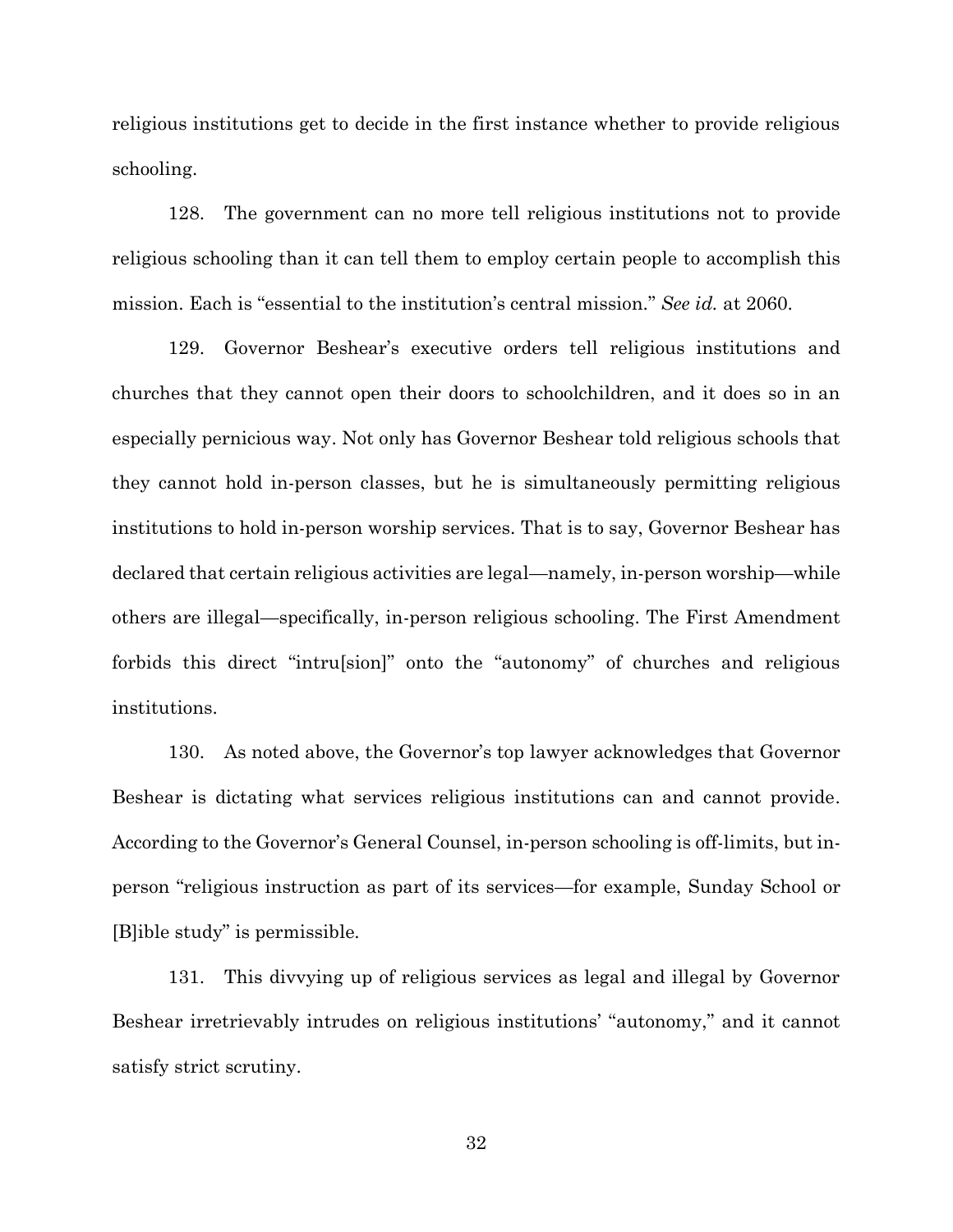132. On behalf of Kentuckians and the Commonwealth as a whole, Attorney General Cameron asks the Court to declare that Executive Order 2020-969 violates religious entities' First Amendment right to religious autonomy, and to enjoin Governor Beshear from further enforcement of that order against religious entities.

133. Danville Christian, as a religious entity, asks the Court to declare that Executive Order 2020-969 violates its First Amendment right to religious autonomy, and to enjoin Governor Beshear from further enforcement of that order against Danville Christian.

134. Danville Christian and the citizens of the Commonwealth will suffer irreparable injury if Executive Order 2020-969 is enforced against religious entities.

#### **COUNT IV**

# **Violation of the Establishment Clause of the First Amendment to the United States Constitution**

135. The allegations in each of the foregoing paragraphs are incorporated as if fully set forth herein.

136. The Establishment Clause demands neutrality by the government toward religious groups. *See Larsen v. Valentine*, 456 U.S. 228, 244 (1982) ("The clearest command of the Establishment Clause is that one religious denomination cannot be officially preferred over another.").

137. The Governor's executive order violates this core principle by favoring religious organizations that provide in-person worship services over those that provide in-person schooling.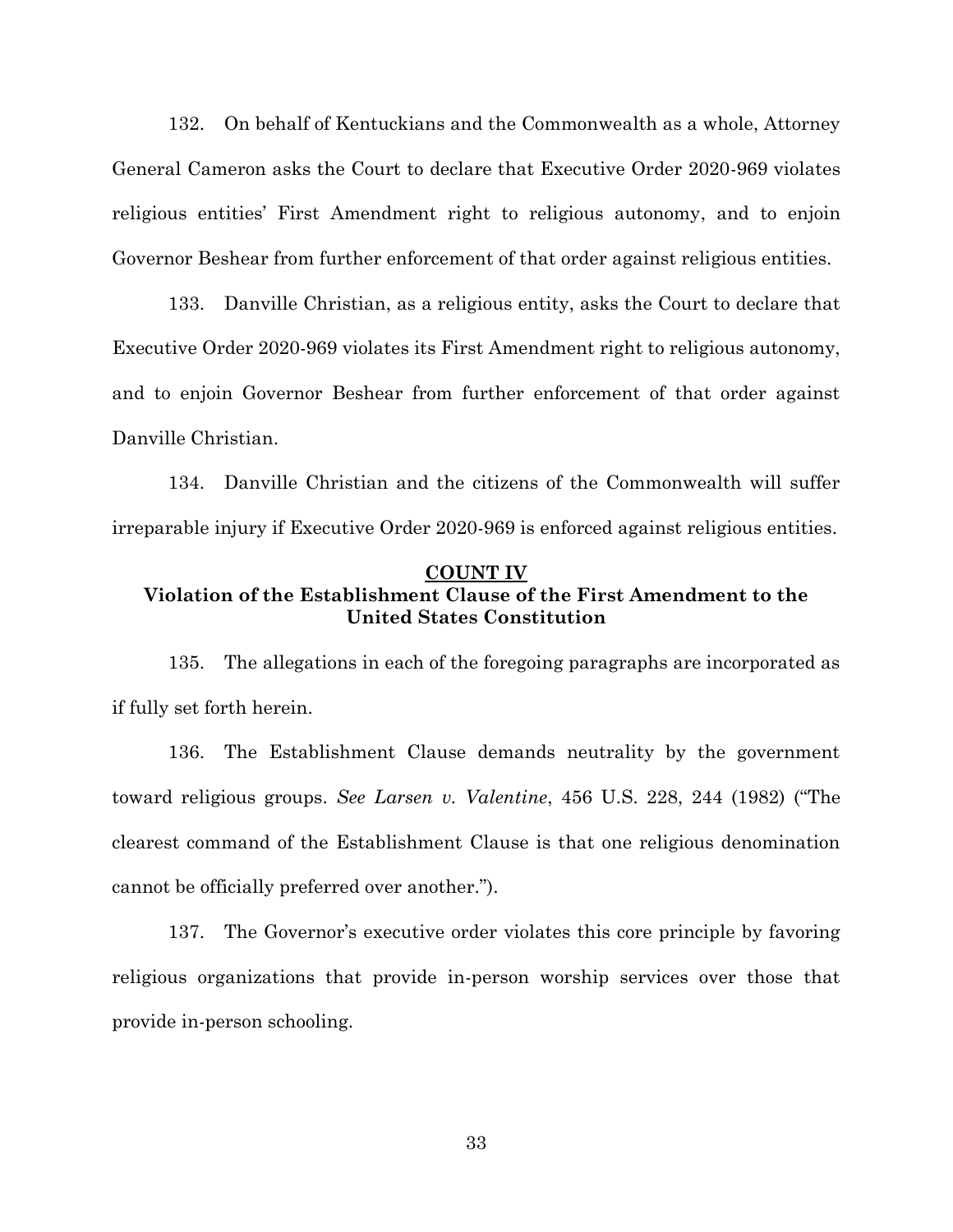138. Governor Beshear's executive orders permit all manner of in-person worship to continue—Sunday services, Sunday school, Bible studies, and Wednesday night services. A religious organization that wishes to provide these services can continue doing so.

139. However, if the religious organization desires to open its doors to schoolchildren, it is forbidden.

140. The Establishment Clause prohibits Governor Beshear from favoring some religious organizations—those that only offer in-person worship services—and disfavoring other religious organizations—those that offer in-person schooling.

141. Neutrality toward religious organizations is the standard, and the Governor's executive order are anything but neutral.

142. On behalf of Kentuckians and the Commonwealth as a whole, Attorney General Cameron asks the Court to declare that Executive Order 2020-969 violates the Establishment Clause of the First Amendment, and to enjoin Governor Beshear from further enforcement of that order against religious entities.

143. Danville Christian asks the Court to declare that Executive Order 2020- 969 violates the Establishment Clause, and to enjoin Governor Beshear from further enforcement of that order against Danville Christian.

144. Danville Christian and the citizens of the Commonwealth will suffer irreparable injury if Executive Order 2020-969 is enforced against religious entities.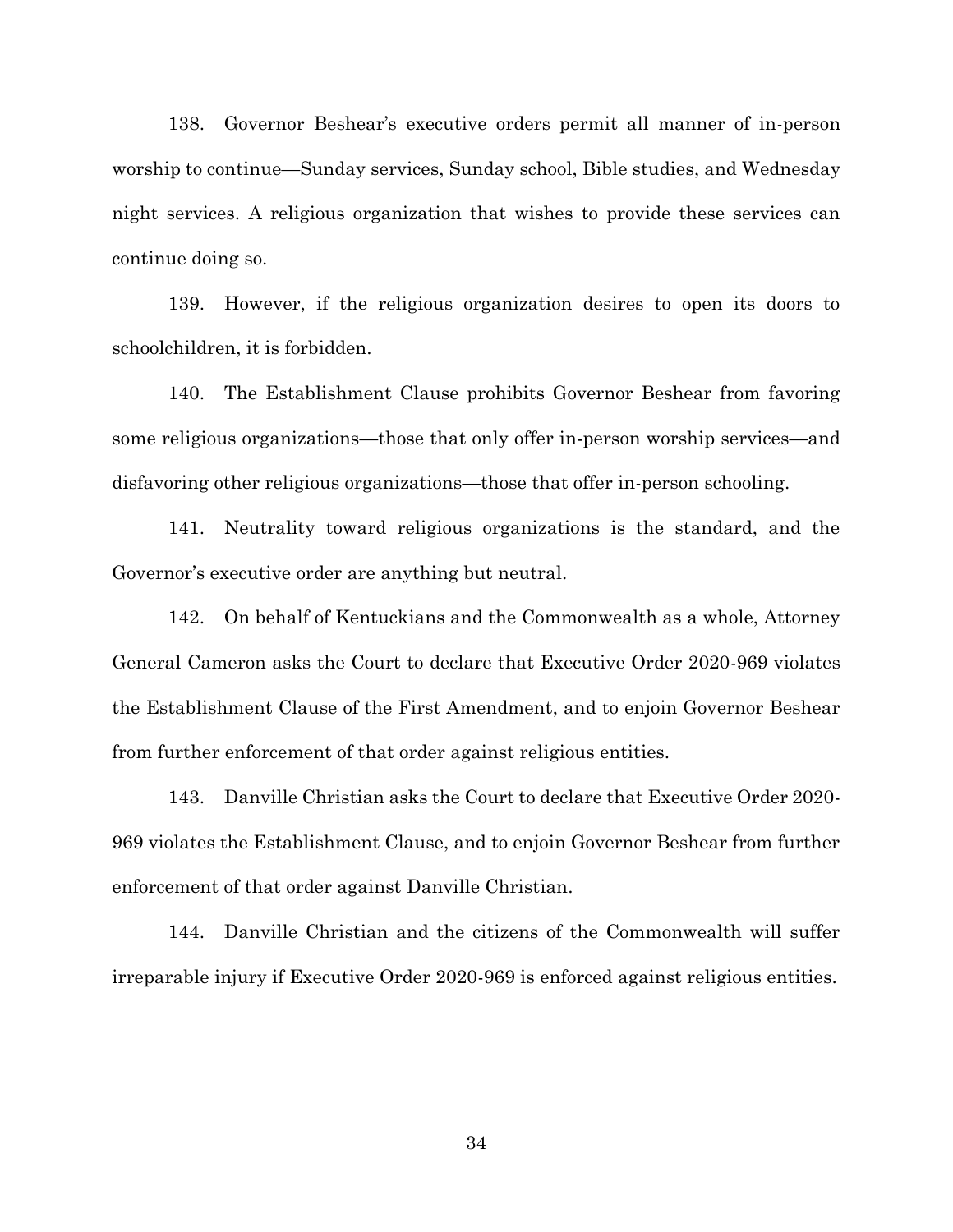## **COUNT V Violation of the Kentucky Religious Freedom Restoration Act**

145. The allegations in each of the foregoing paragraphs are incorporated as if fully set forth herein.

146. Kentucky's Religious Freedom Restoration Act ("RFRA") is clear: "Government shall not substantially burden a person's freedom of religion." KRS 446.350.

147. A "burden" is defined to include even "indirect burdens such as withholding benefits, assessing penalties, or an exclusion from programs or access to facilities." *Id*.

148. As with the strict scrutiny analysis in the constitutional context above, to survive under RFRA the government must show that it lacks other means of achieving its desired goal without imposing a substantial burden on the exercise of religion by the objecting parties in these cases.

149. There is no question that the Governor's executive order bars "access" to religious facilities—the Governor has, after all, ordered that no children may attend in-person instruction. Executive Order 2020-969 ("All public and private elementary, middle, and high schools (kindergarten through grade 12) shall cease in-person instruction.").

150. There is, likewise, no question that the Governor's order has imposed penalties.

151. In an e-mail dated November 19, 2020, the Commissioner of the Department Education has ominously warned that "[c]ertified school employees . . .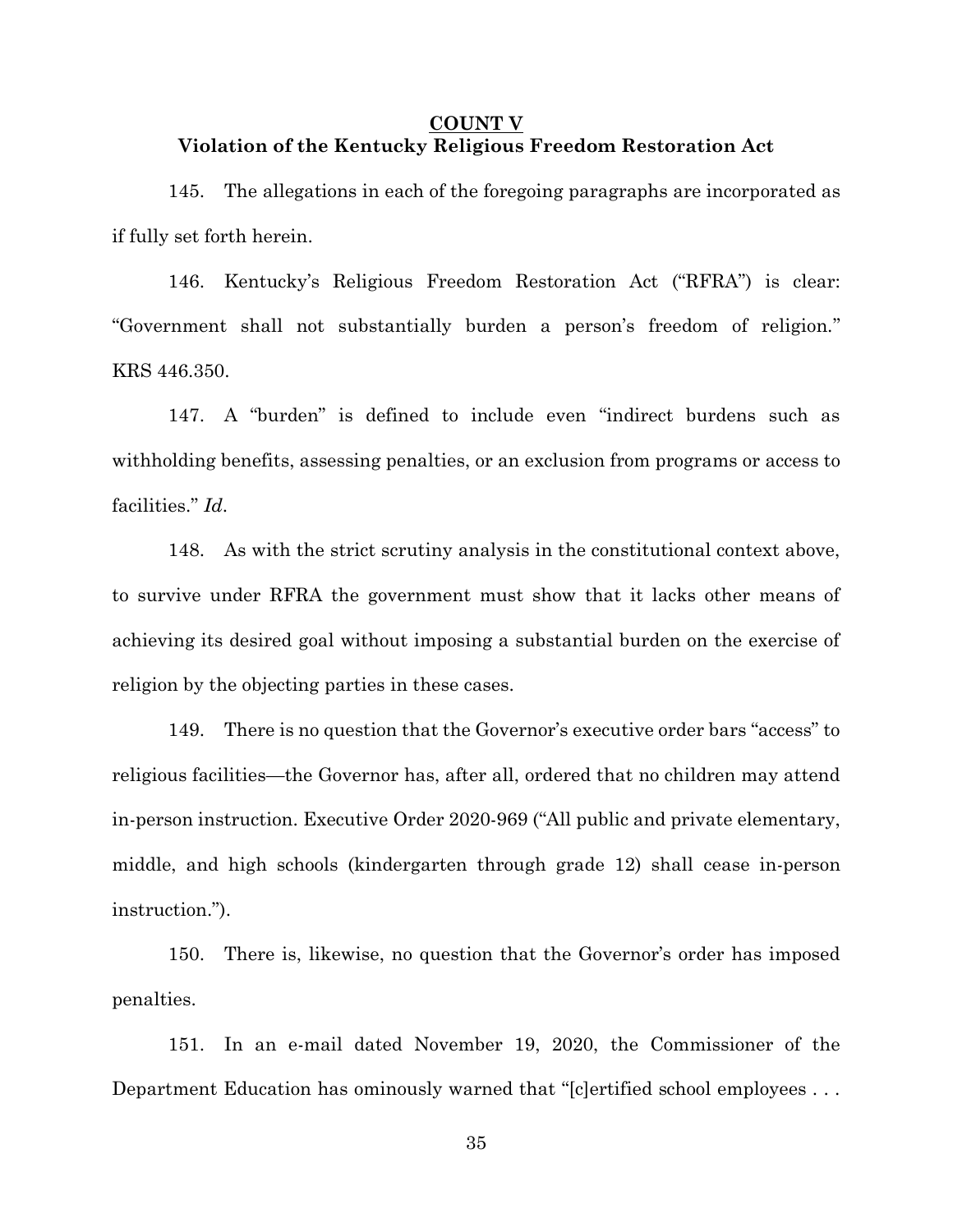may be subject to disciplinary action by the Education Professional Standards Board (EPSB) for violation of the Professional Code of Ethics" and that "KRS 156.132 provides for the removal or suspension of public school officers, including local board members, for immorality, misconduct in office, incompetence, willful neglect of duty or nonfeasance."

152. Thus, the Beshear administration has threatened to revoke the certifications for school employees that do "not follow the Governor's order."

153. These actions infringe upon religious freedom.

154. The Governor cannot prove "by clear and convincing evidence that [he] has a compelling governmental interest in" such infringement, nor can he prove by clear and convincing evidence that he has used the "least restrictive means to further that interest." KRS 446.350.

155. On behalf of Kentuckians and the Commonwealth as a whole, Attorney General Cameron asks the Court to declare that the portions of Executive Order 2020-969 that restrict religious activity violate the Kentucky Religious Freedom Restoration Act, and to enjoin Governor Beshear from further enforcement of that order in ways that would violate the Kentucky Religious Freedom Restoration Act.

156. Danville Christian asks the Court to declare that Executive Order 2020- 969 violates its rights under the Kentucky Religious Freedom Restoration Act, and to enjoin Governor Beshear from further enforcement of that order against Danville Christian.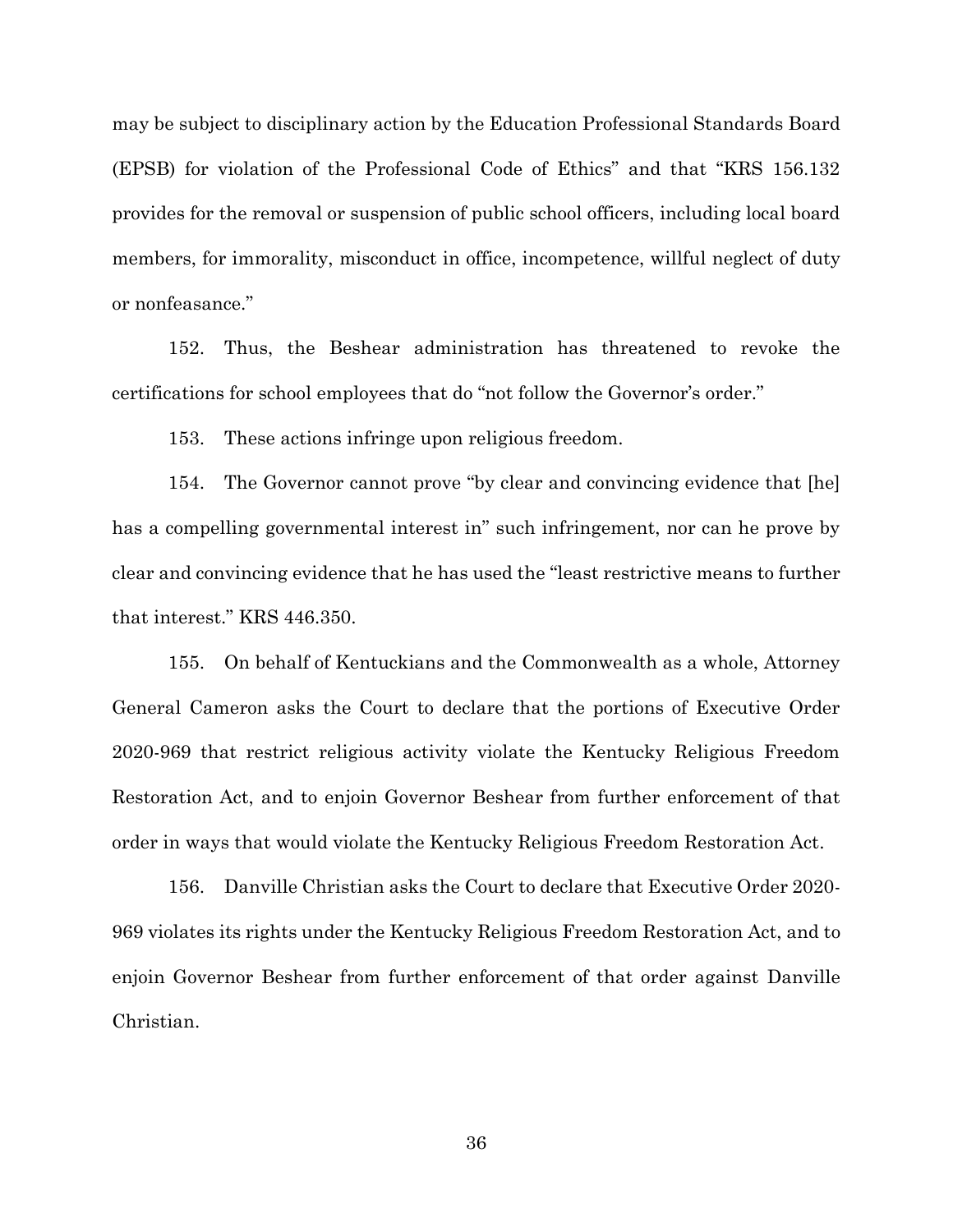157. Danville Christian and the citizens of the Commonwealth will suffer irreparable injury if Executive Order 2020-969 is enforced against religious entities.

#### **PRAYER FOR RELIEF**

WHEREFORE, Danville Christian requests the following relief on behalf of itself, and Attorney General Daniel Cameron requests the following relief on behalf of the Commonwealth of Kentucky:

A. A declaration that Executive Order 2020-969, as applied to in-person instruction at Danville Christian Academy and other religious institutions, violates: the Free Exercise and Establishment Clauses of the First Amendment; the right under the First Amendment for religious entities to exercise autonomy over their religious worship and services; the rights guaranteed by Sections 1 and 5 of the Kentucky Constitution; and the rights protected by the Kentucky Religious Freedom Restoration Act;

B. A temporary restraining order, preliminary injunction, and permanent injunction prohibiting Governor Beshear and any of his officers, agents, servants, employees, attorneys, and other persons who are in active concert or participation with him, from enforcing Executive Order 2020-969 against Danville Christian Academy and any other religious entity.

C. Any other relief in law or equity to which the Commonwealth of Kentucky *ex rel.* Attorney General Cameron and Danville Christian might be entitled.